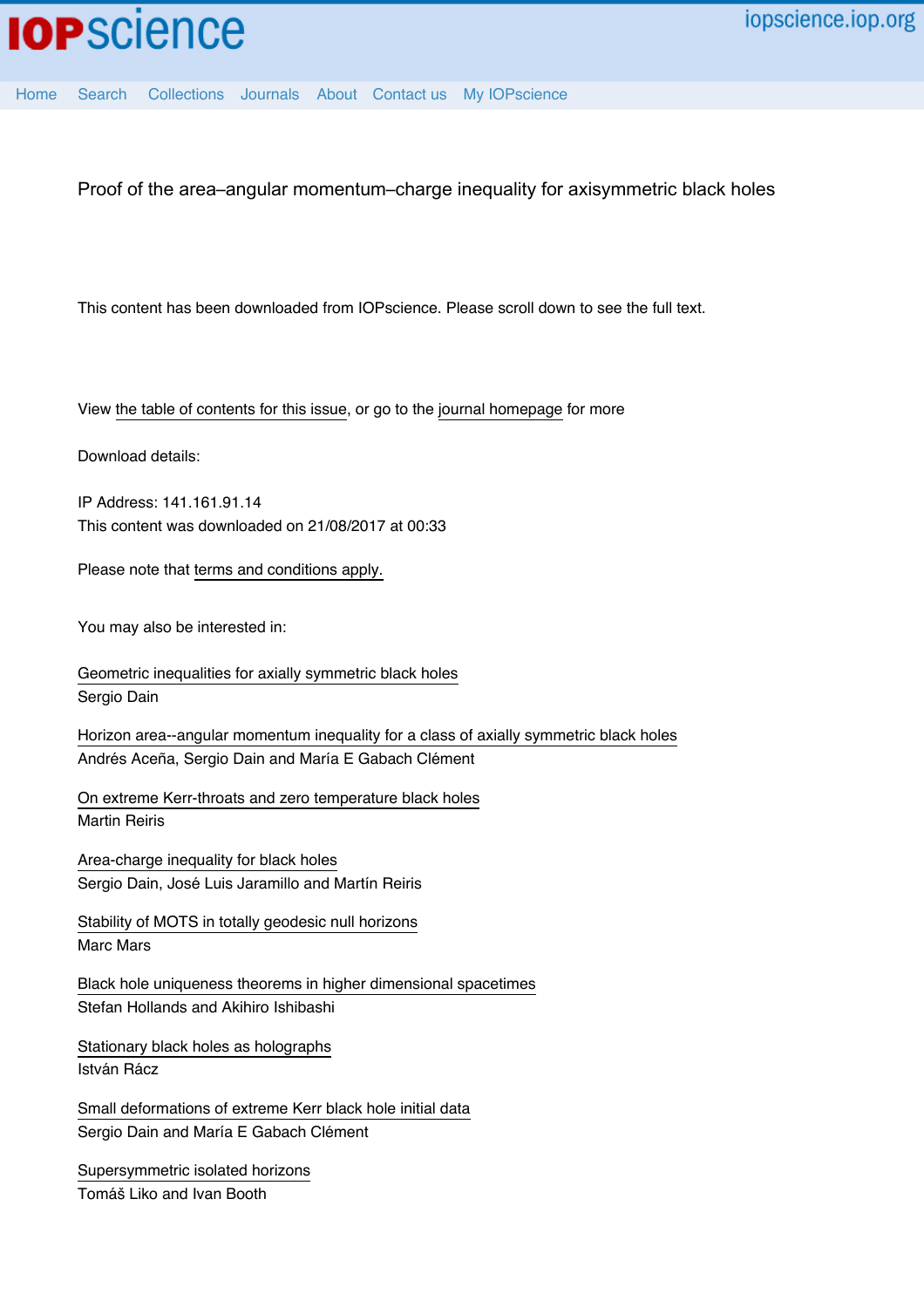<span id="page-1-0"></span>Class. Quantum Grav. **30** (2013) 065017 (29pp) [doi:10.1088/0264-9381/30/6/065017](http://dx.doi.org/10.1088/0264-9381/30/6/065017)

# **Proof of the area–angular momentum–charge inequality for axisymmetric black holes**

#### **María E Gabach Clement, José Luis Jaramillo and Martín Reiris**

Max Planck Institute for Gravitational Physics (Albert Einstein Institute), Am Mühlenberg 1, D-14476 Golm, Germany

E-mail: [gabach@aei.mpg.de,](mailto:gabach@aei.mpg.de) [Jose-Luis.Jaramillo@aei.mpg.de](mailto:Jose-Luis.Jaramillo@aei.mpg.de) and [martin.reiris@aei.mpg.de](mailto:martin.reiris@aei.mpg.de)

Received 28 August 2012, in final form 4 February 2013 Published 1 March 2013 Online at [stacks.iop.org/CQG/30/065017](http://stacks.iop.org/CQG/30/065017)

#### **Abstract**

We give a comprehensive discussion, including a detailed proof, of the area–angular momentum–charge inequality for axisymmetric black holes. We analyze the inequality from several viewpoints, in particular including aspects with a theoretical interest well beyond the Einstein–Maxwell theory.

PACS numbers: 04.70.Bw, 04.40.Nr, 04.20.Cv

#### **1. Introduction**

The main result of this paper is the following theorem.

#### **Theorem 1.1.** *Let S be either*

- *1. a smooth stable axisymmetric marginally outer trapped surface (MOTS) embedded in a spacetime, satisfying the dominant energy condition, with the non-negative cosmological constant* !*, angular momentum J, charges Q*<sup>E</sup> *and Q*<sup>M</sup> *and area A, or,*
- *2. a smooth stable axisymmetric minimal surface in a maximal data set, with non-negative scalar curvature, with angular momentum J, charges*  $Q_E$  *and*  $Q_M$  *and area A and nonnegative*  $\Lambda$ *.*

*Then,*

$$
A^{2} \geqslant 16\pi^{2} \left[ 4J^{2} + \left( Q_{\rm E}^{2} + Q_{\rm M}^{2} \right)^{2} \right].
$$
 (1)

*Moreover, the equality in (1) is achieved if and only if the surface is the extreme Kerr–Newman sphere (see section [3.2\)](#page-10-0).*

This type of relation among physical parameters of black holes plays a relevant role in the context of the standard picture of classical gravitational collapse [\[41\]](#page-29-0). In this sense, the works of Penrose (see the review [\[37\]](#page-29-0) on Penrose inequality) offer a paradigmatic example with the proposal of a lower bound for the total mass in terms of the size (area) of the black hole in the form  $m^2 \geq A/16\pi$ . The efforts to formulate similar geometrical inequalities incorporating

0264-9381/13/065017+29\$33.00 © 2013 IOP Publishing Ltd Printed in the UK & the USA 1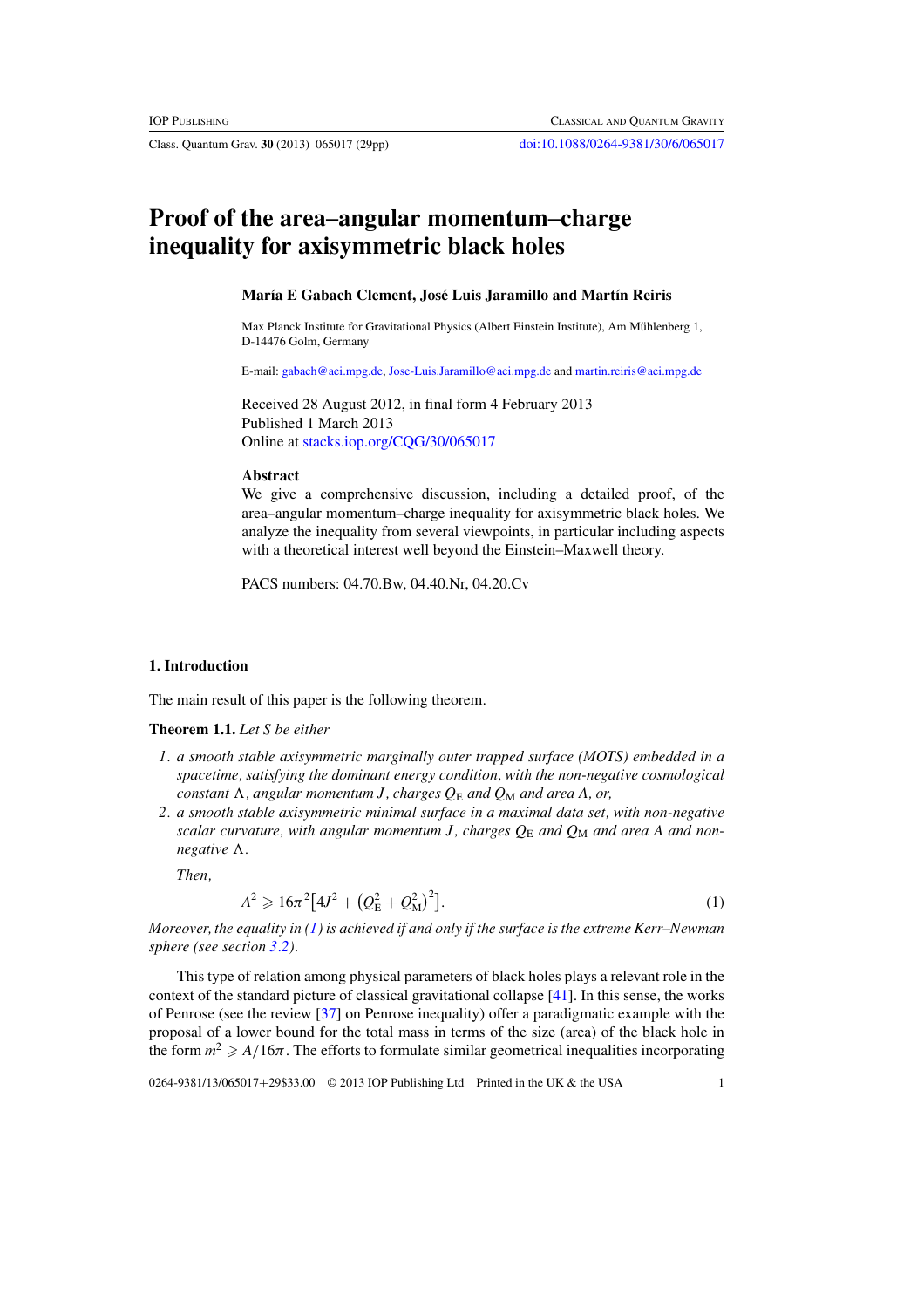<span id="page-2-0"></span>the angular momentum of the black hole have led to two different lines of research. The first one, started in [\[19\]](#page-29-0) (see also [\[18\]](#page-29-0)), followed in [\[16](#page-29-0), [17\]](#page-29-0) and recently extended and improved in [\[45](#page-29-0)], is of global nature and provides a lower bound to the total mass in terms of the angular momentum and charges in a vacuum black hole spacetime

$$
m^2 \ge \frac{|J|^2}{m^2} + Q_{\rm E}^2 + Q_{\rm M}^2. \tag{2}
$$

The second line of research leads to inequality [\(1\)](#page-1-0), which presents a quasilocal character in the sense that only the geometry on a closed surface is involved in the analysis.

The first explicit lower bounds for the area solely in terms of black hole physical parameters, including the angular momentum, were given in [\[30](#page-29-0), [31,](#page-29-0) [5](#page-29-0)] (see also [\[6](#page-29-0)]) in stationary black holes, and later in [\[1,](#page-29-0) [20](#page-29-0), [34\]](#page-29-0) within dynamical scenarios (see also [\[24,](#page-29-0) [21](#page-29-0), [46,](#page-29-0) [33,](#page-29-0) [25,](#page-29-0) [35\]](#page-29-0) and the review article [\[22\]](#page-29-0) on the subject).

In the recent article  $[25]$ , a first straightforward approach to prove inequality  $(1)$  in the dynamical case was presented. It consists in matching the variational problem discussed in [\[31](#page-29-0)] for the stationary axisymmetric case with the dynamical quasilocal treatment in [\[34\]](#page-29-0) (see also [\[15,](#page-29-0) [38\]](#page-29-0) for further clarification on the relation between the stationary and the dynamical quasilocal approaches). More specifically, as shown in  $[25]$  $[25]$ , the proof of the strict case in point 1 of theorem [1.1](#page-1-0) with vanishing magnetic charge  $Q_M = 0$  follows directly from the proof in [\[31](#page-29-0)] under the assumption of strict stability. We note that the rigidity result is lacking in [\[25\]](#page-29-0). We would like to mention that as this paper was written, we have learned that the inclusion of the marginally stable case may also be done  $[14]$  following the same procedure as in [\[31](#page-29-0)], and whose resolution would lead to the full inequality [\(1\)](#page-1-0).

It is remarkable that both inequalities  $(1)$  and  $(2)$  can be obtained via a variational principle involving energy *flux* functionals [\[35\]](#page-29-0). Although both procedures can be carried over without reference to one another, the similarity between the functionals suggests a deeper relation between them, and ultimately, a possible relation between the inequalities themselves.

In this paper, we pursue three goals. The first one is to establish and give a detailed proof of the AJQ inequality, completing and extending the analysis in [\[25](#page-29-0)]. This is relevant for several reasons, namely it gives information about the allowed values of the physical parameters for black holes. In particular, it shows that, even in non-vacuum dynamical scenarios, the relations between these basic parameters remain simple. Also, it puts in evidence the special role of extreme Kerr–Newman black hole, a fact that might shed light on the stability of black holes. Finally, the relevance of this type of inequalities in the study of multiple black hole configurations and as a powerful tool to probe known solutions was made clear in the work of Neugebauer and Hennig [\[40\]](#page-29-0) (see also [\[15](#page-29-0)]), where they strongly use the uncharged version of [\(1\)](#page-1-0) to prove by contradiction that two rotating black holes do not exist in equilibrium.

The second goal of this paper is to gain insights into the underlying mechanisms leading to such an inequality as [\(1\)](#page-1-0). In this respect, we expose two different approaches to the AJQ inequality. One of them relaxes to certain extent the axial symmetry assumption and makes use of harmonic maps between the surface and the complex hyperbolic space  $\mathbb{H}_{\mathbb{C}}^2$ . The second approach makes use of geodesics in  $\mathbb{H}_{\mathbb{C}}^2$ . Both approaches implement a minimization procedure which leads to theorem [1.1,](#page-1-0) a procedure which seems to be needed due to the presence of the angular momentum (cf [\[21,](#page-29-0) [46\]](#page-29-0), where an inequality between area and electric and magnetic charges is obtained without axial symmetry and where no variational problem is formulated).

The third goal of this paper is to show how stable MOTSs and stable minimal surfaces over maximal surfaces can be treated on the same footing in the study of these quasilocal inequalities. Since the global characterization of a black hole in terms of notions such as the event horizon is of little practical use in the present quasilocal context, we must resort to quasilocal objects to represent black holes [\[28,](#page-29-0) [10](#page-29-0), [11,](#page-29-0) [27](#page-29-0)]. Both MOTSs and minimal surfaces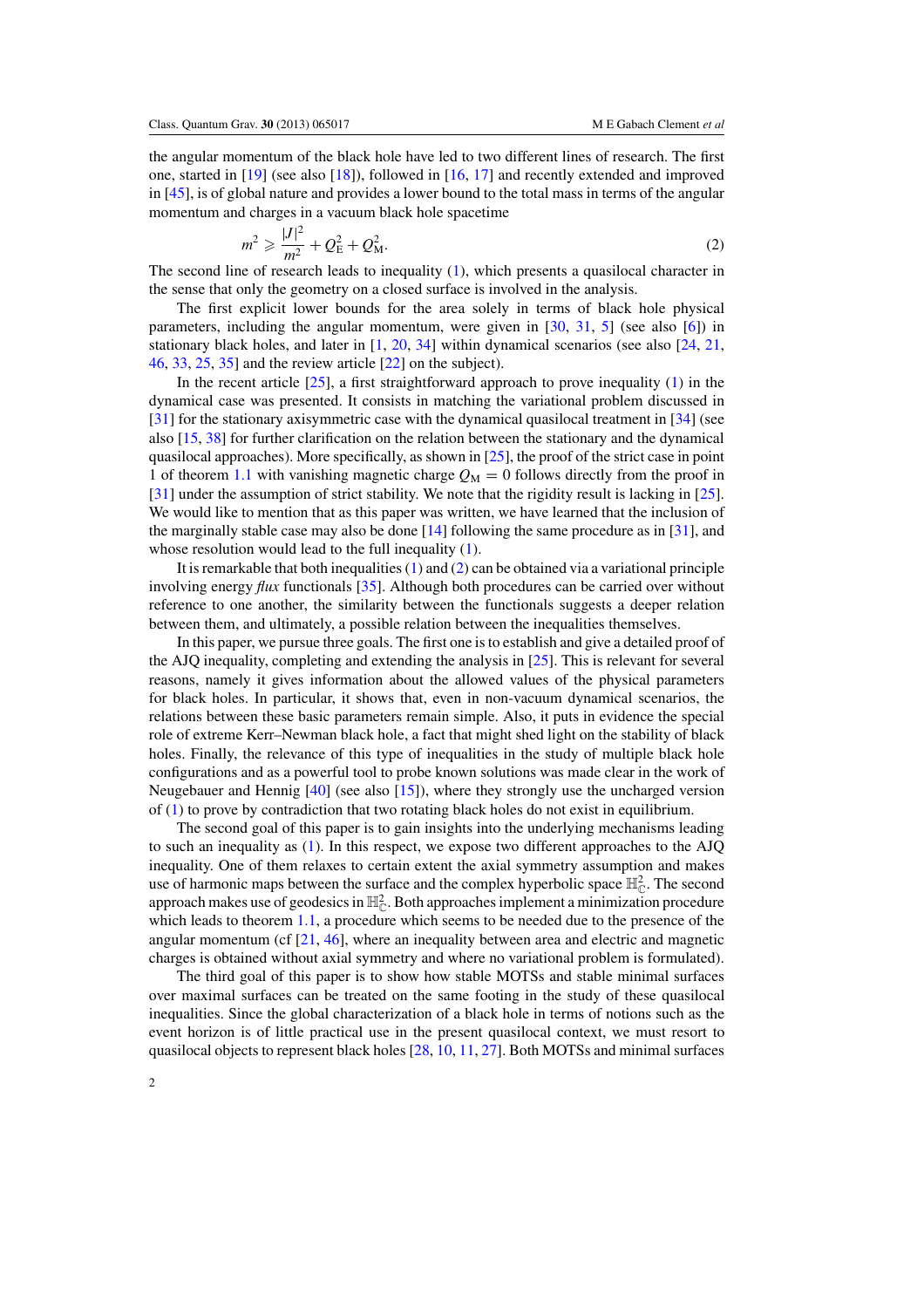have been extensively studied and used in the literature as signatures of the presence of a black hole region, at least in strongly predictable spacetimes [\[29](#page-29-0)], and more precisely, in the study of quasilocal inequalities, but, as far as we know, no link was established between the two types of surfaces in this context. Although in the generic case there are fundamental differences between minimal surfaces and MOTS [\[2](#page-29-0)], in this paper, we point out that their respective notions of stability crucially lead (in axisymmetry) to the same integral characterization and ultimately to the same inequality.

Although much has been done in the last few years in the field of geometrical inequalities for black holes, there are still many open questions to be studied. One of them is the possible explicit inclusion of the cosmological constant into the inequalities in the presence of angular momentum (the area-charge case has already been addressed in [\[46](#page-29-0)]). We emphasize that our result, theorem [1.1,](#page-1-0) allows the spacetime to have a non-negative  $\Lambda$ , but this quantity does not enter into the inequality  $(1)$ . So we wonder how is inequality  $(1)$  modified by its explicit introduction, and moreover, what happens with the negative Lambda case. Results in [\[46](#page-29-0)] provide a first step in this direction.

Another issue that must be better understood is the connection between the two types of inequalities mentioned above, i.e. [\(1\)](#page-1-0) and [\(2\)](#page-2-0). We give some insights into this paper (see the [appendix\)](#page-26-0), but there are many issues that are not entirely clear yet. This is not an easy problem since it involves linking global and quasilocal viewpoints. It would be, however, very desirable since its full resolution would give a concrete probe to compare with the Penrose inequality.

Finally, we want to mention that this type of quasilocal inequalities has been discussed in a broader context lately, mainly by Dain [\[22,](#page-29-0) [23](#page-29-0)], and we are forced to wonder about the universal validity of such a relation. Within the context of electrovacuum black holes, in this paper, we give a first step by studying the case of general surfaces within maximal initial data (that is, surfaces that are not necessarily minimal), and prove its validity. We understand that there is much work to do in order to generalize the results presented here to ordinary objects. Nevertheless, due to the rigidity statement in theorem [1.1](#page-1-0) and the special properties of black holes in nature, one might expect that the extreme Kerr–Newman sphere should play a key role also in the general setting. We believe that this will be an active field of research in the coming years.

This paper is organized as follows. In section [2,](#page-4-0) we introduce the basic elements needed for the statement of our main result. This includes the formal definitions of angular momentum and charges of a surface within the Einstein–Maxwell-matter theory and an outline of stable axially symmetric MOTSs and stable axially symmetric minimal surfaces over maximal slices. In particular, as we mentioned above, we will show that the stability condition for both surfaces leads to the same integral characterization. Finally but crucially, we identify a set of suitable potentials to describe the gravitational and electromagnetic fields which proves to be useful for handling the variational problem needed to establish inequality [\(1\)](#page-1-0).

In section [3,](#page-7-0) we present the main partial results leading to theorem  $1.1$ , which are written up in the form of three lemmas, i.e.  $3.1$ ,  $3.2$  and  $3.4$  and give, respectively, a lower bound to the area in terms of a functional on the 2-sphere, an absolute lower bound to this functional and the rigidity statement. Moreover, in section [3.1,](#page-9-0) we present an interesting application to black hole initial data which intends to study the general validity of the AJQ inequality for black hole spacetimes. In section [3.2,](#page-10-0) we study the so-called extreme Kerr–Newman sphere, pointing out the MOTS and minimal surface viewpoints and its connection. We also give an interesting geometric description of the extreme Kerr–Newman horizon geometry in terms of semicircles in the complex hyperbolic space.

In section [4,](#page-15-0) we present the proof of theorem [3.2.](#page-8-0) We do so by following two approaches and highlighting different aspects of the underlying structure. The first one, in section [4.1,](#page-16-0)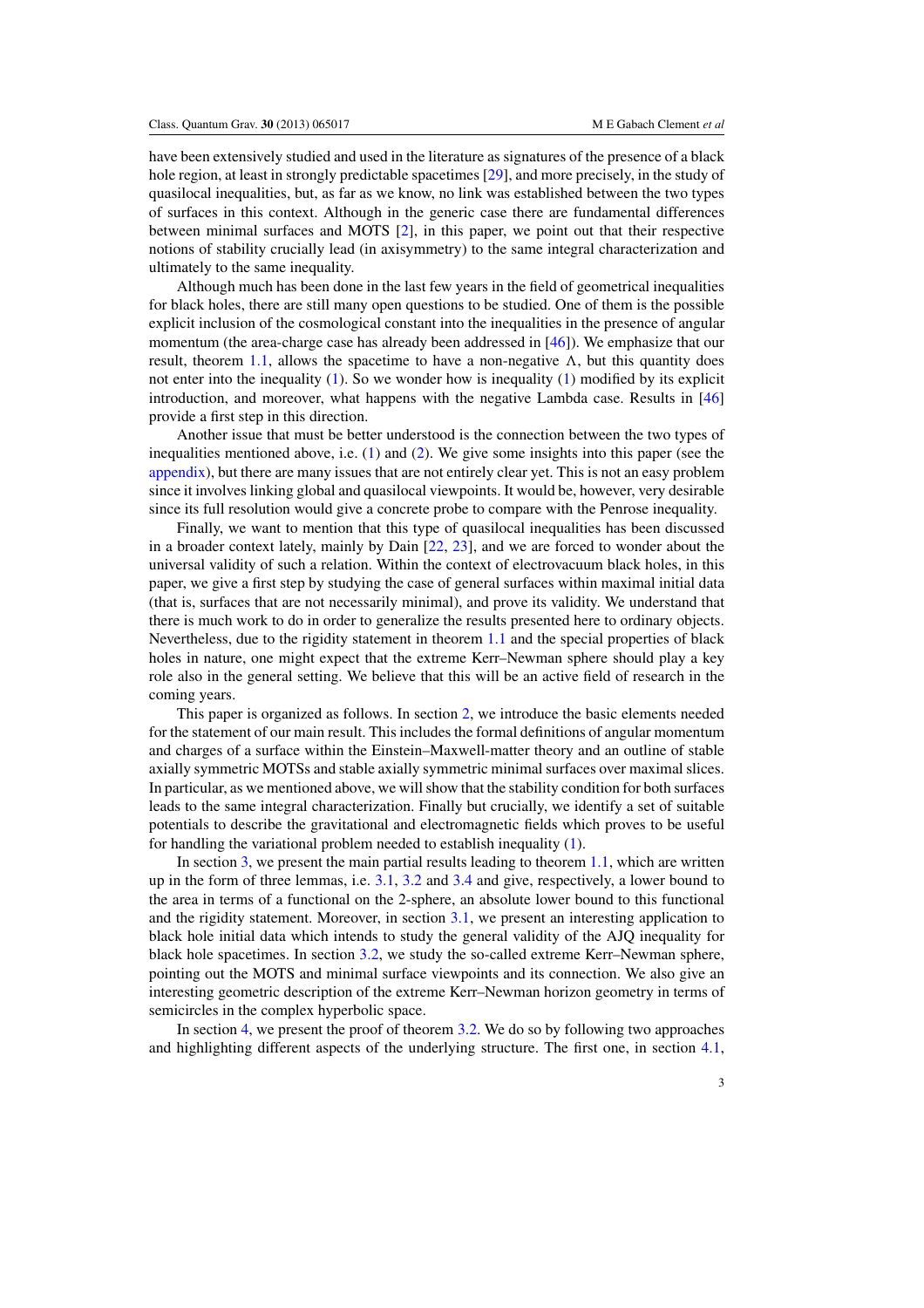<span id="page-4-0"></span>makes contact with harmonic maps, and the second one, in section [4.2,](#page-21-0) solves the minimization problem by identifying the minimizers with geodesics in the complex hyperbolic space.

We also include an [appendix](#page-26-0) where we discuss the possible relation between quasilocal and global inequalities.

## **2. Settings**

In this section, we introduce the objects that will be used as the black hole signatures, namely stable MOTSs and stable minimal surfaces. We will expose their main properties and, more importantly, show how, under the axisymmetry hypothesis, the stability notions for both types of surfaces lead to a single inequality from which  $(1)$  is obtained. In order to do so, we begin with a brief outline of closed surfaces embedded in a spacetime, their intrinsic and extrinsic geometry and the physical quantities one can associate with them.

Let  $(V, g_{ab})$  be a spacetime satisfying the Einstein equations

$$
G_{ab} = 8\pi \left( T_{ab}^{EM} + T_{ab}^{M} \right) - \Lambda g_{ab},\tag{3}
$$

where  $G_{ab} := R_{ab} - \frac{1}{2} R g_{ab}$  is the Einstein tensor,  $g_{ab}$  and  $\nabla_a$  are the spacetime metric and its Levi-Civita connection, respectively,  $\Lambda \geq 0$  is a non-negative cosmological constant and we have decomposed the stress–energy tensor  $T_{ab}$  into its electromagnetic  $T_{ab}^{EM}$  and nonelectromagnetic  $T_{ab}^M$  components. We assume that the latter satisfies the dominant energy condition.

Consider a space-like surface *S* embedded in the spacetime, with induced metric  $q_{ab}$ and Levi-Civita connection  $D_a$ . Let  $\ell^a$  and  $k^a$  be future-oriented null vectors normal to *S* such that  $\ell_a k^a = -1$  and  $\ell^a$  is outward pointing. Regarding the extrinsic curvature elements, we introduce the expansion associated with  $\ell^a$ ,  $\theta^{(\ell)} := q^{ab} \nabla_a \ell_b$ , the shear tensor  $\sigma_{ab}^{(\ell)} := q_a^c q_b^d \nabla_c \ell_d - \frac{1}{2} \theta^{(\ell)} q_{ab}$  and the normal fundamental form  $\Omega_a^{(\ell)} := -k^c q_a^d \nabla_d \ell_c$ . It is important to remark that the normalization condition on the null normals  $l^a$ ,  $k^a$  leaves a boost rescaling freedom:  $\ell'^a = f\ell^a$ ,  $k'^a = f^{-1}k^a$  under which  $\theta^{(\ell)}$  and  $\Omega_a^{(\ell)}$  transform, respectively, as  $\theta^{(\ell')} = f\theta^{(\ell)}$  and  $\Omega_a^{(\ell')} = \Omega_a^{(\ell)} + D_a \ln f$ .

Although the main inequality can be understood more naturally in the context of globally axisymmetric black hole spacetimes, it is remarkable that in fact, only very little quasilocal (rather than global) axisymmetry is necessary for its validity. For this reason, we give here the most basic notion of axisymmetry under which [\(1\)](#page-1-0) is valid.

We say that the closed surface *S* is *axisymmetric* if there exists a Killing vector field η*<sup>a</sup>* on S, i.e.  $\mathcal{L}_{\eta}q_{ab} = 0$ , with closed integral curves and normalized so that its integral curves have an affine length of  $2\pi$ , and such that

$$
\mathcal{L}_{\eta} \Omega_a^{(\ell)} = \mathcal{L}_{\eta} \Pi(A_a) = \mathcal{L}_{\eta} E_{\perp} = \mathcal{L}_{\eta} B_{\perp} = 0. \tag{4}
$$

Above  $A_a$  is the electromagnetic potential given by  $F_{ab} = \nabla_a A_b - \nabla_b A_a$ ,  $F_{ab}$  is the electromagnetic field tensor,  $\Pi(A_a)$  is the pullback of the form  $A_a$  to the tangent space of *S* and *E*<sup>⊥</sup> and *B*<sup>⊥</sup> are the electric and magnetic fluxes across *S*, given by

$$
E_{\perp} := \ell^a k^b F_{ab}, \qquad B_{\perp} := \ell^a k^{b*} F_{ab}, \tag{5}
$$

where  $*F_{ab}$  is the dual of  $F_{ab}$ . Note that  $E_{\perp}$  and  $B_{\perp}$  are independent of a conformal rescaling of the null normals.

If *S* is axisymmetric, then we define the projection of  $\Omega_a^{(\ell)}$  along the Killing vector  $\eta^a$ ,  $\Omega_a^{(\eta)} := \eta^b \Omega_b^{(\ell)} \eta_a / \eta$ , where  $\eta := \eta^a \eta_a$ . Crucially,  $\Omega_a^{(\eta)}$  is then divergence-free and therefore invariant under null normal rescalings preserving the axisymmetry.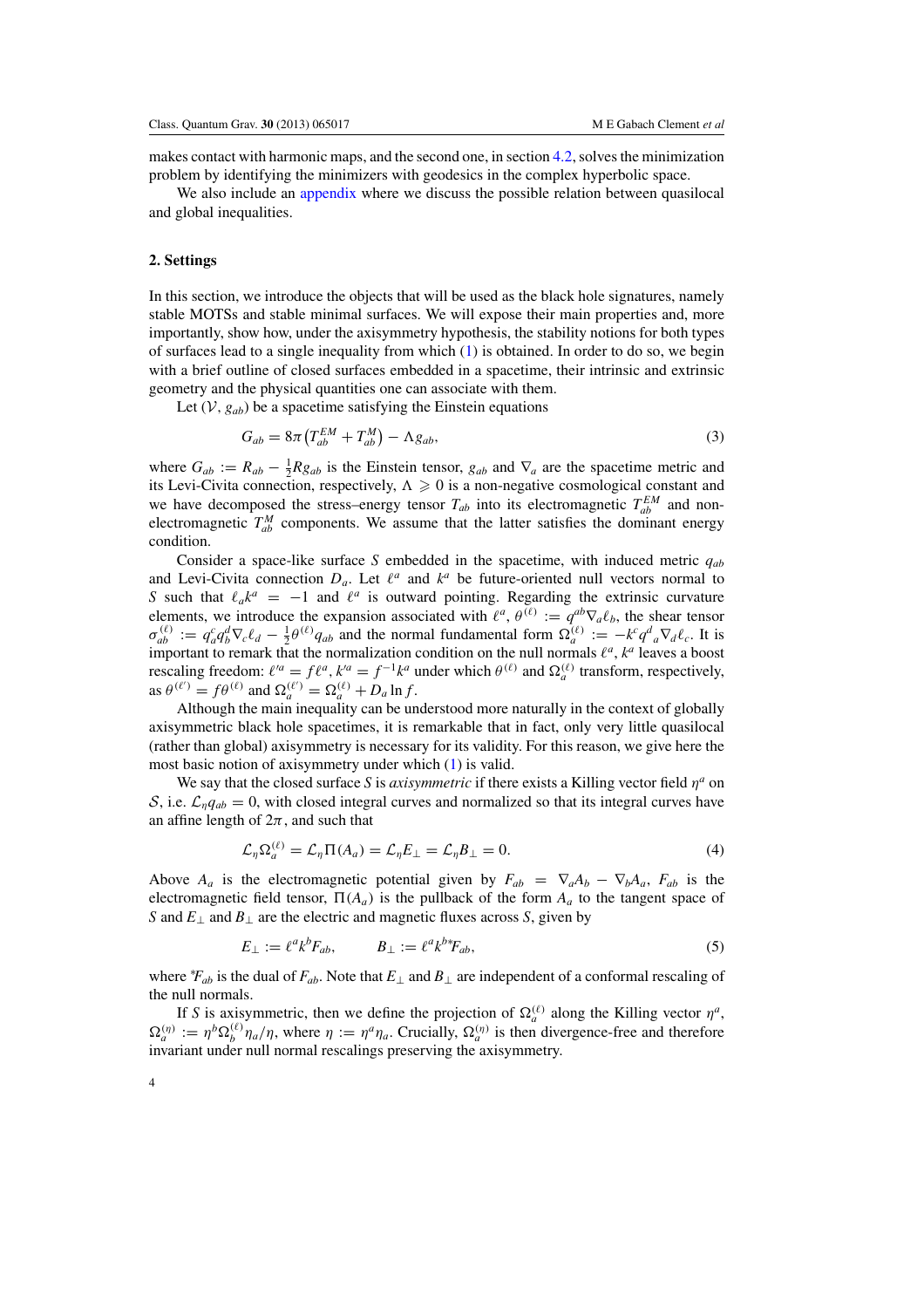#### <span id="page-5-0"></span>*2.1. Angular momentum and electromagnetic charges*

We now introduce three physical quantities<sup>1</sup> associated with a surface  $S$  in the context of Einstein–Maxwell-matter theory, namely the charges and the angular momentum.

Following [\[9\]](#page-29-0), we write the electric and magnetic charges of the surface *S*, respectively, as

$$
Q_{\rm E} = Q_{\rm E}(S) := -\frac{1}{4\pi} \int_S E_{\perp} dS, \qquad Q_{\rm M} = Q_{\rm M}(S) := -\frac{1}{4\pi} \int_S B_{\perp} dS, \qquad (6)
$$

where d*S* is the area element of *S*. By integrating Maxwell's equations  $j^a = \nabla_b F^{ba}$  and  $0 = \nabla_b * F^{ba}$ , where *j<sup>a</sup>* is the electric charge current, we have the conservation law

$$
Q_{\mathcal{E}}(\partial \Sigma) = \int j^a n_a \mathrm{d}V, \ \ Q_{\mathcal{M}}(\partial \Sigma) = 0,\tag{7}
$$

where  $\Sigma$  is a spatial 3-slice with boundary  $\partial \Sigma$ ,  $n^b$  is the unit normal vector to  $\Sigma$  and d*V* is the volume element in  $\Sigma$ . In particular, this shows that in the absence of matter between two surfaces *S*, *S'*, the charges are conserved, i.e.  $Q(S) = Q(S')$ .

If the surface *S* is axially symmetric with the axial Killing vector  $\eta^a$ , then one can define [\[7,](#page-29-0) [12\]](#page-29-0) a *canonical angular momentum* of *S* given, within the Einstein–Maxwell-matter context, by

$$
J = J(S) := -\frac{1}{8\pi} \int_{S} \Omega_a^{(\ell)} \eta^a \, \mathrm{d}S - \frac{1}{4\pi} \int_{S} A_a \eta^a E_{\perp} \, \mathrm{d}S. \tag{8}
$$

If the axial vector  $\eta^a$  is the restriction of a global spacetime axisymmetric vector, *J* can be expressed as [\[13\]](#page-29-0)

$$
J(S) = -\frac{1}{16\pi} \int_{S} \nabla^{b} \eta^{a} dS_{ab} - \frac{1}{4\pi} \int_{S} A_{a} \eta^{a} E_{\perp} dS,
$$
\n(9)

with  $dS_{ab} = 2\ell_{[a}k_{b]}dS$ . Note that, as given by (9),  $J(S)$  is well defined for an arbitrary nonnecessarily axisymmetric surface *S*. The first term is the so-called Komar angular momentum  $J_K$ , i.e.  $J_K := -\frac{1}{16\pi} \int_S \nabla^b \eta^a dS_{ab}$ . Moreover, we also have [\[13](#page-29-0), [26](#page-29-0)]

$$
J(\partial \Sigma) = -\int_{\Sigma} T_{ab}^M \eta^a n^b \mathrm{d}V - \int_{\Sigma} \eta^a A_{a} j_b n^b \mathrm{d}V. \tag{10}
$$

Therefore, in the absence of matter between surfaces *S* and *S*′ , the angular momentum (9) is conserved,  $J(S) = J(S')$ .

#### *2.2. Stable MOTSs and stable minimal surfaces*

We recall here the definitions of stable MOTSs in a given spacetime and stable minimal surfaces over maximal slices, which are the main two types of surfaces we are interested in this paper.

We say that *S* is a MOTS if  $\theta^{(\ell)} = 0$ . Moreover, we say that it is stable (or more precisely, spacetime stably outermost, according to the definition in [\[34\]](#page-29-0); see also [\[3](#page-29-0), [4,](#page-29-0) [28](#page-29-0), [42\]](#page-29-0)) if there exists an outgoing vector  $X^a = \gamma \ell^a - \psi k^a$ , with functions  $\gamma \ge 0$ ,  $\psi > 0$ , such that  $\delta_X \theta^{(\ell)} \geq 0$ . Here,  $\delta_X$  denotes the deformation operator on *S* [\[3,](#page-29-0) [4](#page-29-0), [12\]](#page-29-0) that controls the infinitesimal variations of geometric objects defined on *S* under an infinitesimal deformation of the surface along the vector *X<sup>a</sup>*. *S* is a *stable axisymmetric MOTS* if *S* is axisymmetric and stable with axisymmetric  $\gamma$ ,  $\psi$ . Given a stable axisymmetric MOTS *S* with the axial Killing vector  $\eta^a$ , the stability condition for *S* is translated into the inequality (see [\[34](#page-29-0), [36\]](#page-29-0) for details)

$$
\int_{\mathcal{S}} \left[ |D\alpha|_q^2 + \frac{R_S}{2} \alpha^2 \right] dS \ge \int_{\mathcal{S}} \left[ |\Omega^{(\eta)}|_q^2 \alpha^2 + |\sigma^{(\ell)}|_q^2 \alpha \beta + G_{ab} \alpha \ell^a (\alpha k^b + \beta \ell^b) \right] dS ,\tag{11}
$$

<sup>1</sup> Note that the sign convention in this paper is consistent with that in [\[9,](#page-29-0) [50](#page-29-0)] and opposite to that in [\[25](#page-29-0), [12](#page-29-0)]. This does not affect the inequality [\(1\)](#page-1-0) that involves only quadratic expressions.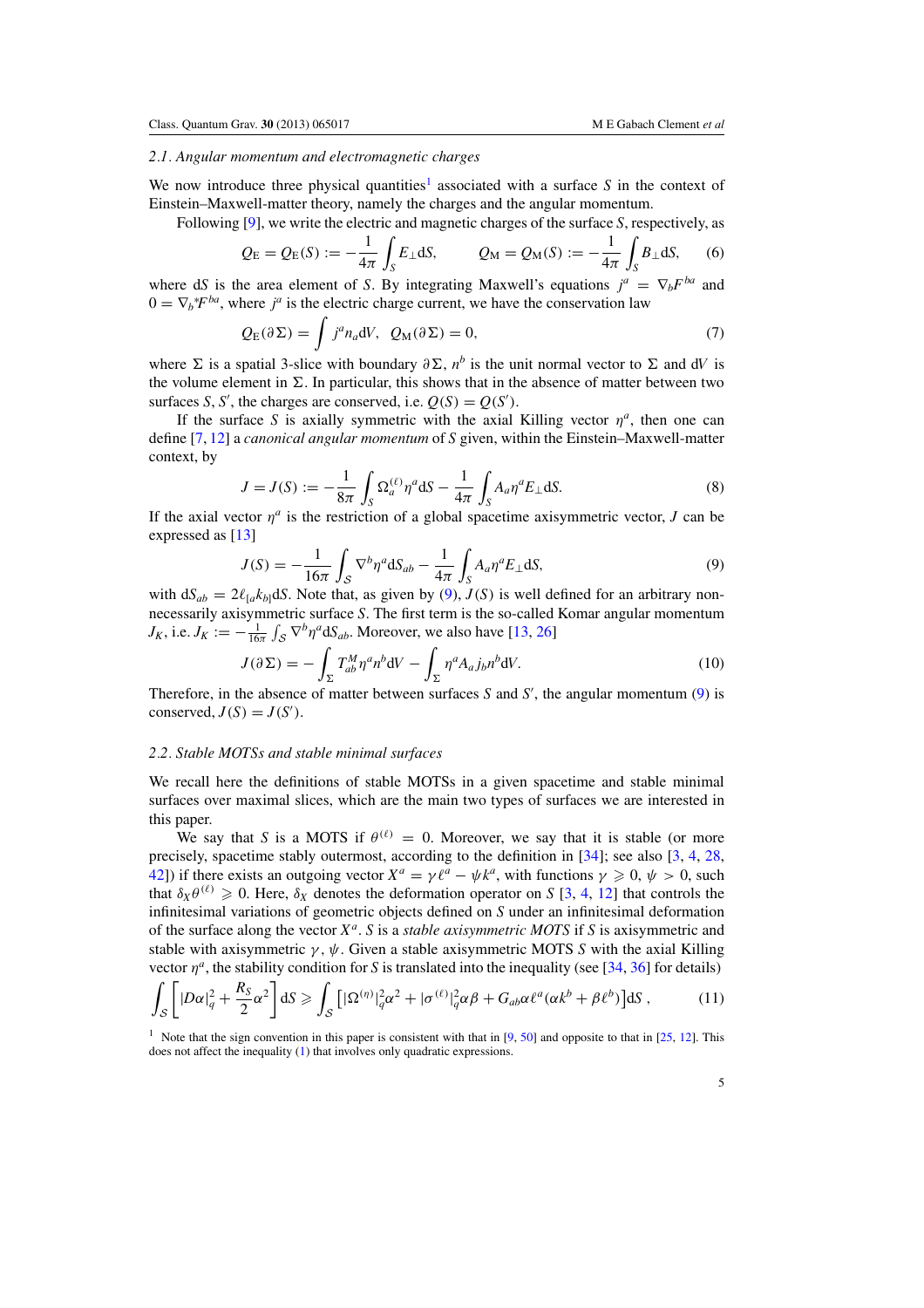<span id="page-6-0"></span>valid for all axisymmetric functions  $\alpha$  on *S*. Here,  $|\cdot|_q$  is the norm with respect to the 2-metric  $q_{ab}$  on *S*,  $R_S$  is the scalar curvature on *S* and  $\beta := \alpha \gamma / \psi$ . Use the Einstein equations [\(3\)](#page-4-0) and insert the expression  $8\pi T_{ab}^{EM} \ell^a k^b = E_{\perp}^2 + B_{\perp}^2$  (see [\[12,](#page-29-0) [21](#page-29-0)]) in [\(11\)](#page-5-0) to obtain the inequality (see [\[25\]](#page-29-0))

$$
\int_{S} \left[ |D\alpha|_{q}^{2} + \frac{R_{S}}{2} \alpha^{2} \right] dS \geqslant \int_{S} \left[ |\Omega^{(\eta)}|_{q}^{2} + E_{\perp}^{2} + B_{\perp}^{2} \right] \alpha^{2} dS. \tag{12}
$$

To pass from the stability condition  $(11)$  to inequality  $(12)$ , we have also discarded the nonnegative shear term, the non-electromagnetic matter contribution (due to the energy condition) and the non-negative cosmological constant.

We now introduce the second type of surfaces we are interested in this paper, namely stable axisymmetric minimal surfaces over maximal slices. Consider maximal initial data  $(\Sigma, h_{ab}, K_{ab}, E_a, B_a)$  for the Einstein–Maxwell-matter system, where  $h_{ab}$ ,  $K_{ab}$  are the first and second fundamental forms of  $\Sigma$ , respectively, and  $E_a := F_{ab}n^b$ ,  $B_a := *F_{ab}n^b$  are the electromagnetic fields on  $\Sigma$ . As the datum is maximal, we have  $h^{ab}K_{ab} = 0$ . Suppose that *S* ⊂  $\Sigma$  is a minimal surface, namely one whose mean curvature (inside  $\Sigma$ ) is zero. The surface *S* is stable if the second variation of the area is non-negative,  $\delta_{\alpha e_1}^2 A \ge 0$  for all functions  $\alpha$ . Suppose now that *S* is an axisymmetric surface in the sense introduced before where  $\ell = n + e_1$ ,  $k = n - e_1$  and where *n* is the spacetime normal to  $\Sigma$  and  $e_1$  is one of the two normals to *S* in  $\Sigma$ . Then, the axisymmetric surface *S* is stable if the second variation of the area is non-negative,  $\delta_{\alpha e_1}^2 A \geq 0$  for all axisymmetric functions  $\alpha$ . It is worth noting, to conciliate the stability definition for minimal surfaces and MOTS, that if for an axisymmetric minimal surface there is  $\gamma > 0$  such that  $\delta_{\gamma e_1} \theta \geq 0$  (where  $\theta$  are the mean curvatures in  $\Sigma$ ), then the surface is stable in the sense before.

Given a stable axisymmetric minimal surface *S* in a maximal slice, the stability condition is translated into the standard

$$
\int_{S} \left[ |D\alpha|^2 + \frac{R_S}{2} \alpha^2 \right] dS \geqslant \int_{S} \frac{1}{2} [R + |\hat{\Theta}|^2] \alpha^2 dS,\tag{13}
$$

where  $\Theta$  is the trace-less part of the second fundamental form  $\Theta$  and *R* is the scalar curvature of the slice. Using the energy constraint  $R = |K|^2 + 2(|E|^2 + |B|^2) + 16\pi T_{ab}^M n^a n^b$  and that  $\Omega_a^{(\eta)} \eta^a = -K(\eta, e_1)$ , we obtain after discarding some non-negative quadratic terms (in |*K*|<sup>2</sup> and  $|E|^2 + |B|^2$ ) and the non-negative term in  $T_{ab}^M n^a n^b$ , exactly the same inequality (12) which was obtained for stable MOTSs.

#### *2.3. The quasilocal potentials*

In this section, we write the relevant components of the intrinsic and extrinsic geometry of *S*, together with the electromagnetic field in terms of a set of potentials  $\mathcal{D} = (\sigma, \omega, \psi, \chi)$  which are appropriate for applying the variational procedure which proves inequality [\(1\)](#page-1-0).

Let *S* be either an axisymmetric stable MOTS or an axisymmetric stable minimal surface (in a maximal slice). We assume that over *S* either *J*,  $Q_E$  or  $Q_M$  is non-zero; otherwise, there is nothing to prove and the inequality [\(1\)](#page-1-0) is trivial. Choosing  $\alpha = 1$  in (12), and applying the Gauss–Bonnet theorem, it follows that the Euler characteristic of *S* is positive and therefore *S* is topologically a sphere. Thus, the metric over *S* can be written uniquely in the form (see [\[8](#page-29-0), [20](#page-29-0)])

$$
ds^2 = e^{2c-\sigma} d\theta^2 + e^{\sigma} \sin^2 \theta d\varphi^2,
$$
\n(14)

where *c* is a constant. With this choice of coordinate system, the area element and area of *S* are given, respectively, by  $dS = e^c dS_0$ , with  $dS_0 = \sin\theta d\theta d\varphi$ , and  $A = 4\pi e^c$ . Moreover, the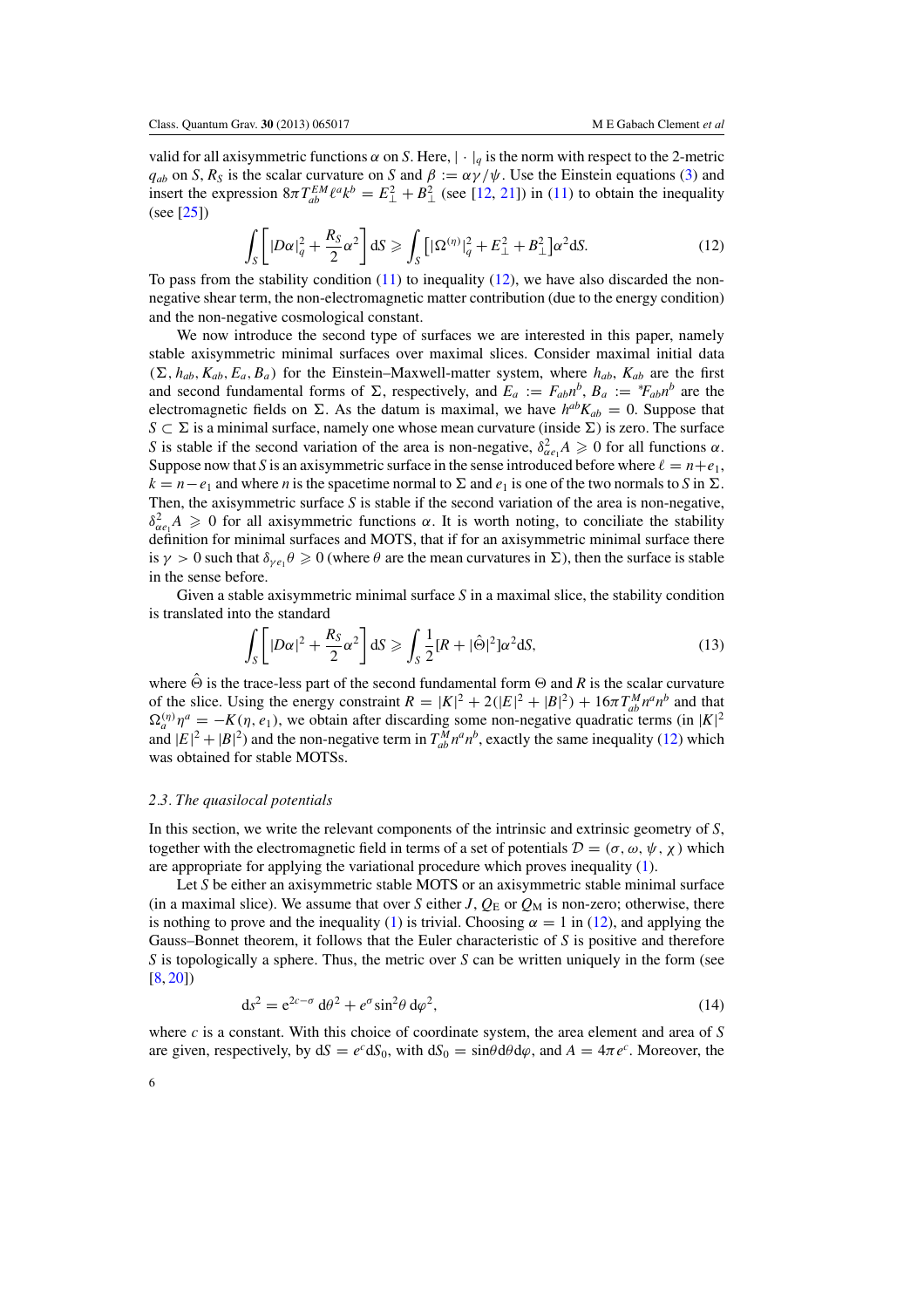<span id="page-7-0"></span>regularity of the metric at the poles requires  $\sigma|_{\theta=0,\pi} = c$ . In addition, the squared norm  $\eta$  of the axial Killing vector  $\eta^a$  is given by  $\eta = e^{\sigma} \sin^2 \theta$ .

Regarding the 1-form  $\Omega_a^{(\ell)}$ , we write its Hodge decomposition in divergence-free and exact parts (see [\[34,](#page-29-0) [35\]](#page-29-0))

$$
\Omega_a^{(\ell)} = \epsilon_{ab} D^b \tilde{\omega} + D_a \lambda,\tag{15}
$$

for some regular functions  $\tilde{\omega}$  and  $\lambda$  on *S*. From the axisymmetry of *S*, it follows that this divergence-free part is given by  $\Omega_a^{(\eta)}$ . Explicitly,

$$
\Omega_{\theta}^{(\eta)} = 0, \qquad \Omega_{\varphi}^{(\eta)} = -e^{\sigma - c} \sin \theta \; \tilde{\omega}', \tag{16}
$$

where the prime denotes derivative with respect to the variable  $\theta$ . Next, let  $\psi$ ,  $\chi$ ,  $\omega$  be regular functions of  $\theta$  defined through the following expressions:

$$
\psi' = -E_{\perp}e^c \sin \theta, \qquad \chi' = -B_{\perp}e^c \sin \theta, \qquad (17)
$$

$$
\omega' = 2\eta \tilde{\omega}' - 2\chi \psi' + 2\psi \chi'.\tag{18}
$$

It is remarkable that with this choice of potentials, the charges and angular momentum are given by the boundary values of  $\psi$ ,  $\chi$  and  $\omega$ . To see this, use [\(6\)](#page-5-0) and (17) to obtain

$$
Q_{\rm E} = \frac{\psi(\pi) - \psi(0)}{2}, \qquad Q_{\rm M} = \frac{\chi(\pi) - \chi(0)}{2} \tag{19}
$$

and use  $(8)$  and  $(18)$  to find

$$
J = \frac{\omega(\pi) - \omega(0)}{8}.
$$
\n(20)

Moreover, since the potentials  $\psi$ ,  $\chi$ ,  $\omega$  are defined up to an additive constant, we assume, without loss of generality, that  $\psi(\pi) = -\psi(0) = Q_E$ ,  $\chi(\pi) = -\chi(0) = Q_M$  and  $\omega(\pi) = -\omega(0) = 4J$ .

Finally, note that the function  $\omega_K$  defined through  $\omega'_K = 2\eta \tilde{\omega}'$  provides a potential for the Komar angular momentum *J<sub>K</sub>* (cf [\[34](#page-29-0)]):  $\omega_K(\pi) = -\omega_K(0) = 4J_K$ .

#### **3. Discussion of the main results**

We present here the main results leading to the AJQ inequality, a discussion about its more general validity and a detailed study of the unique minimizer for the area, namely the extreme Kerr–Newman sphere.

We begin by stating three lemmas which, together, prove theorem [1.1.](#page-1-0) Lemma [3.1](#page-8-0) establishes a lower bound for the area in terms of a bounded functional  $M$ . This result comes up simply by rewriting the stability condition [\(12\)](#page-6-0) for the surface *S* in terms of the set D. The second statement, lemma [3.2,](#page-8-0) gives an explicit sharp bound for the functional  $\mathcal M$  in terms of the angular momentum and charges. These two lemmas prove the AJQ inequality. The final statement, lemma [3.4,](#page-8-0) proves that the AJQ inequality is saturated by a unique set  $\mathcal{D}_0$ called the extreme Kerr–Newman sphere. We will discuss this special set in section [3.2.](#page-10-0)

Consider the stability condition [\(12\)](#page-6-0) valid for axisymmetric MOTSs and minimal surfaces (over maximal slices). Since it holds for any axisymmetric function  $\alpha$ , we take, as in  $[21, 34, 25]$  $[21, 34, 25]$  $[21, 34, 25]$  $[21, 34, 25]$  $[21, 34, 25]$  $[21, 34, 25]$ , the probe function

$$
\alpha = e^{c - \sigma/2}.\tag{21}
$$

Some insights into the reason for this choice of  $\alpha$  are provided in section [3.2.](#page-10-0) Then, rewrite [\(12\)](#page-6-0) in terms of the potentials (17)–(18) and use  $A = 4\pi e^c$  to arrive, following [\[20,](#page-29-0) [34](#page-29-0), [25](#page-29-0)], at a fundamental inequality which is summarized in the following lemma [\[25](#page-29-0)].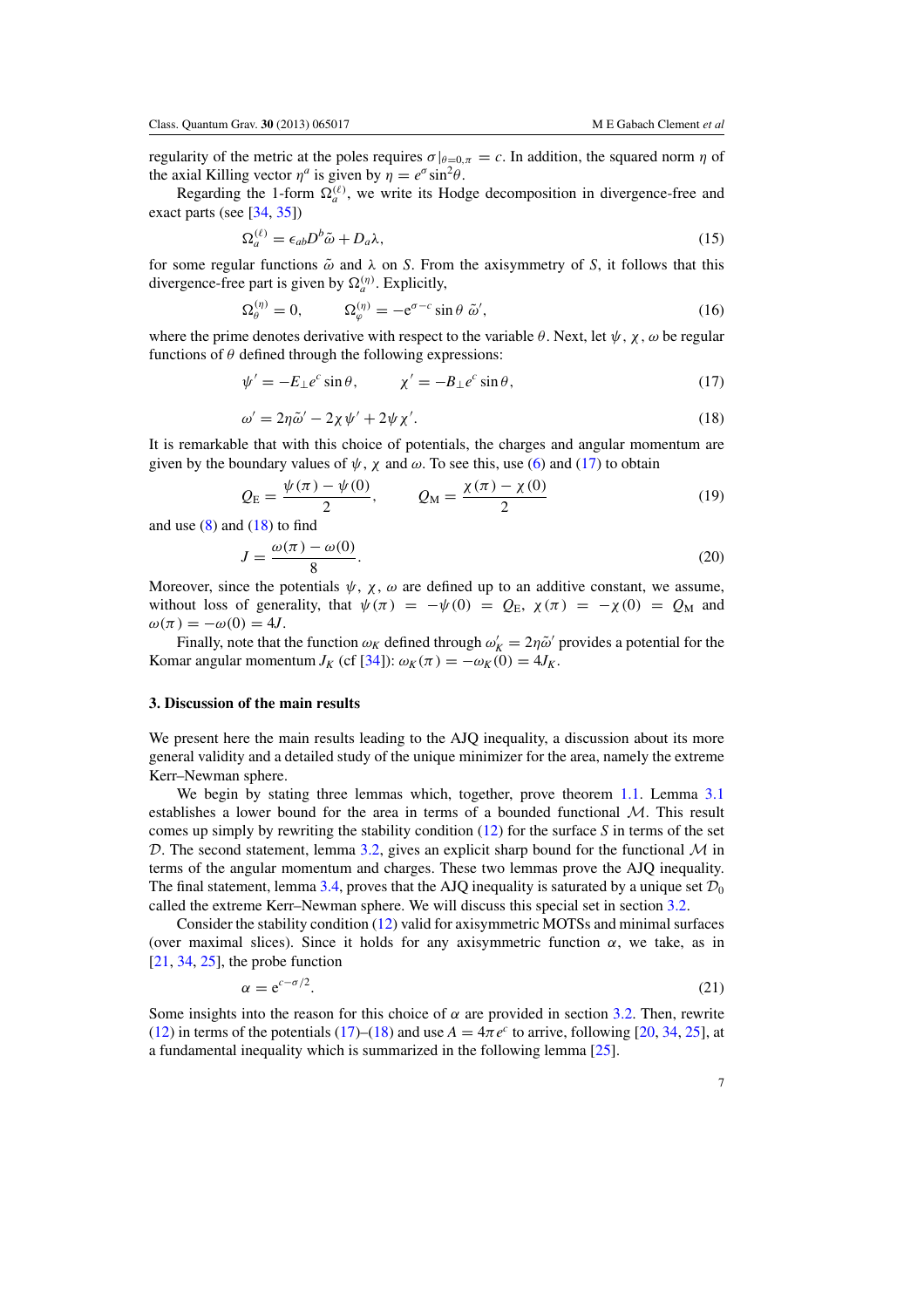<span id="page-8-0"></span>**Lemma 3.1.** *Let S be an axisymmetric stable MOTS or an axisymmetric stable minimal surface in a maximal slice. Then,*

$$
A \geqslant 4\pi \,\mathrm{e}^{\frac{\mathcal{M}-8}{8}},\tag{22}
$$

*where* M *is given by*

$$
\mathcal{M} := \frac{1}{2\pi} \int \left[ 4\sigma + |D\sigma|^2 + \frac{|D\omega + 2\chi D\psi - 2\psi D\chi|^2}{\eta^2} + 4 \frac{|D\psi|^2 + |D\chi|^2}{\eta} \right] dS_0, \tag{23}
$$

*and the norm*  $|\cdot|$  *is taken with respect to the standard round metric on*  $S^2$ *.* 

A fundamental sharp lower bound for the functional  $M$  is stated in the following lemma.

**Lemma 3.2.** Let  $\mathcal{D} = (\sigma, \omega, \psi, \chi)$  be a regular set on  $S^2$  with fixed values of J,  $Q_E$  and  $Q_M$ . *Then,*

$$
e^{\frac{\mathcal{M}-8}{4}} \geqslant 4J^2 + Q^4,\tag{24}
$$

*with*  $Q^2 = Q_{\rm E}^2 + Q_{\rm M}^2$ .

The proof of this result involves a minimization problem and can be approached in different ways, that will be discussed in full detail in section [4.](#page-15-0)

We want to emphasize that lemma 3.2 does not assume axisymmetry on the set  $\mathcal{D} = (\sigma, \omega, \psi, \chi)$ . One of the proofs will deal with these non-necessarily axisymmetric sets (see section [4.1\)](#page-16-0). Finally, we give the precise definition of regular set mentioned in the lemma.

**Definition 3.3.** *The set*  $\mathcal{D} = (\sigma, \omega, \psi, \chi)$  *on*  $S^2$  *is a regular set if the functions*  $\sigma, \omega, \psi$  *and*  $\chi$ *are*  $C^{\infty}$  *on*  $S^2$ *, and moreover, we have the following behavior near the poles:* 

*(i)*  $\omega = \pm 4|J| + O(\sin^2 \theta)$ ,  $\psi = \pm Q_E + O(\sin^2 \theta)$ ,  $\chi = \pm Q_M + O(\sin^2 \theta)$ , *where the signs* +,  $-$  *refer to the values at*  $\theta = \pi$ , 0*, respectively.*  $(iii)$   $|D\omega + 2\chi D\psi - 2\psi D\chi| = O(\sin^3\theta).$ 

We remark that if the functions  $\omega$ ,  $\psi$ ,  $\chi$  arise from a smooth set of axisymmetric fields  $\Omega_n^{(n)}$ ,  $E_{\perp}$ ,  $B_{\perp}$  via equations [\(16\)](#page-7-0)–[\(18\)](#page-7-0), then they satisfy items (i) and (ii) of definition 3.3 automatically.

It is also important to stress that lemma 3.2 is also valid for smooth functions  $\sigma$ ,  $\omega$ ,  $\psi$ ,  $\chi$ such that they satisfy condition (i) in the above definition and  $\mathcal M$  is finite, condition (ii) being no longer necessary. We will come back to this point in section [4.1.](#page-16-0)

The final result we present concerns the uniqueness of a regular set saturating inequality [\(1\)](#page-1-0).

**Lemma 3.4.** *There exists a unique regular set* D *saturating the AJQ inequality [\(1\)](#page-1-0), with*  $A = 4\pi e^{\sigma}|_{\theta=0,\pi}$  *and it is the extreme Kerr–Newman sphere set*  $\mathcal{D}_0 = (\sigma_0, \omega_0, \psi_0, \chi_0)$  *given by*

$$
\sigma_0 = \ln \frac{\left(2a_0^2 + Q^2\right)^2}{\Sigma_0},\tag{25}
$$

$$
\omega_0 = -4J \frac{2a_0^2 + Q^2}{\Sigma_0} \cos \theta, \tag{26}
$$

$$
\psi_0 = -\frac{Q_E(2a_0^2 + Q^2)\cos\theta - Q_M a_0\sqrt{a_0^2 + Q^2}\sin^2\theta}{\Sigma_0},
$$
\n(27)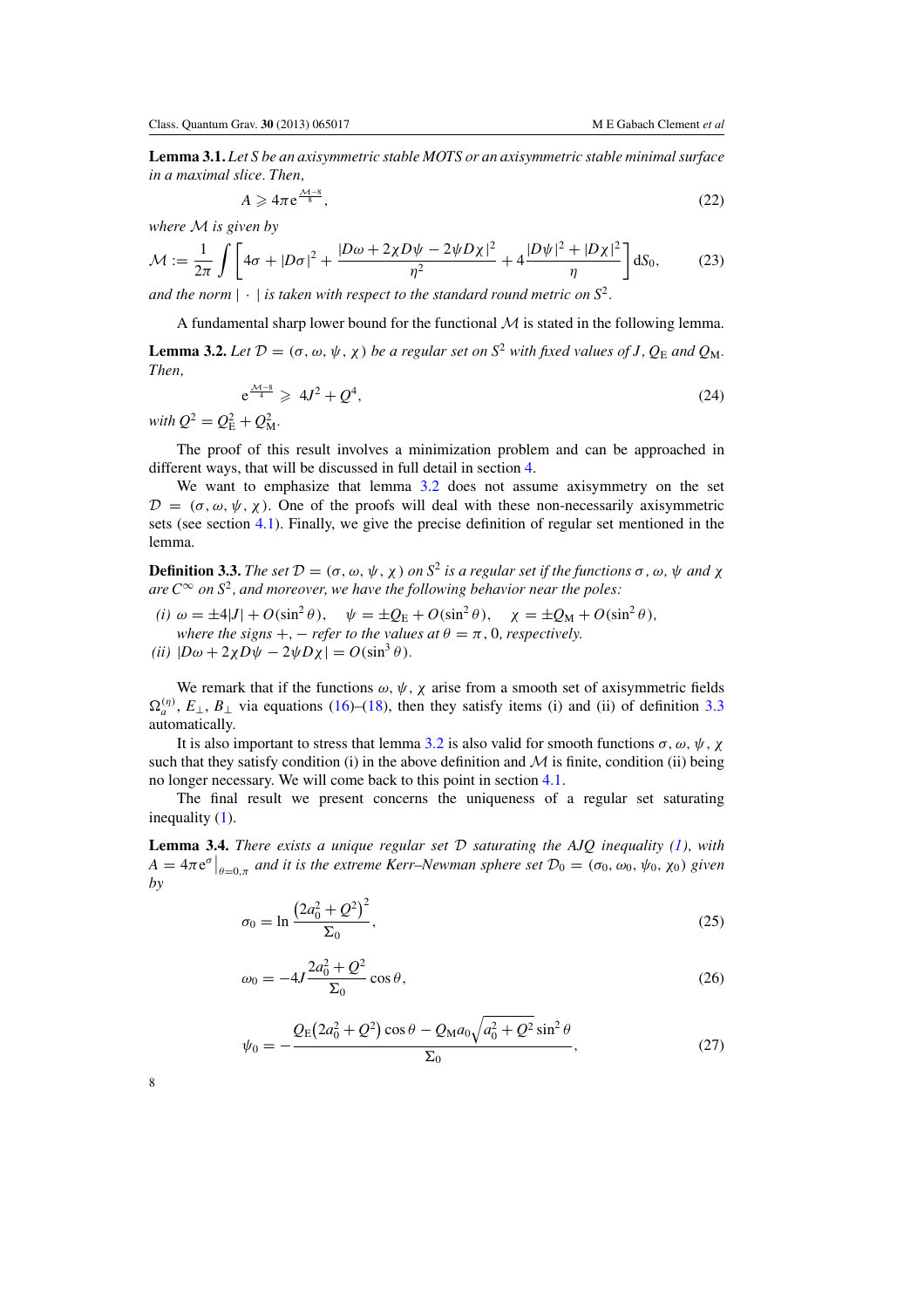$$
\chi_0 = -\frac{Q_M (2a_0^2 + Q^2) \cos \theta + Q_E a_0 \sqrt{a_0^2 + Q^2} \sin^2 \theta}{\Sigma_0}
$$
(28)

<span id="page-9-0"></span>*with*

$$
J = a_0 m_0 = a_0 \sqrt{a_0^2 + Q^2}, \quad m_0 = \sqrt{\frac{Q^2 + \sqrt{4J^2 + Q^4}}{2}}, \tag{29}
$$

$$
\Sigma_0 = Q^2 + a_0^2 (1 + \cos^2 \theta). \tag{30}
$$

In section [3.2,](#page-10-0) we will discuss the properties of the minimizer set  $\mathcal{D}_0$  and show that this special datum appears in two non-equivalent important and concrete contexts:

**O1**. on a MOTS in the horizon of the extreme Kerr–Newman solution, and,

**O2**. on a minimal sphere in the *extreme Kerr–Newman throat*, which is a maximal initial datum.

### *3.1. On the general validity of the AJQ inequality*

Case 2 in theorem [1.1](#page-1-0) allows to show that, in some situations, the *AJQ*-inequality [\(1\)](#page-1-0) is valid for any surface and not just for stable minimal axisymmetric surfaces over a maximal slice. The particular situations in consideration will be those of 'trumpet' and 'doubly asymptotically flat (AF)' axisymmetric initial data.

This result is interesting in the light of the conjecture that the foliation by maximal slices, whose leaves are all of the same type (trumpet or doubly AF), is believed to cover the whole domain of outer communication of the black holes. For this type of solutions, one expects the inequality to hold over a large variety of surfaces in the whole domain of outer communication. It is worth stressing that one does not expect the equality in [\(1\)](#page-1-0) to be achieved at any surface in the trumpet or doubly AF maximal slice [\[43\]](#page-29-0).

To define axisymmetric 'trumpet' initial data sets, we follow [\[48](#page-29-0)] and refer the reader to this paper for more details. A 'trumpet' initial data set for the Einstein–Maxwell equations is a maximal and axisymmetric electrovacuum initial datum ( $\Sigma$ ; *h*, *K*; *E*, *B*), with  $\Sigma \approx \mathbb{R}^3 \setminus \{0\}$  and  $\Sigma/_{U(1)} \approx [0, 1] \times \mathbb{R}$  (in particular with an axis having two connected components) and with particular asymptotics at the origin and at infinity. Precisely, let  $x<sup>i</sup>$  be the standard coordinates on  $\mathbb{R}^3$ , we require asymptotic flatness at infinity (of  $\mathbb{R}^3$ ), and at the origin (of  $\mathbb{R}^3$ ) requiring *h* to approach a cylindrical metric in the following sense: there exists a diffeomorphism  $\Phi$ between, say,  $B_{1/2} \setminus \{0\}$  and  $(T, \infty) \times S^2$  so that  $(\Phi_* \bar{h})_{ij} - \bar{h}_{ij} = o(1)$  as  $t \to \infty$ , where  $\bar{h}$ denotes the cylindrical metric of the form  $\bar{h} = f^2 dt^2 + q$ , with *q* being a Riemannian metric on *S*<sup>2</sup>. We refer to the origin as a cylindrical end. 'Doubly AF' initial data are defined in exactly the same way but now with two AF ends, at infinity and at the origin of  $\mathbb{R}^3$ . We prove below the following proposition.

**Proposition 3.5.** *Consider either an axisymmetric 'doubly AF' or a 'trumpet' maximal initial datum*  $(\Sigma; (g, K); (E, B))$  *for the electrovacuum system, with total angular momentum and charges*  $\mathcal{J}$ ,  $\mathcal{Q}_E$  and  $\mathcal{Q}_M$ . Then for any oriented, non-necessarily axisymmetric embedded *surface S of arbitrary topology, its angular momentum and charges are given by one of the following two possibilities:*

$$
J = 0, \ Q_{\rm E} = 0, \ Q_{\rm M} = 0, \ \text{or} \tag{31}
$$

$$
J = \mathcal{J}, \ Q_{\rm E} = \mathcal{Q}_{\rm E}, \ Q_{\rm M} = \mathcal{Q}_{\rm M}.
$$

*Moreover, the AJQ-inequality [\(1\)](#page-1-0) holds.*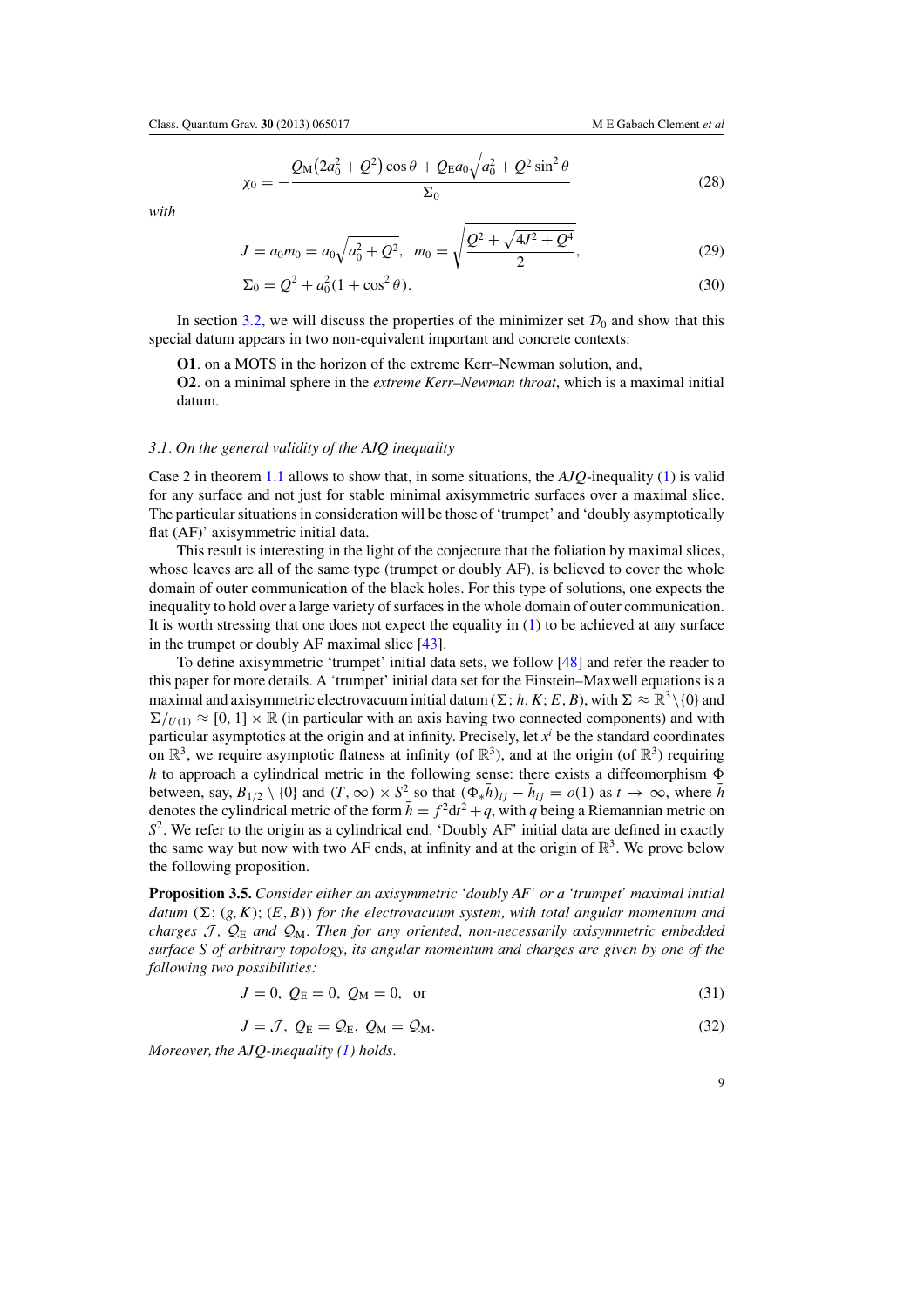<span id="page-10-0"></span>**Proof.** To better visualize the proof, let us assume that we choose a diffeomorphism between  $\mathbb{R}^3 \setminus \{0\}$  and  $\Sigma$  in such a way that the orbits of the Killing field, as seen in  $\mathbb{R}^3 \setminus \{0\}$ , are exactly those circles which are the rotations of points around the *z*-axis. In this way, the two components of the axis are given by  $\{(x, y, z), x = y = 0, z > 0\}$  and  $\{(x, y, z), x = y = 0, z < 0\}.$ 

Let *S* be an oriented surface. As a surface in  $\mathbb{R}^3 \setminus \{0\} \subset \mathbb{R}^3$ , it divides  $\mathbb{R}^3$  into two connected components. If the unbounded component contains the origin {0}, then *S* encloses (including *S*) a compact region in  $\mathbb{R}^3 \setminus \{0\}$  and therefore (by Gauss theorem) *J*,  $Q_E$  and  $Q_M$  are zero, namely their values are as in  $(31)$ . In this case,  $(1)$  is trivial. We assume therefore that it is the bounded component that contains the origin. In this case, the values of  $J, Q_{\rm E}$  and  $Q_{\rm M}$ are (by Gauss theorem again) those of the end, namely as in [\(32\)](#page-9-0).

Now, in order to prove that the AJQ inequality [\(1\)](#page-1-0) is satisfied, assume by contradiction that [\(1\)](#page-1-0) does not hold. Following [\[39\]](#page-29-0), there are surfaces<sup>2</sup> (possibly repeated)  $S_1, \ldots, S_m$  realizing the infimum of the areas *A*( $\bar{S}$ ) where  $\bar{S}$  is isotopic to *S*, namely  $\sum A(S_i) = \inf\{A(\bar{S}), \bar{S} \sim S\}$ , where  $\tilde{S} \sim S$  means that  $\tilde{S}$  is isotopic to *S* (one can see that the infimum is non-zero). Moreover, the surfaces are non-contractible (to a point) in  $\mathbb{R}^3 \setminus \{0\}$  and are also embedded. It follows that they are orientable (otherwise are contractible) and stable. As the manifold  $(\Sigma, g)$  is axisymmetric (complete) and non-compact, every  $S_i$ ,  $i = 1, \ldots, m$  is known to be axisymmetric. So each of them is either an axisymmetric sphere or an axisymmetric torus (there are no axisymmetric surfaces of higher genus). But, any axisymmetric torus is contractible to a point in  $\mathbb{R}^3 \setminus \{0\}$ , which is not possible. Therefore, all *S*<sup>'</sup><sub>*i*</sub>'s are axisymmetric spheres and as they are non-contractible (to a point) in  $\mathbb{R}^3 \setminus \{0\}$ , they all must enclose the origin. Thus, the angular momentum and charges of, say,  $S_1$ , are the given  $\mathcal{J}, \mathcal{Q}_E$  and  $\mathcal{Q}_M$ . Therefore, we have

$$
A^{2}(S) \ge A^{2}(S_{1}) \ge 16\pi^{2}[4\mathcal{J}^{2} + (Q_{E}^{2} + Q_{M}^{2})^{2}] = 16\pi^{2}[4J^{2} + (Q_{E}^{2} + Q_{M}^{2})^{2}]
$$
\n(33)

\nas desired.

# *3.2. A discussion on the extreme Kerr–Newman sphere*

We have seen above that the set  $\mathcal{D}_0$  given by equations [\(25\)](#page-8-0)–[\(28\)](#page-9-0) plays a crucial role in bounding the area of an axisymmetric MOTS or minimal surface (over a maximal slice), and moreover, due to proposition [3.5,](#page-9-0) in bounding the area of any surface in axially symmetric electrovacuum initial data. We show here how this set is related to extreme Kerr–Newman solution, from where it takes the name *extreme Kerr–Newman sphere set*.

It is well known that the Kerr–Newman solution is parametrized by four quantities: the mass *m*, the angular momentum *J* and the electromagnetic charges  $Q_E$ ,  $Q_M$ . Of these parameters, let *J*,  $Q_E$ ,  $Q_M$  be fixed and decrease the remaining parameter *m* as  $m \downarrow m_0$ . If we denote by  $\mathcal{D}_m$  the set on the bifurcating sphere (for each *m*), then the limit  $\lim_{m \downarrow m_0} \mathcal{D}_m = \mathcal{D}_0$ is attained. In other words, we take the limit of  $\mathcal{D}_m$  as the black holes become extremal to obtain  $\mathcal{D}_0$  in [\(25\)](#page-8-0)–[\(28\)](#page-9-0). As we discuss below, this way of finding  $\mathcal{D}_0$  allows one to see how this particular kind of datum arises in the contexts **O1** and **O2** mentioned in section [3.](#page-7-0)

The spacetime metrics for the Kerr–Newman solutions, in the usual Boyer–Lindquist coordinates, are given by (see  $[13]$  $[13]$ )

$$
g_{ab}dx^{a}dx^{b} = -\frac{\Delta - a^{2}\sin^{2}\theta}{\Sigma}dt^{2} - \frac{2a\sin^{2}\theta}{\Sigma}(r^{2} + a^{2} - \Delta) dt d\phi
$$

$$
+\frac{(r^{2} + a^{2})^{2} - \Delta a^{2}\sin^{2}\theta}{\Sigma}\sin^{2}\theta d\phi^{2} + \frac{\Sigma}{\Delta}dr^{2} + \Sigma d\theta^{2},
$$
(34)

<sup>2</sup> The conclusion is direct for 'doubly AF' initial data. For 'trumpet' data, it requires a little more effort but feasible by taking into account that the 'asymptotic spheres' over the cylindrical end satisfy [\(1\)](#page-1-0).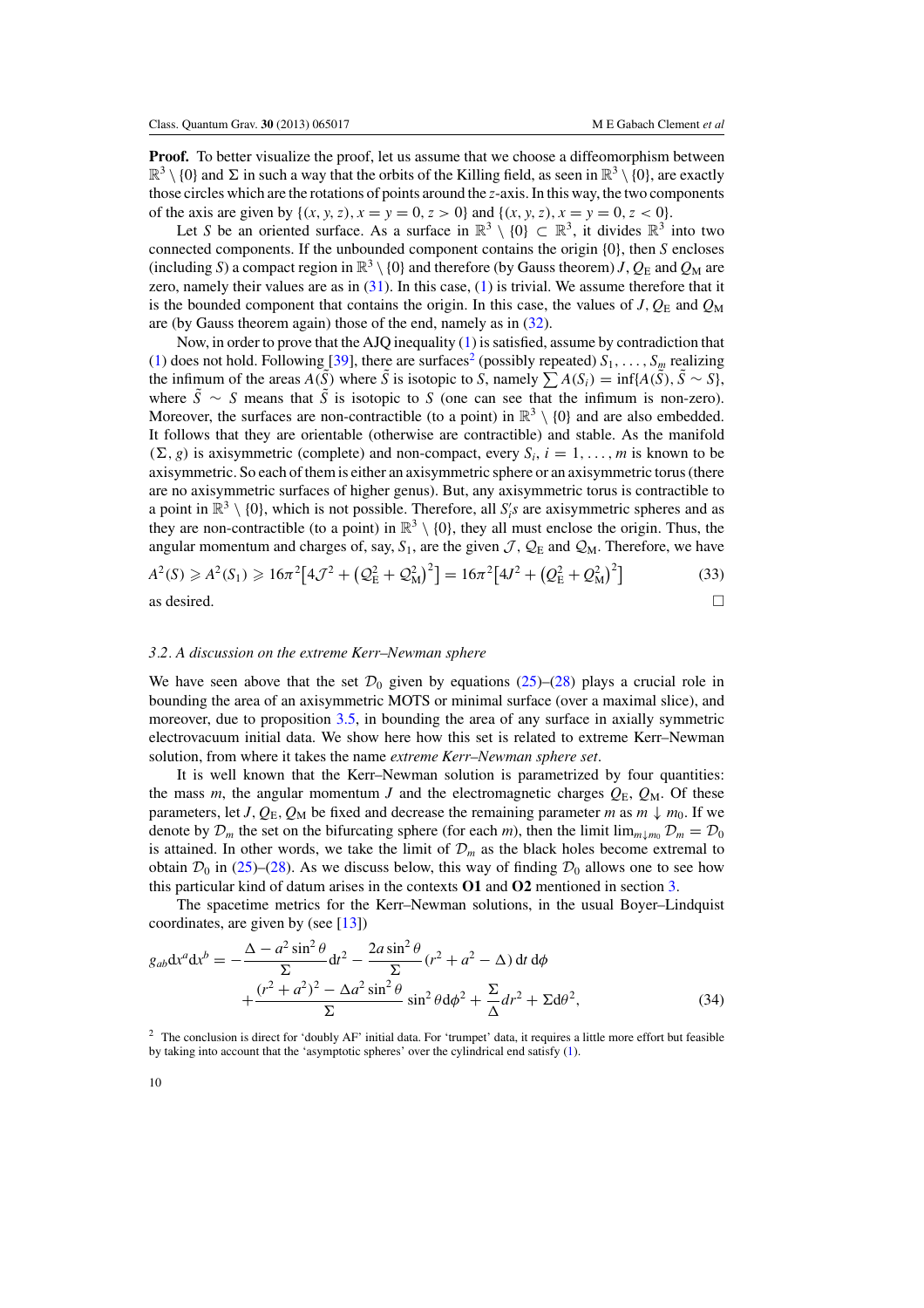<span id="page-11-0"></span>

**Figure 1.** Penrose diagram of the Kerr–Newman solution and its  $\{t = 0\}$  slice. Below, the Penrose diagram of the extreme Kerr–Newman solution and its  $\{t = 0\}$  slice displaying the cylindrical end and the AF end.

where

$$
\Sigma := r^2 + a^2 \cos^2 \theta, \qquad \Delta := r^2 + a^2 + Q^2 - 2mr. \tag{35}
$$

The parameter  $a = J/m$  is the angular momentum per unit mass and again  $Q^2 = Q_{\rm E}^2 + Q_{\rm M}^2$ . The electromagnetic part of the solution is encoded in the potential *Aa* which is given explicitly by (see [\[13\]](#page-29-0))

$$
A_a = -\frac{Q_{\rm E}r}{\Sigma}[(\mathrm{d}t)_a - a\sin^2\theta(\mathrm{d}\phi)_a] + \frac{Q_{\rm M}\cos\theta}{\Sigma} [a(\mathrm{d}t)_a - (r^2 + a^2)(\mathrm{d}\phi)_a].\tag{36}
$$

The *subextremal* Kerr–Newman black holes are those solutions with  $m^2 > \frac{Q^2 + \sqrt{4J^2 + Q^4}}{2}$ . The *extreme Kerr–Newman black holes* are those solutions with  $m^2 = \frac{Q^2 + \sqrt{4J^2 + Q^4}}{2}$ . Let us concentrate on non-extreme Kerr–Newman black holes. Let  $r_H$  be the greatest root of  $\Delta = 0$ (corresponding to the event horizon), explicitly  $r_H = m + \sqrt{m^2 - a^2 - Q^2}$ . The range of coordinates  $\{r \ge r_H\}$  ( $t \in \mathbb{R}, \theta \in [0, \pi), \varphi \in [0, 2\pi)$  arbitrary) covers exactly the whole domain of outer communication and its boundary  $\{r = r_H\}$  consists of a bifurcating sphere, a black hole horizon and a white hole horizon (respectively, BHH and WHH, see figure 1). The bifurcation surface is located at  $\{r = r_H\}$  over the maximal slice  $\{t = 0\}$ . It has a dual character: it is at the same time a strictly stable minimal surface over the (doubling of the) maximal slice  $\{t = 0\}$  and a strictly stable MOTS on the spacetime. The area of the bifurcating sphere is easily calculated (use that  $\Delta(r_H) = 0$ ) as

$$
A(S_H) = 4\pi (r_H^2 + a^2) > 4\pi \sqrt{4J^2 + Q^4},\tag{37}
$$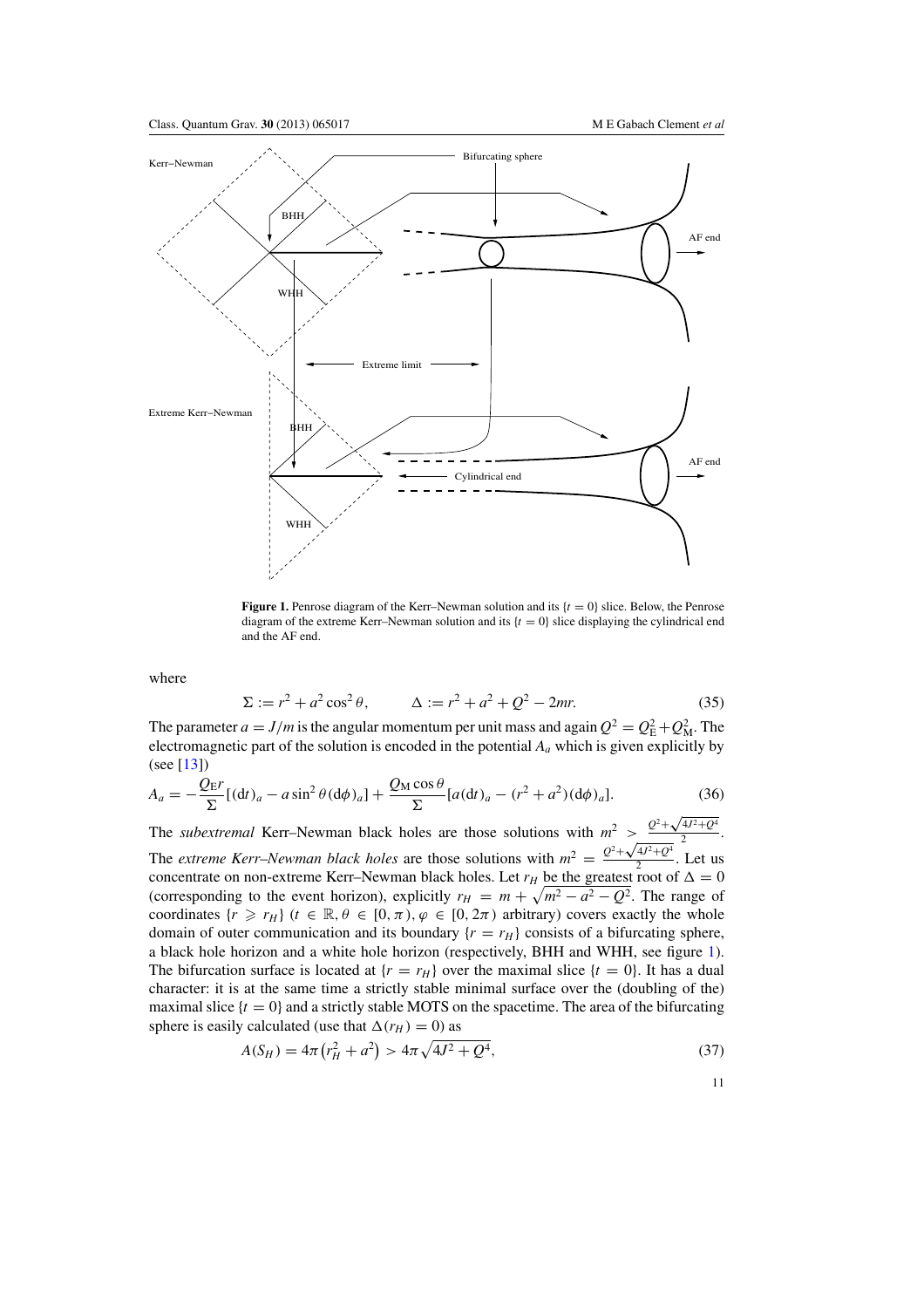<span id="page-12-0"></span>and we have

$$
A(S_H) \downarrow 4\pi \sqrt{4J^2 + Q^4},\tag{38}
$$

as  $m \downarrow m_0$ .

We make now some claims, crucial to link the MOTS and minimal surface perspectives and show why the limit  $\mathcal{D}_m \to \mathcal{D}_0$  allows us to see the set  $\mathcal{D}_0$  as in **O1** and **O2**.

- 1. The set  $\mathcal{D}_m$  over  $S_H$  is the same as the set on any axisymmetric sphere *S* embedded in the black (white) hole horizon. This can be seen as follows. The past (future) spacetime flow generated by the stationary Killing field pushes any surface *S* over the black (white) hole toward  $S_H$  and the convergence is smooth. As the flow by the Killing vector field is an isometry (also leaving  $F_{ab}$  invariant) and the components  $(\sigma, \omega, \psi, \chi)$  of the set on the surface *S* are intrinsic to the surface, it follows by this and continuity that the set over  $S_H$ or over any axisymmetric sphere *S* must be the same.
- 2. The black (white) hole horizon of the extreme Kerr–Newman solution is the limit of the black (white) hole horizon of the Kerr–Newman black hole solutions as  $m \downarrow m_0$ . To see this, just take the point-wise limit of expression (34). In this limit, the horizons  $\{r = r_H\}$ approach the extreme horizon  $\{r = m_0 = \sqrt{Q^2 + a_0^2}\}.$
- 3. For every *m*, consider the initial data over  $\Sigma = \{t = 0\}$ ,  $(\Sigma, h_m, K_m; E_m, B_m)$  where we put a subindex *m* to emphasize that the initial datum is parametrized by *m*. 'Following' the initial data around  $S_H$  as  $m \downarrow m_0$ , a smooth limit initial datum is obtained (see below for details on how to perform the limit). It is the so-called *extreme Kerr–Newman throat*, which is a maximal electrovacuum initial datum on  $\mathbb{R} \times S^2$  with the explicit form

$$
h_T = \Sigma_0 d\tilde{r}^2 + \Sigma_0 d\theta^2 + \frac{(4J^2 + Q^4)}{\Sigma_0} \sin^2 \theta d\varphi^2, \tag{39}
$$

$$
K_T = -J((J/a_0)^2 + a_0^2) \frac{\sin^2 \theta}{\Sigma_0^{\frac{3}{2}}} (\mathrm{d}\tilde{r} \,\mathrm{d}t + \mathrm{d}t \,\mathrm{d}\tilde{r}),\tag{40}
$$

$$
E_T = -\left[Q_E(Q^2 + a_0^2 \sin^2 \theta) - Q_M 2J \cos \theta\right] \frac{d\tilde{r}}{\Sigma_0^{\frac{3}{2}}},\tag{41}
$$

$$
B_T = -\left[Q_\text{M}(Q^2 + a_0^2 \sin^2 \theta) + Q_\text{E} 2J \cos \theta\right] \frac{\text{d}\tilde{r}}{\Sigma_0^{\frac{3}{2}}}.
$$
 (42)

The solution is independent of  $\tilde{r}$  (the coordinate in the R factor; see below), which implies that  $\partial_{\tilde{r}}$  is a Killing field. For this reason, the initial datum has the same form if we replace  $\tilde{r}$  by  $\tilde{r}$  + *c*, where *c* is a constant. In particular, the coordinate can be chosen in such a way that the bifurcating sphere  $S_H$  (for given *m*) converges (as  $m \downarrow m_0$ ) to the minimal sphere  $S_0 = \{ \tilde{r} = 0 \}$  that we define as an *extreme Kerr–Newman throat sphere* and which because of (38) satisfies [\(1\)](#page-1-0). Of course, any other sphere with constant  $\tilde{r}$  has the same set of potentials  $\mathcal{D}_0$ .

We emphasize that the calculations leading to the extreme Kerr–Newman throat initial datum (39)–(42) are long but straightforward if one follows a simple procedure. From (34)–[\(36\)](#page-11-0), obtain the explicit expressions of *h*, *K*, *E* and *B*, over  $\{t = 0\}$  in the coordinates  ${r, \theta, \varphi}$  ( $r \ge r_H$ ). Then, make the change of the radial coordinate *r* to  $\tilde{r}$  as

$$
\tilde{r}(r) = \int_{r_H}^{r} \frac{1}{\sqrt{\Delta(\bar{r})}} d\bar{r}.\tag{43}
$$

Of course,  $\tilde{r}(r_H) = 0$ . Express h, K, E, B whose components were given in terms of  $\{(r, \theta, \varphi)\}\$ in the coordinates  $\{(\tilde{r}, \theta, \varphi)\}\$ . Note that now the range of the coordinates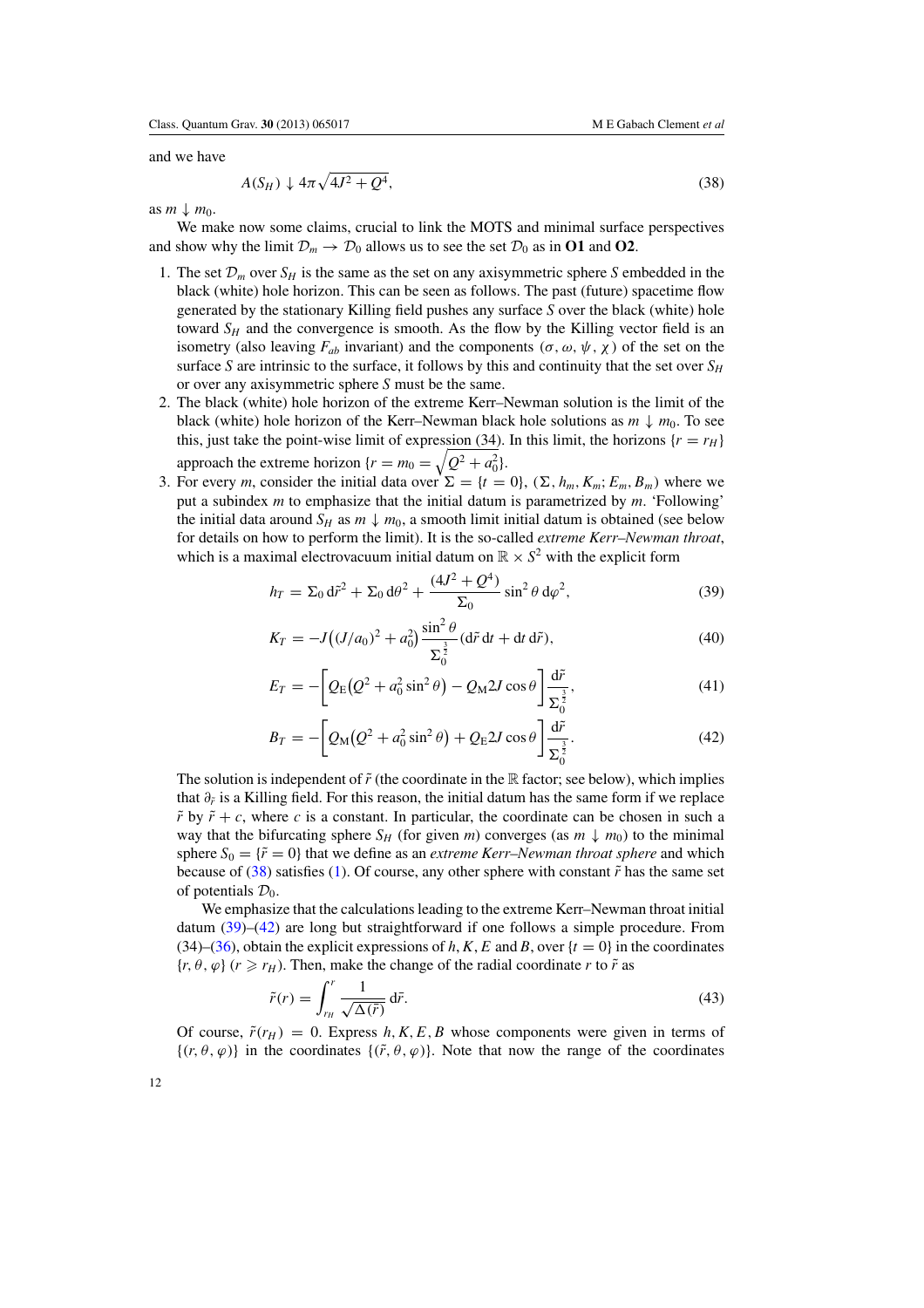<span id="page-13-0"></span> $\{(\tilde{r}, \theta, \varphi)\}\$ is  $[0, \infty) \times [0, \pi) \times [0, 2\pi)$ . Then *in this domain* take the point-wise limit *m*  $\downarrow$  *m*<sub>0</sub> of each component of the fields (in the { $(\tilde{r}, \theta, \varphi)$ } coordinates). The result is  $(39)–(42)$  $(39)–(42)$  $(39)–(42)$ .

Summarizing, from 1, 2 and 3, one obtains that the set  $\mathcal{D}_0 = \lim_{m \downarrow m_0} \mathcal{D}_m$  verifying [\(1\)](#page-1-0) can be achieved as the set on a MOTS inside a spacetime (more precisely on an axisymmetric surface over the horizon of the extreme Kerr–Newman solution), or as the set endowed on stable minimal surfaces over maximal slices (more precisely over the extreme Kerr throat initial datum).

To see that  $\mathcal{D}_0$  is given by [\(25\)](#page-8-0)–[\(28\)](#page-9-0), proceed as follows. Making  $\tilde{r} = 0$  in [\(39\)](#page-12-0), one obtains the 2-metric of the extreme Kerr–Newman sphere to be

$$
ds^{2} = \Sigma_{0} d\theta^{2} + \frac{(4J^{2} + Q^{4})}{\Sigma_{0}} \sin^{2} \theta d\varphi^{2}.
$$
 (44)

From the definition of  $\sigma$  in [\(14\)](#page-6-0), one obtains [\(25\)](#page-8-0). To obtain [\(27\)](#page-8-0) and [\(28\)](#page-9-0), use [\(41\)](#page-12-0) and  $(42)$  and the definitions  $(17)$ . We discuss now how to obtain  $(26)$ . Over any 2-sphere  ${r = r_1 > r_H, t = 0}$  on a Kerr–Newman black hole, one uses the null vectors [\[47\]](#page-29-0)

$$
\ell^a = (r^2 + a^2)(\partial_t)^a + a(\partial_\phi)^a + \Delta(\partial_r)^a \tag{45}
$$

$$
k^{a} = \left(\frac{r^{2} + a^{2}}{2\Delta\Sigma}\right)(\partial_{t})^{a} + \frac{a}{2\Delta\Sigma}(\partial_{\phi})^{a} - \frac{1}{2\Sigma}(\partial_{r})^{a},
$$
\n(46)

normalized such that  $\ell^a k_a = -1$  to calculate  $\Omega_a^{(\ell)}$ . Taking the limit  $r_1 \to r_H$  and then the limit  $m \downarrow m_0$ , one obtains a limit form over the extreme Kerr throat, which can be calculated to be

$$
\Omega^{(\ell)} = -\frac{1}{(2\Sigma_0)^2} \left(2a_0^2 \Sigma_0 \sin(2\theta) d\theta + 4a_0 \sqrt{a_0^2 + Q^2} \left(2a_0^2 + Q^2\right) \sin^2(\theta) d\phi\right). \tag{47}
$$

From [\(15\)](#page-7-0) and axial symmetry<sup>3</sup>, by solving  $\partial_{\theta} \tilde{\omega} = \Omega_{\phi}^{(\ell)}$  and  $\partial_{\theta} \lambda = \Omega_{\theta}^{(\ell)}$ , and taking into account  $\omega'_{K0} = 2\eta \tilde{\omega}'_0$ , we obtain

$$
\omega_{K0}(\theta) = \frac{(2a_0^2 + Q^2)^2 Q^2}{a_0^2 (a_0^2 + Q^2)} \arctan\left(\frac{a_0 \cos \theta}{\sqrt{a_0^2 + Q^2}}\right) - \cos \theta \frac{(2a_0^2 + Q^2)^3}{\sqrt{a_0^2 + Q^2 a_0 \Sigma_0}}
$$
  

$$
\lambda(\theta) = \ln[\sqrt{2\Sigma_0}].
$$
 (48)

Moreover, we verify  $\omega_{K0}(\theta = 0) = -\omega_{K0}(\theta = \pi) = -4J_K$ , where  $J_K$  is the Komar contribution to the total angular momentum

$$
J_K = \frac{(2a_0^2 + Q^2)^2}{4a_0^2(a_0^2 + Q^2)} \left[ a_0 \sqrt{a_0^2 + Q^2} - Q^2 \arctan\left(\frac{a_0}{\sqrt{a_0^2 + Q^2}}\right) \right].
$$
 (49)

Using expression (48), together with [\(27\)](#page-8-0) and [\(28\)](#page-9-0) into [\(18\)](#page-7-0), we obtain  $\omega_0$  in [\(26\)](#page-8-0), and thus, complete the derivation of the set  $\mathcal{D}_0$ .

Finally, we present two remarks concerning the extreme Kerr–Newman sphere:

•  $\mathcal{D}_0$  in  $\mathbb{H}_{\mathbb{C}}^2$ . There is an interesting description of the geometry of the extreme Kerr–Newman sphere with vanishing magnetic charge  $(Q_M = 0)$ , which shows the underlying connection with the complex hyperbolic space. This connection will be exposed in section [4.2](#page-21-0) and arises when one studies the critical point of the functional  $M$ . What we want to show here is that the set  $\mathcal{D}_0$  can be visualized as two arcs of circles in  $\mathbb{H}_{\mathbb{C}}^2$  (cf figure [2\)](#page-14-0). In order

<sup>3</sup> More generally, one can fix  $\tilde{\omega}$  and  $\lambda$  by solving the second-order system:  $D^a D_a \tilde{\omega} = -f$ ,  $D^a D_a \lambda = D^a \Omega_a^{(\ell)}$ , where  $(d\Omega^{(\ell)})_{ab} = f\epsilon_{ab}$ .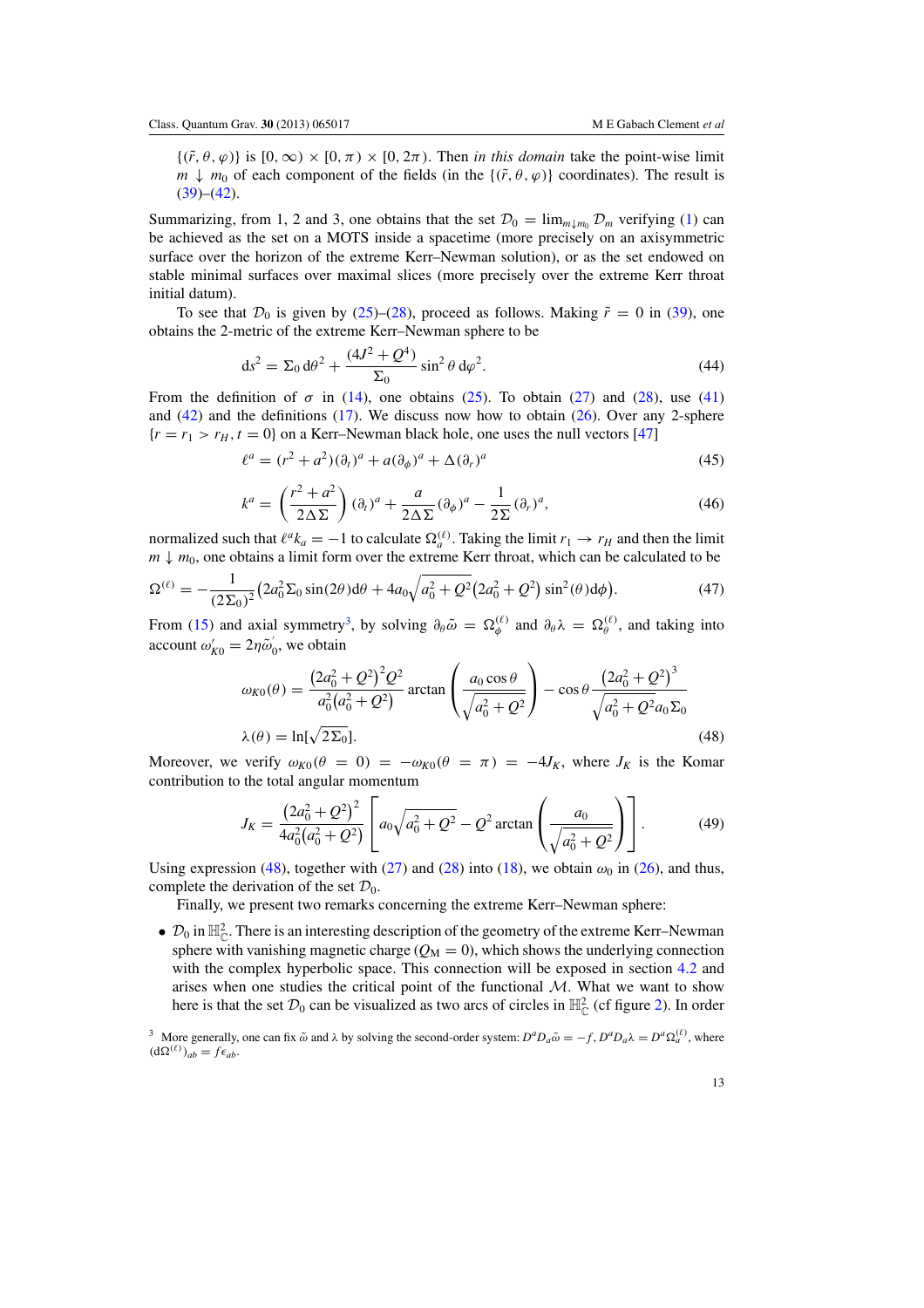<span id="page-14-0"></span>

**Figure 2.**  $\mathcal{D}_0$  as arcs of circles.

to describe these arcs, we consider, instead of the quadruple ( $\sigma$ ,  $\omega$ ,  $\psi$ ,  $\chi$ ), the two pairs  $(\zeta, \omega)$  and  $(\psi, \chi)$  where

$$
\zeta = -(\eta + \psi^2 + \chi^2). \tag{50}
$$

Then, whether by working with the Euler–Lagrange equations of  $\mathcal M$  (as done in section [4.2,](#page-21-0) precisely, the form of the rhs of (51) comes from the last two equations of [\(112\)](#page-23-0), while the form of lhs comes from the first equation of  $(112)$  and  $(119)$ ) or with the explicit expression for the potentials, equations  $(25)$ – $(28)$ , we find the following remarkable relations:

$$
\zeta + i\omega = R_1 e^{if} + B_1, \qquad \chi + i\psi = R_2 e^{if} + B_2,
$$
\n(51)

where the angle to the center  $f$  is given by (see  $(101)$ )

$$
f = 2 \arctan\left(\frac{\sqrt{Q^4 + 4J^2} - Q^2}{2J} \cos \theta\right)
$$
 (52)

and  $R_1 = -2\sqrt{4J^2 + Q^4}$ ,  $B_1 = Q^2$ ,  $R_2 = -\frac{Q}{2J}\sqrt{4J^2 + Q^4}$ ,  $B_2 = Q^3/2J$ . This shows that the first arc, in the  $(\zeta, \omega)$  plane, starts at  $(-Q^2, -4|J|)$  and ends at  $(-Q^2, 4|J|)$  (this can be obtained by evaluating the pair at the values 0,  $\pi$ , respectively). The center of the circle to which the arc belongs lies on the  $\zeta = 0$  axis and its radius is  $R_1$ . The arc in the  $(\psi, \chi)$  plane starts at  $(-Q, 0)$  and ends at  $(Q, 0)$ . The center of the circle to which the arc belongs lies on the  $\psi = 0$  axis and its radius is  $R_2$ .

• *On the choice of the probe function* α. Here, we want to give some insights into the choice of the function  $\alpha$ , equation [\(21\)](#page-7-0), entering in the stability condition [\(12\)](#page-6-0). In particular, it has the nature of a rescaling factor between null normals and we show that it is related to the minimizing set  $\mathcal{D}_0$ . From the transformation properties of  $\Omega_a^{(\ell)}$  under a rescaling of the null normals  $\ell^a$ ,  $k^a$ , we note that the null vector  $\ell^a$  =  $e^{-\lambda} \cdot \ell^a$ , with  $\lambda$  given by the expression in [\(48\)](#page-13-0), is such that the associated fundamental form  $\Omega_a^{(\ell_o)}$  is divergence-free, i.e.  $D^a \Omega_a^{(\ell_o)} = 0$ . This provides a natural quasilocal normalization for the outgoing null vector on *S*. On the other hand, evaluating  $\alpha$  in [\(21\)](#page-7-0) with the expressions in [\(25\)](#page-8-0), we can check  $\alpha \ell_o^a = \text{const} \cdot \ell_{\text{Killing}}^a$ , where  $\ell_{\text{Killing}}^a = (\partial_t)^a - \Omega \partial_\phi$  is the only null vector on *S* (up to constant) that extends as a Killing vector in a spacetime neighborhood of *S* (here,  $\Omega$  is the constant horizon angular velocity). In other words, our choice of  $\alpha$  in [\(21\)](#page-7-0) provides precisely the rescaling from the canonical quasilocal choice  $\ell^a_{\rho}$  on *S*, with a divergence-free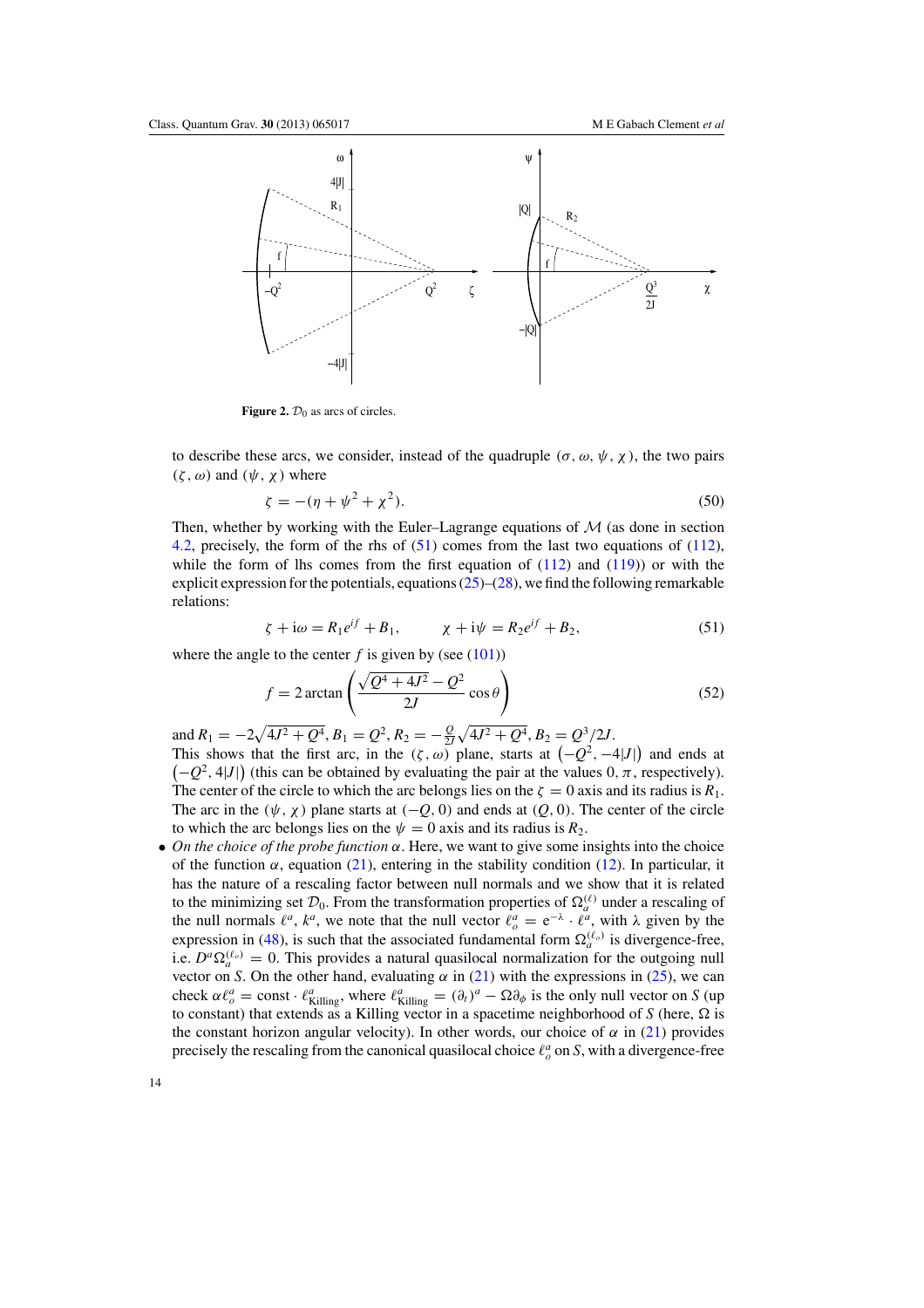<span id="page-15-0"></span>fundamental form, to the globally defined Killing vector of the Kerr–Newman spacetime that becomes null on the horizon. This remark is explained by the rigidity results in [\[36](#page-29-0)] (see also the analysis in [\[38\]](#page-29-0)).

## **4. Different avenues to prove the AJQ inequality**

The AJQ inequality [\(1\)](#page-1-0) is obtained from two ingredients, namely from the stability condition, leading to lemma [3.1,](#page-8-0) and from the resolution of the naturally associated minimizing problem, leading to lemma [3.2.](#page-8-0) In this section, we show two different ways to approach the variational principle.

It is also worth mentioning here that an interesting approach to the AJQ inequality might be inspired by the recent work of Schoen and Zhou [\[45\]](#page-29-0). In that article, the mass-angular momentum inequalities for black hole initial data within the context of Einstein–Maxwell theory are proven. Moreover, via a careful study of the asymptotic conditions on the data, they obtain a lower bound on the gap between the general data and the extreme Kerr–Newman data. This gives not only a stronger control on the geometry of the initial data, but also a characterization of the Kerr–Newman solution as a border case, a very important issue that was lacking in [\[16](#page-29-0), [17](#page-29-0)]. Since the reduced harmonic energy on initial data studied by Schoen and Zhou is on a similar footing as the functional  $M<sub>1</sub>(23)$  $M<sub>1</sub>(23)$ , on potentials on the 2-surface (see the [appendix](#page-26-0) for a discussion on the link between the functional  $M$  and an analogous functional on initial data potentials), it is very likely that a similar bound on the difference between general potentials and the extreme Kerr–Newman sphere potentials can be found. This would imply a refinement and improvement of the AJQ inequality. Works along this line are under current research and will be presented elsewhere.

Before addressing these points, a remark on the implications of the analysis of the AJQ inequality in the stationary case is in order. In  $[30, 31, 5]$  $[30, 31, 5]$  $[30, 31, 5]$  $[30, 31, 5]$  $[30, 31, 5]$ , the strict version of inequality  $(1)$ , with vanishing magnetic charge, is proved for Killing horizons in axisymmetric spacetimes. The scheme of that proof shares the two ingredients of the analysis in this section: first, use of a stability condition in the form of a horizon (outer) subextremal assumption [\[28,](#page-29-0) [12](#page-29-0)] from which an *integral stability condition* for axisymmetric Killing horizons is derived; second, definition of a variational problem from such an integral stability condition, whose resolution leads to the strict [\(1\)](#page-1-0). Remarkably, in [\[25\]](#page-29-0), it is explicitly shown that the first ingredient, namely the integral stability condition, can be derived directly from the quasilocal (strict) stability of axisymmetric MOTS, in particular from the strict version of inequality [\(11\)](#page-5-0). Further geometrical insight into the relation between the stationary axisymmetric black hole condition and the quasilocal MOTS stability is provided in  $[15, 38]$  $[15, 38]$  $[15, 38]$  $[15, 38]$ . As a consequence, the variational analysis in  $[30, 31]$  $[30, 31]$  $[30, 31]$  $[30, 31]$ . [5\]](#page-29-0) can be exactly applied to strictly stable axisymmetric MOTS, so that the proof in [\[30,](#page-29-0) [31,](#page-29-0) [5](#page-29-0)] of the strict inequality [\(1\)](#page-1-0) with  $Q_M = 0$  extends straightforwardly from the stationary setting to the dynamical case with arbitrary standard matter [\[25\]](#page-29-0) (namely the strict version of item 1 in theorem [1.1\)](#page-1-0). The extension of the variational problem in  $[30, 31, 5]$  $[30, 31, 5]$  $[30, 31, 5]$  $[30, 31, 5]$  $[30, 31, 5]$  to include the equality case and the rigidity analysis is under research [\[14\]](#page-29-0).

Following a different rationale, the two approaches to the variational problem discussed in this section aim at enriching the understanding of the geometric structure underlying theorem [1.1.](#page-1-0) We believe that each of the perspectives presented here gives important insights into this problem.

The first approach, in section [4.1,](#page-16-0) deals with non-necessarily axisymmetric sets of potentials  $D$  and its associated functional  $M$ . Although the main result, theorem [1.1,](#page-1-0) holds in the physical scenario of axisymmetric surfaces *S*, the fact that the variational problem can be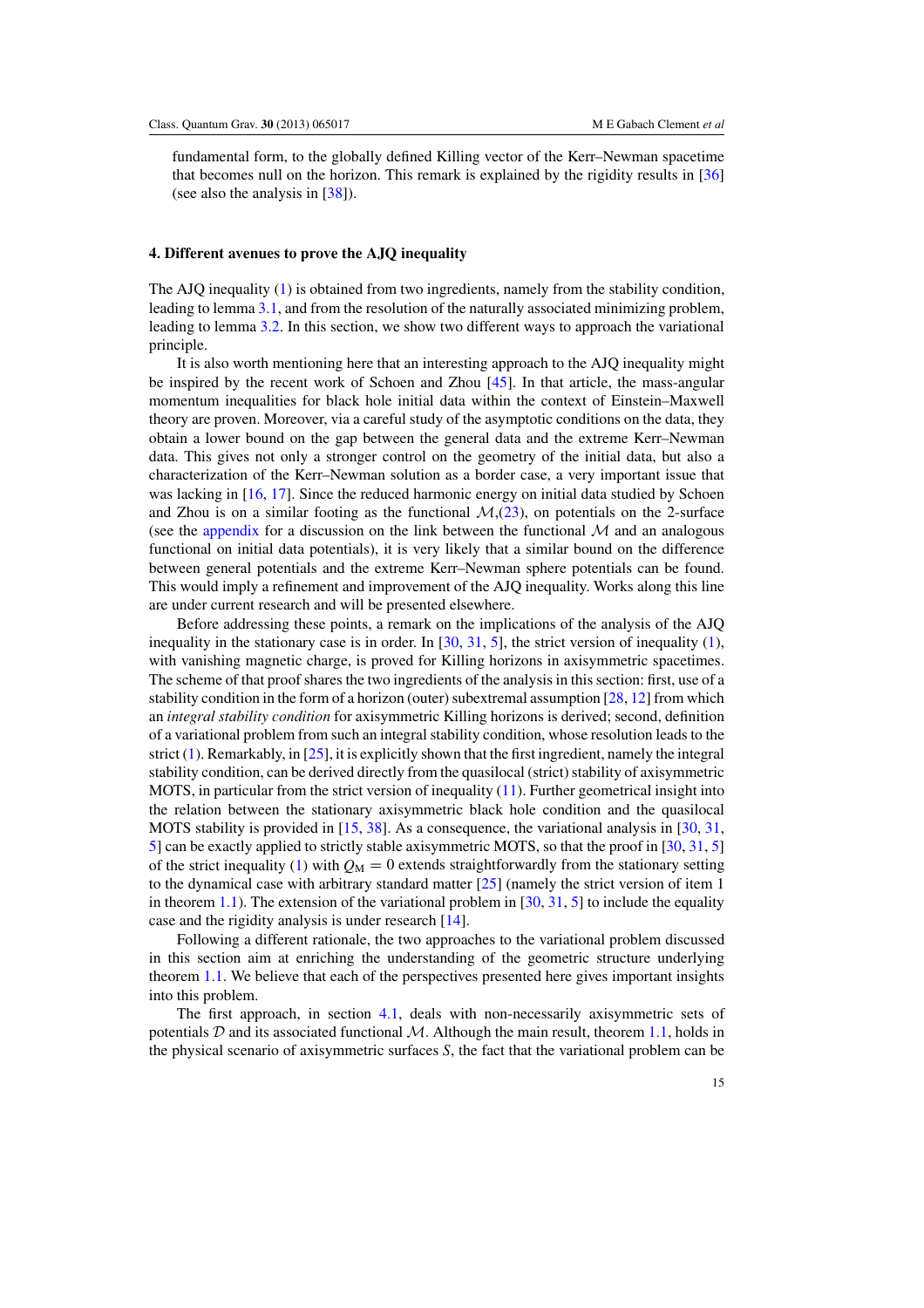<span id="page-16-0"></span>stated and solved outside axisymmetry shows that the extreme Kerr–Newman sphere plays a special role among a wider class of sets  $D$ . Inspired by this generalization, one is tempted to think about the possibility of extending inequality [\(1\)](#page-1-0) to other non-necessarily axisymmetric physical situations. This, however, is not an easy task, mainly because it is not clear how to give a satisfactory canonical definition of angular momentum outside axial symmetry. Nevertheless, if such a statement can be made, the functional  $\mathcal M$  and its properties studied here might be of relevance.

The second approach, in section [4.2,](#page-21-0) is restricted to axisymmetry and therefore, when solving the minimization problem for  $M$ , the Euler–Lagrange equations reduce to a system of ordinary differential equations which can be solved explicitly. Then, a remarkable point that comes up when studying these equations is that the boundary conditions *J*,  $Q_{\rm E}$  and  $Q_{\rm M}$  for the minimizer of M determine uniquely the boundary conditions for the remaining potential  $\sigma$ . This is the key fact under the sharpness of inequality [\(1\)](#page-1-0). Actually, an important consequence of this is that we can prove uniqueness for the minimizer of  $M$  with given values of  $J$ ,  $Q_E$ ,  $Q_M$ without any reference to the boundary values of  $\sigma$ . This is a difference to what we do in the non-axisymmetric case, where the boundary values of  $\sigma$  are prescribed from  $A = 4\pi e^{\sigma}|_{\theta=0}$ .

#### *4.1. Proof from harmonic maps*

In this section, we prove lemmas [3.2](#page-8-0) and [3.4](#page-8-0) by exploiting the connection between  $\mathcal M$  and harmonic energy for maps from the sphere into the complex hyperbolic space. The first lemma follows closely the arguments given by Acena *et al* [\[1\]](#page-29-0). To prove the rigidity in inequality [\(1\)](#page-1-0), we use certain properties of the distance between harmonic maps in the complex hyperbolic space.

#### **Proof.** (*Lemma* [3.2\)](#page-8-0)

To prove our claim, we follow the lines and arguments of [\[1\]](#page-29-0) and refer to that article for more details. The key points in the argument are the following:

1. The extreme Kerr–Newman sphere, i.e. the set  $\mathcal{D}_0$ , satisfies the Euler–Lagrange equations for the functional  $\mathcal{M}$ :

$$
\Delta \sigma - 2 = -\frac{(D\omega + 2\chi D\psi - 2\psi D\chi)^2}{\eta^2} - \frac{2}{\eta}((D\psi)^2 + (D\chi^2))^2, \quad (53)
$$

$$
D_a \left( \frac{D^a \omega + 2\chi D^a \psi - 2\psi D^a \chi}{\eta^2} \right) = 0 \tag{54}
$$

$$
D_a\left(\frac{D^a\chi}{\eta}\right) - \frac{1}{\eta^2}D_a\psi(D^a\omega + 2\chi D^a\psi - 2\psi D^a\chi) = 0
$$
\n(55)

$$
D_a\left(\frac{D^a\psi}{\eta}\right) + \frac{1}{\eta^2}D_a\chi(D^a\omega + 2\chi D^a\psi - 2\psi D^a\chi) = 0,\tag{56}
$$

where indices are moved with the standard round metric on *S*2.

2. The functional M is related to the harmonic energy  $\tilde{M}_{\Omega}$  for maps  $(\eta, \omega, \chi, \psi)$  from a subset  $\Omega \subset S^2 \setminus \{\theta = 0, \pi\}$  into the complex hyperbolic space  $\mathbb{H}^2_{\mathbb{C}}$  which is equipped with the metric

$$
g_H = \frac{d\eta^2}{\eta^2} + \frac{(d\omega + 2\chi d\psi - 2\psi d\chi)^2}{\eta^2} + 4\frac{d\chi^2 + d\psi^2}{\eta},
$$
(57)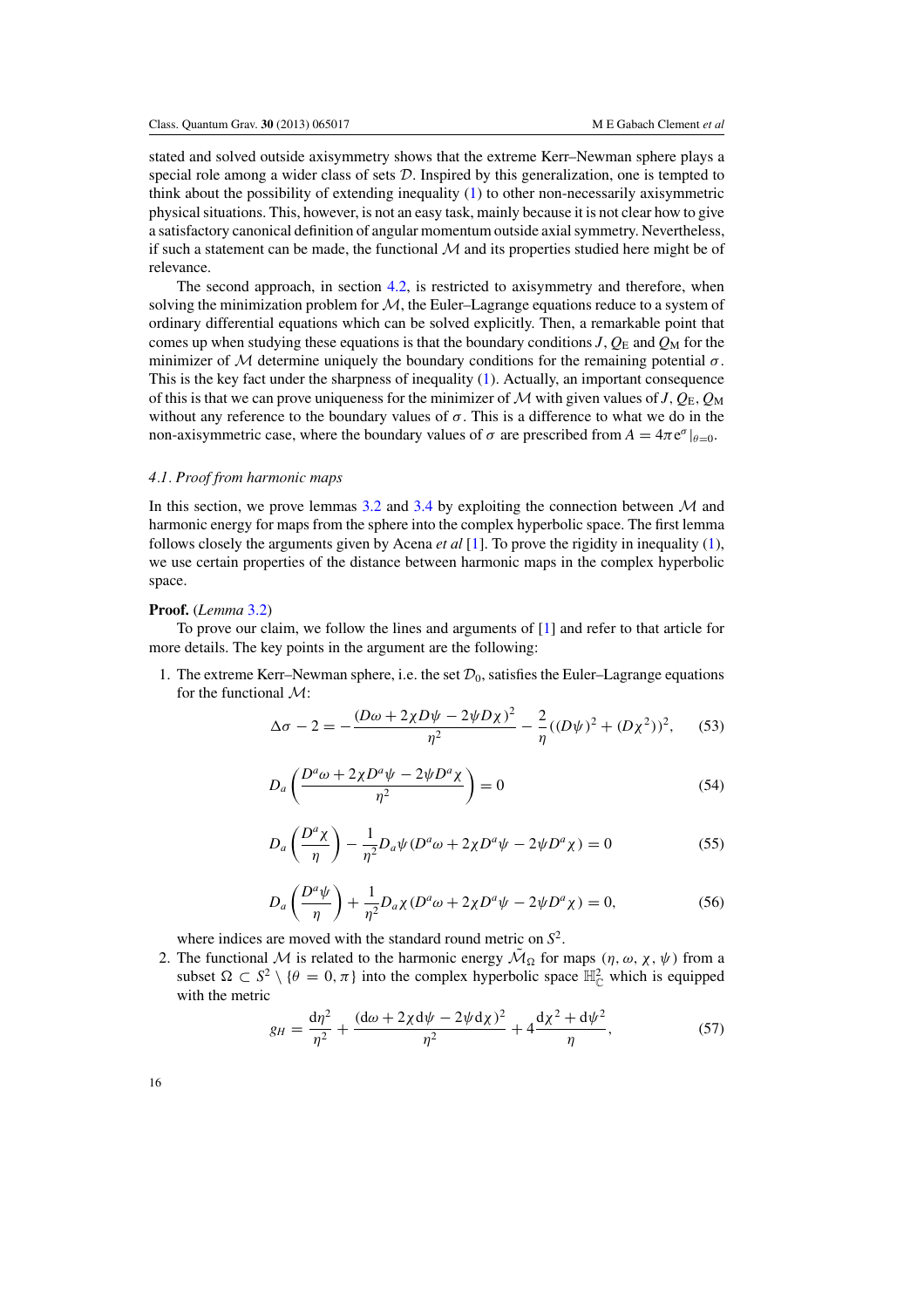<span id="page-17-0"></span>and is given by

$$
\tilde{\mathcal{M}}_{\Omega} = \frac{1}{2\pi} \int_{\Omega} \frac{|D\eta|^2}{\eta^2} + \frac{|D\omega + 2\chi D\psi - 2\psi D\chi|^2}{\eta^2} + 4\frac{|D\chi|^2 + |D\psi|^2}{\eta} dS_0.
$$
 (58)

Now restrict the integral in the definition of  $M$ , [\(23\)](#page-8-0) to compact regions with the smooth boundary  $\Omega \subset S^2 \setminus \{\theta = 0, \pi\}$  and denote the resulting functional as  $\mathcal{M}_{\Omega}$ . We have

$$
\tilde{\mathcal{M}}_{\Omega} = \mathcal{M}_{\Omega} + 4 \int_{\Omega} \ln \sin \theta \, dS + \oint_{\partial \Omega} (4\sigma + \ln \sin \theta) \frac{\partial \ln \sin \theta}{\partial n} dI, \tag{59}
$$

where *n* is the exterior unit normal to the boundary ∂Ω of Ω and d*l* is the measure element on ∂ $\Omega$ . Since the difference between  $\mathcal{M}_{\Omega}$  and  $\mathcal{M}_{\Omega}$  is a constant plus a boundary term, both functionals have the same Euler–Lagrange equations.

3. A result of Hildebrandt *et al* [\[32\]](#page-29-0) states that if the domain for the map is compact, is connected, with a non-void boundary and the target manifold has a negative sectional curvature, then a minimizer of the harmonic energy with Dirichlet boundary conditions exists, is unique, is smooth and satisfies the associated Euler–Lagrange equations. That is, harmonic maps are minimizers of the harmonic energy for given Dirichlet boundary conditions.

With the above comments, the proof goes as follows: divide the sphere into three regions as indicated in equations  $(60)$ . Use a partition function to interpolate the potentials between extreme Kerr–Newman solution in region  $\Omega_I$  and a general solution in region  $\Omega_{II}$ . This gives a Dirichlet problem in region  $\Omega_{\text{IV}} = \Omega_{\text{II}} \cup \Omega_{\text{III}}$ , which implies, by point 3. above, that the mass functional for extreme Kerr–Newman is less than or equal to the mass functional for the auxiliary interpolating map in the whole sphere. Finally, we take the limit as  $\Omega_{\text{III}}$  covers the whole sphere and show that the mass functional for the auxiliary maps converges to the mass functional for the original general set.

After giving this general discussion about the proof, we begin with the splitting of the sphere according to

$$
\Omega_I = \{\sin \theta \leq e^{-(\log \epsilon)^2}\}, \quad \Omega_{II} = \{e^{-(\log \epsilon)^2} \leq \sin \theta \leq \epsilon\}, \quad \Omega_{III} = \{\epsilon \leq \sin \theta\},\tag{60}
$$

where  $0 < \epsilon < 1$ . We also define the region  $\Omega_{IV} = \Omega_{II} \cup \Omega_{III}$ .

Let  $f : \mathbb{R} \to \mathbb{R} \in C^{\infty}(\mathbb{R})$ ,  $0 \leq f \leq 1$ , be the partition function defined as

$$
f(t) = 1 \quad \text{for} \quad t \leq 1, \qquad f(t) = 0 \quad \text{for} \quad 2 \leq t, \qquad \left| \frac{\mathrm{d}f}{\mathrm{d}t} \right| \leq 1 \qquad (61)
$$

and  $f_{\epsilon}$  be

$$
f_{\epsilon}(\rho) = f(t_{\epsilon}(\rho)), \qquad t_{\epsilon}(\rho) = \frac{\log(-\log \rho)}{\log(-\log \epsilon)}, \qquad \rho \leq 1. \tag{62}
$$

Therefore, we have

$$
f_{\epsilon}(\rho) = 0
$$
 for  $\rho \le e^{-(\log \epsilon)^2}$ ,  $f_{\epsilon}(\rho) = 1$  for  $\rho \ge \epsilon$  (63)

and

$$
\lim_{\epsilon \to 0} \int_0^\infty |\partial_\rho f_\epsilon|^2 \rho \, d\rho = 0. \tag{64}
$$

Now we define the interpolating functions. Let *u* represent any of the variables  $\sigma$ ,  $\omega$ ,  $\chi$ ,  $\psi$  and  $u_0$  represent any of the variables  $\sigma_0$ ,  $\omega_0$ ,  $\chi_0$ ,  $\psi_0$  corresponding to the extreme Kerr–Newman sphere set with the same angular momentum and charges. We define  $u_{\epsilon}$  to be

$$
u_{\epsilon} = f_{\epsilon}(\sin \theta) u + (1 - f_{\epsilon}(\sin \theta)) u_0 = (u - u_0) f_{\epsilon}(\sin \theta) + u_0.
$$
 (65)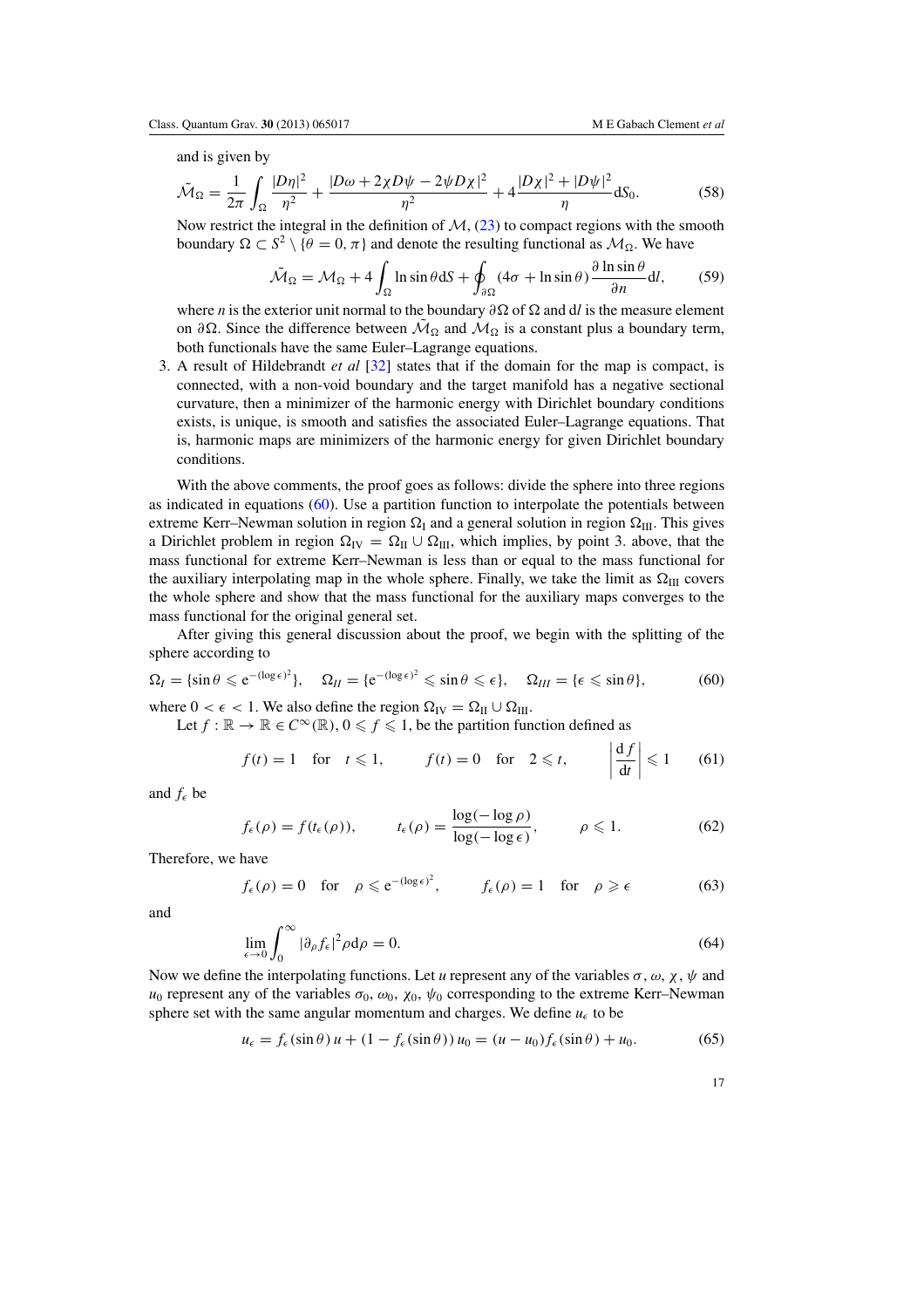<span id="page-18-0"></span>This gives  $u_{\epsilon}|_{\Omega_I} = u_0|_{\Omega_I}$  and  $u_{\epsilon}|_{\Omega_{III}} = u|_{\Omega_{III}}$ . We also define

$$
\mathcal{M}^{\epsilon} = \mathcal{M}(\sigma_{\epsilon}, \omega_{\epsilon}, \psi_{\epsilon}, \chi_{\epsilon}), \tag{66}
$$

and correspondingly  $\mathcal{M}_\Omega^\epsilon$  and  $\tilde{\mathcal{M}}_\Omega^\epsilon$  when the domain of integration is restricted to some region  $\Omega$ . We also denote by a superscript '0' these quantities calculated for  $u_0$ .

We have all the ingredients needed to make use of the result in [\[32](#page-29-0)]. For this, let us consider now a fixed value of  $\epsilon$ , and the functions  $(\sigma, \omega, \chi, \psi)$  on the set  $\Omega_{IV}$ . By [\[32](#page-29-0)], we know that there exists one and only one set of functions that minimizes  $\hat{M}$  on  $\Omega_{IV}$  for given boundary data, and that this function satisfies the Euler–Lagrange equations of M on  $\Omega$ <sub>IV</sub>. By construction of  $u_{\epsilon}$ , we have that  $u_{\epsilon}$  and  $u_0$  have the same boundary values on  $\Omega_{\text{IV}}$ ,

$$
u_{\epsilon}|_{\partial\Omega_{\rm IV}} = u_0|_{\partial\Omega_{\rm IV}}.\tag{67}
$$

As we already know that  $u_0$  is a solution of the Euler–Lagrange equations of  $M$ , and thus of  $\hat{\mathcal{M}}$  there, then  $u_0$  is the only minimizer of  $\hat{\mathcal{M}}$  on  $\Omega_{\text{IV}}$  with these boundary conditions. This means that  $\tilde{\mathcal{M}}_{\Omega_{IV}}^{\epsilon} \geq \tilde{\mathcal{M}}_{\Omega_{IV}}^0$ . Both M and  $\tilde{\mathcal{M}}$  are well defined on  $\Omega_{IV}$ , and by [\(59\)](#page-17-0) their difference is just a constant. Therefore, we also have  $\mathcal{M}_{\Omega_{IV}}^{\epsilon} \geq \mathcal{M}_{\Omega_{IV}}^0$ .

As we have already noted,  $u_{\epsilon}|_{\Omega_1} = u_0|_{\Omega_1}$ , and therefore  $\mathcal{M}_{\Omega_1}^{\epsilon} = \mathcal{M}_{\Omega_1}^0$ . This together with the inequality in  $\Omega_{IV}$  found above and the fact that  $S^2 = \Omega_{I} \cup \Omega_{IV}$  give

$$
\mathcal{M}^{\epsilon} \geqslant \mathcal{M}^{0}.\tag{68}
$$

Only the last step of the proof is lacking, that is, to show

$$
\lim_{\epsilon \to 0} \mathcal{M}^{\epsilon} = \mathcal{M}.
$$
\n(69)

We write

$$
\mathcal{M}^{\epsilon} = \mathcal{M}^{\epsilon}_{\Omega_{\mathrm{I}}} + \mathcal{M}^{\epsilon}_{\Omega_{\mathrm{II}}} + \mathcal{M}^{\epsilon}_{\Omega_{\mathrm{III}}} = \mathcal{M}^{0}_{\Omega_{\mathrm{I}}} + \mathcal{M}^{\epsilon}_{\Omega_{\mathrm{II}}} + \mathcal{M}_{\Omega_{\mathrm{III}}}.
$$
\n(70)

Using the dominated convergence theorem, it is not hard to see that the first integral in (70) vanishes in the limit  $\epsilon \to 0$  since the domain reduces to the poles and we know that  $\mathcal{M}_0$  is finite. Also, the third term in (70) tends to  $\mathcal M$  as  $\Omega_{\text{III}}$  extends to cover the whole sphere.

To show that the second term in (70) vanishes in the limit  $\epsilon \to 0$ , we consider its different parts separately. We have

$$
\mathcal{M}_{\Omega_{II}}^{\epsilon} = \frac{1}{2\pi} \int_{\Omega_{II}} \left[ |D\sigma_{\epsilon}|^2 + 4\sigma_{\epsilon} + \frac{|D\omega_{\epsilon} + 2\chi_{\epsilon}D\psi_{\epsilon} - 2\psi_{\epsilon}D\chi_{\epsilon}|^2}{e^{2\sigma_{\epsilon}}\sin^4\theta} + 4\frac{|D\psi_{\epsilon}|^2 + |D\chi_{\epsilon}|^2}{e^{\sigma_{\epsilon}}\sin^2\theta} \right] dS_0.
$$
\n(71)

Using the definition of  $u_{\epsilon}$  [\(65\)](#page-17-0), we compute

$$
Du_{\epsilon} = (u - u_0)Df_{\epsilon} + (Du - Du_0)f_{\epsilon} + Du_0.
$$
\n
$$
(72)
$$

We see that

$$
\sigma_{\epsilon} \leqslant C \tag{73}
$$

because σ and  $\sigma_0$  are finite on  $S^2$ , and  $f_\epsilon \leq 1$ . Here, and in what follows, we denote by *C*, *C<sub>i</sub>* constants independent of  $\epsilon$ . Also, because of the regularity of  $\sigma$  and  $\sigma_0$ , we have

$$
|D\sigma_{\epsilon}|^2 \leqslant 3|Df_{\epsilon}|^2(\sigma-\sigma_0)^2 + 3|D\sigma-D\sigma_0|^2 + 3|D\sigma_0| \leqslant C_1|Df_{\epsilon}|^2 + C_2. \tag{74}
$$

Then, from (73) and (74) and using strongly the property [\(64\)](#page-17-0) to bound the integral of  $|Df_{\epsilon}|^2$ , we conclude that the first two terms in  $\mathcal{M}_{\Omega_l}^{\epsilon}$  go to zero as  $\epsilon \to 0$ .

Now we work with the term

$$
\int_{\Omega_{\text{II}}} \frac{|D\omega_{\epsilon} + 2\chi_{\epsilon}D\psi_{\epsilon} - 2\psi_{\epsilon}D\chi_{\epsilon}|^2}{e^{2\sigma_{\epsilon}}\sin^4\theta} dS_0.
$$
\n(75)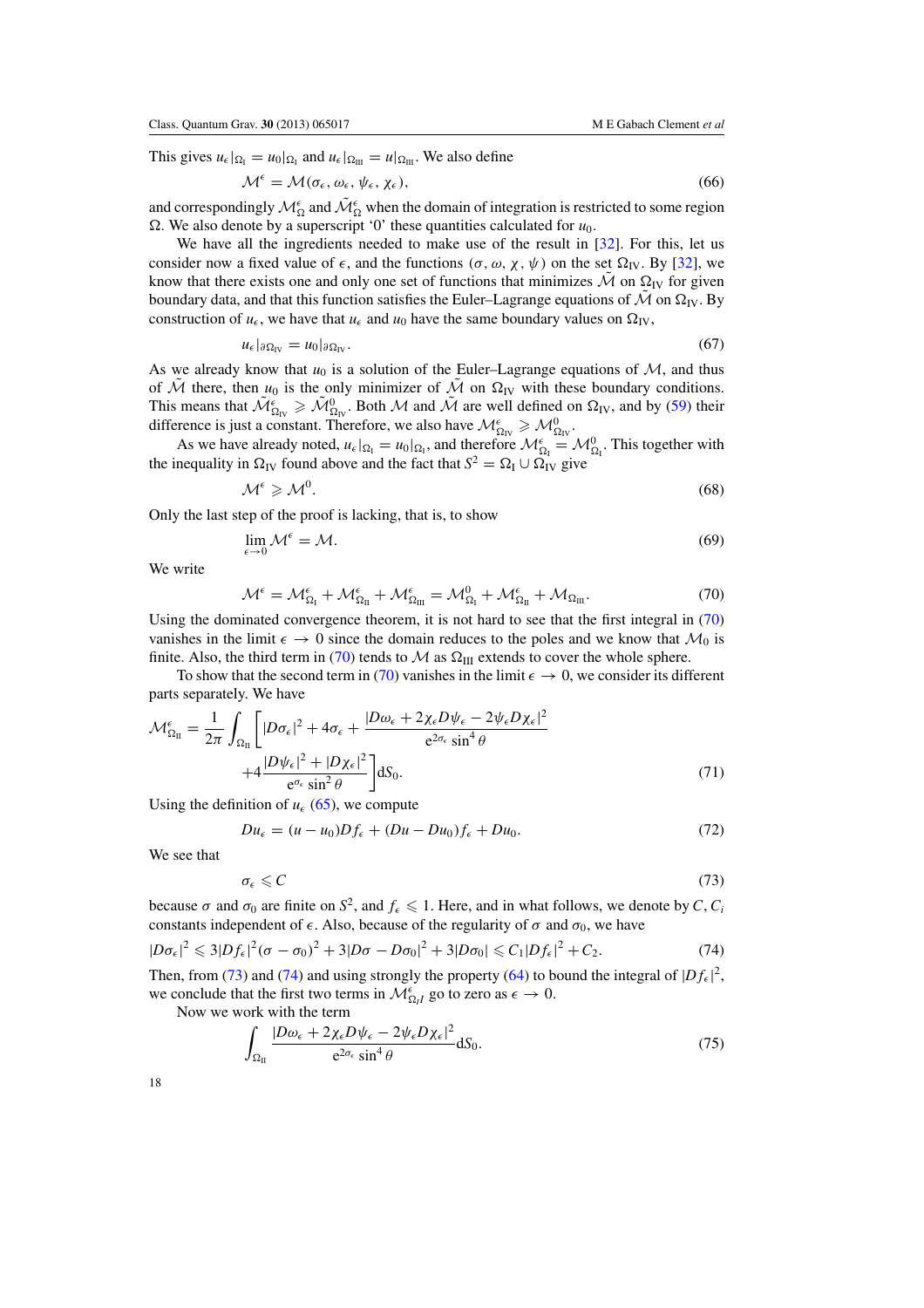<span id="page-19-0"></span>Using the fact that  $f_{\epsilon}$  is bounded, and  $\sigma$ ,  $\sigma_0$  are regular, we have

$$
\frac{|D\omega_{\epsilon} + 2\chi_{\epsilon}D\psi_{\epsilon} - 2\psi_{\epsilon}D\chi_{\epsilon}|^{2}}{e^{2\sigma_{\epsilon}}\sin^{4}\theta} \le C_{1}\frac{|Df|^{2}(\omega - \omega_{0} + 2\psi_{0}\chi - 2\chi_{0}\psi)^{2}}{\sin^{4}\theta} \n+ C_{2}\frac{|D\omega + 2\chi_{0}D\psi - 2\psi_{0}D\chi|^{2}}{\sin^{4}\theta} + C_{3}\frac{|D\omega_{0} + 2\chi_{0}D\psi_{0} - 2\psi_{0}D\chi_{0}|^{2}}{\sin^{4}\theta} \n+ C_{4}\frac{|D\psi_{0}|^{2}(\chi - \chi_{0})^{2}}{\sin^{4}\theta} + C_{5}\frac{|D\chi_{0}|^{2}(\psi - \psi_{0})^{2}}{\sin^{4}\theta} + C_{6}\frac{(\chi - \chi_{0})^{2}|D\psi - D\psi_{0}|^{2}}{\sin^{4}\theta} \n+ C_{7}\frac{|D\chi - D\chi_{0}|^{2}(\psi - \psi_{0})^{2}}{\sin^{4}\theta}.
$$
\n(76)

The term accompanying the constant  $C_3$  is also point-wise bounded in  $\Omega_{II}$  because the extreme Kerr–Newman sphere satisfies the regularity item (ii) in definition [3.3.](#page-8-0)

In virtue of definition [3.3,](#page-8-0) we find that the remaining terms in (76) are uniformly bounded in  $\Omega$ <sub>II</sub>. Altogether we derive

$$
\int_{\Omega_{II}} \frac{|D\omega_{\epsilon} + 2\chi_{\epsilon}D\psi_{\epsilon} - 2\psi_{\epsilon}D\chi_{\epsilon}|^2}{e^{2\sigma_{\epsilon}}\sin^4\theta} dS_0 \leq \int_{\Omega_{II}} C_1|Df_{\epsilon}|^2 + C_2 dS_0.
$$
\n(77)

It is important to remark that the lhs in the above inequality is bounded when the potentials  $ω, ψ, χ$  are smooth functions on  $S^2$  satisfying condition (i) in definition [3.3](#page-8-0) and are such that  $M$  is finite, that is, condition (ii) is no longer necessary.

In the limit  $\epsilon \to 0$ , this integral vanishes by property [\(64\)](#page-17-0).

Finally, we look at the term

$$
\int_{\Omega_{\text{II}}} \frac{|D\chi_{\epsilon}|^2 + |D\psi_{\epsilon}|^2}{e^{\sigma_{\epsilon}}\sin^2\theta} \, \mathrm{d}S_0. \tag{78}
$$

We have, as in  $(74)$ ,

$$
\frac{|D\chi_{\epsilon}|^2}{e^{\sigma_{\epsilon}}\sin^2\theta} \leq C \frac{|Df|^2(\chi - \chi_0)^2 + |D\chi - D\chi_0|^2 + |D\chi_0|^2}{\sin^2\theta} \leq C_1 |Df_{\epsilon}|^2 + C_2,\tag{79}
$$

where, in the first inequality, we have used the boundedness of  $\sigma$ ,  $\sigma_0$ . A similar behavior is found for the second term in (78). Therefore, taking into account the property [\(64\)](#page-17-0), the limit  $\epsilon \to 0$  of (78) gives zero.

We have shown

$$
\lim_{\epsilon \to 0} \mathcal{M}_{\Omega_{\rm II}}^{\epsilon} = 0 \tag{80}
$$

and thus the limit [\(69\)](#page-18-0). This, together with [\(68\)](#page-18-0), completes the proof of the lemma.  $\Box$ 

Now we present the proof of lemma [3.4](#page-8-0) stating the uniqueness of the minimizer for the area in inequality [\(1\)](#page-1-0). This is done by exploiting the properties of the distance between harmonic maps in the complex hyperbolic space.

# **Proof.** *(Lemma* [3.4\)](#page-8-0)

We follow the lines of Weinstein [\[49\]](#page-29-0) and Dain [\[19](#page-29-0)]. By contradiction, assume that there exists another regular set  $\mathcal{D}^1$  which saturates [\(1\)](#page-1-0). Denote with a superscript 1 the quantities referred to this set (and with a subscript 0 the quantities referred to  $\mathcal{D}_0$ ). Then, we have

$$
A_1 = 4\pi e^{\frac{\mathcal{M}_0 - 8}{8}} = A_0.
$$
\n(81)

Then, using  $A_1 \geq 4\pi e^{\frac{\mathcal{M}_1 - 8}{8}}$  and (81), we find  $\mathcal{M}_1 = \mathcal{M}_0$ . This means that  $\mathcal{D}_1$  is also a critical point of the functional  $M$ , i.e. it is a harmonic map.

By hypothesis, the second solution has the same values of the angular momentum and charges. Let  $\Gamma$  be the poles on  $S^2$ , so

$$
\omega_1|_{\Gamma} = \omega_0|_{\Gamma} = \pm 4J
$$
,  $\chi_1|_{\Gamma} = \chi_0|_{\Gamma} = \pm Q_M$ ,  $\psi_1|_{\Gamma} = \psi_0|_{\Gamma} = \pm Q_E$ . (82)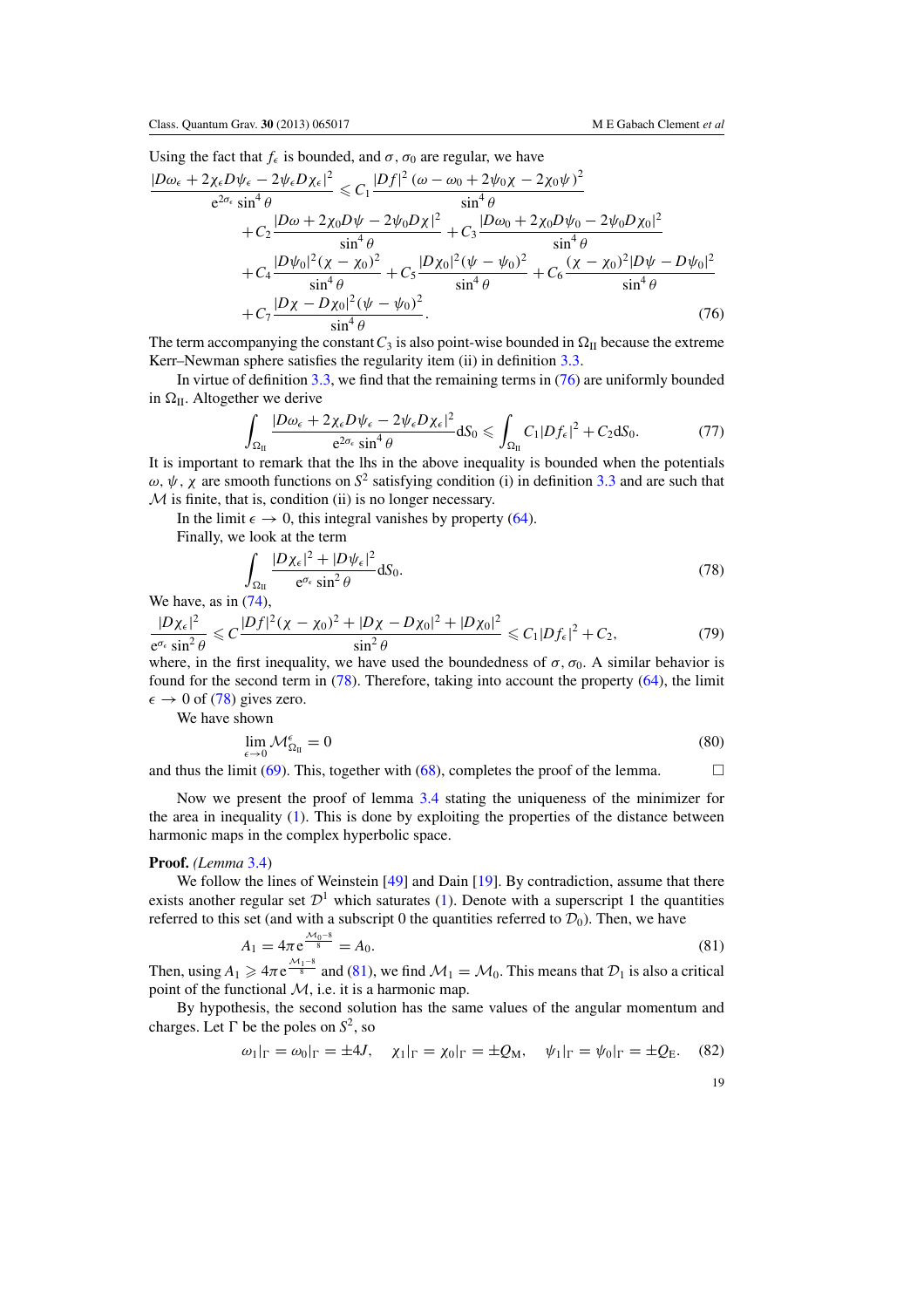<span id="page-20-0"></span>But also, in virtue of equation [\(81\)](#page-19-0), we conclude that  $\sigma_1|_{\Gamma} = \sigma_0|_{\Gamma} = \ln(A_0/4\pi)$  (recall that the area is determined solely by the value of  $\sigma$  on the poles, through the expression  $A = 4\pi e^{\sigma(0)}$ ).

In what follows, we will prove that the distance between these two solutions is in fact zero, and thus that the solutions are identical.

Let  $(\eta_1, \omega_1, \chi_1, \psi_1)$  and  $(\eta_0, \omega_0, \chi_0, \psi_0)$  be two harmonic maps  $S^2 \setminus \Gamma \to \mathbb{H}_{\mathbb{C}}^2$ , and consider, for each  $(\theta, \phi)$ , the corresponding points in  $\mathbb{H}_{\mathbb{C}}^2$  equipped with the hyperbolic metric introduced above in equation [\(57\)](#page-16-0). The distance *d* between these two points is given by (see [\[49](#page-29-0)])

$$
\cosh d = 1 + \delta,\tag{83}
$$

where

$$
\delta = \frac{(\omega_0 - \omega_1 + 2\chi_0\psi_1 - 2\chi_1\psi_0)^2 + ((\chi_0 - \chi_1)^2 + (\psi_0 - \psi_1)^2))^2}{2\eta_1\eta_0} + \left(\frac{1}{\eta_1} + \frac{1}{\eta_0}\right) [(\chi_0 - \chi_1)^2 + (\psi_0 - \psi_1)^2] + \frac{(\eta_0 - \eta_1)^2}{2\eta_1\eta_0}.
$$
\n(84)

Therefore, since the functions  $\omega$ ,  $\chi$ ,  $\psi$ ,  $\sigma$  are regular on  $S^2$ , *d* defines a function  $d : S^2 \to \mathbb{R}$ . We use the results of Schoen and Yau [\[44](#page-29-0)] to deduce that the square distance between harmonic maps is a subharmonic function on  $S^2$ , that is

$$
\Delta d^2 \geqslant 0,\tag{85}
$$

and, since  $\delta$  is a convex function of  $d^2$ , then

$$
\Delta \delta \geqslant 0. \tag{86}
$$

Let us see now that the distance between the two solutions at  $\Gamma$  is zero. Begin with the first term in  $(84)$ , from item (ii) in definition [3.3,](#page-8-0) the following behavior is deduced:

$$
\left(\partial_{\theta}^{2} \omega + 2\chi \partial_{\theta}^{2} \psi - 2\psi \partial_{\theta}^{2} \chi\right)\big|_{\Gamma} = 0
$$
\n(87)

(note that if the functions  $\omega$ ,  $\psi$ ,  $\chi$  satisfy condition (i) in definition [3.3](#page-8-0) and M is finite, then the solutions of the Euler–Lagrange equations of  $M$  necessarily have the above behavior near the poles).

Then,  $(87)$  together with the boundary conditions give near the poles

$$
\omega_0 - \omega_1 + 2\chi_0 \psi_1 - 2\chi_1 \psi_0 = O(\sin^3 \theta),\tag{88}
$$

which implies

$$
\left. \frac{(\omega_0 - \omega_1 + 2\chi_0 \psi_1 - 2\chi_1 \psi_0)^2}{2\eta_1 \eta_0} \right|_{\Gamma} = 0.
$$
\n(89)

We look now at the second and third terms in (84). Since by hypothesis  $\partial_{\theta} \psi|_{\Gamma} = \partial_{\theta} \chi|_{\Gamma} = 0$ , we find

$$
\psi_0 - \psi_1 = \chi_0 - \chi_1 = O(\sin^2 \theta). \tag{90}
$$

Therefore, we obtain

$$
\left[ \frac{\left[ (\chi_0 - \chi_1)^2 + (\psi_0 - \psi_1)^2 \right]^2}{2 \eta_1 \eta_0} + \left( \frac{1}{\eta_1} + \frac{1}{\eta_0} \right) \left[ (\chi_0 - \chi_1)^2 + (\psi_0 - \psi_1)^2 \right] \right]_{\Gamma} = 0. \tag{91}
$$

The last term we must investigate in (84) is the one involving  $(\eta_0 - \eta_1)$ . We write it as

$$
\frac{(\eta_0 - \eta_1)^2}{2\eta_0 \eta_1} = \cosh(\sigma_0 - \sigma_1) - 1,\tag{92}
$$

| a.      | ٧  |  |
|---------|----|--|
| ۰.<br>I | ٦  |  |
|         | ۰, |  |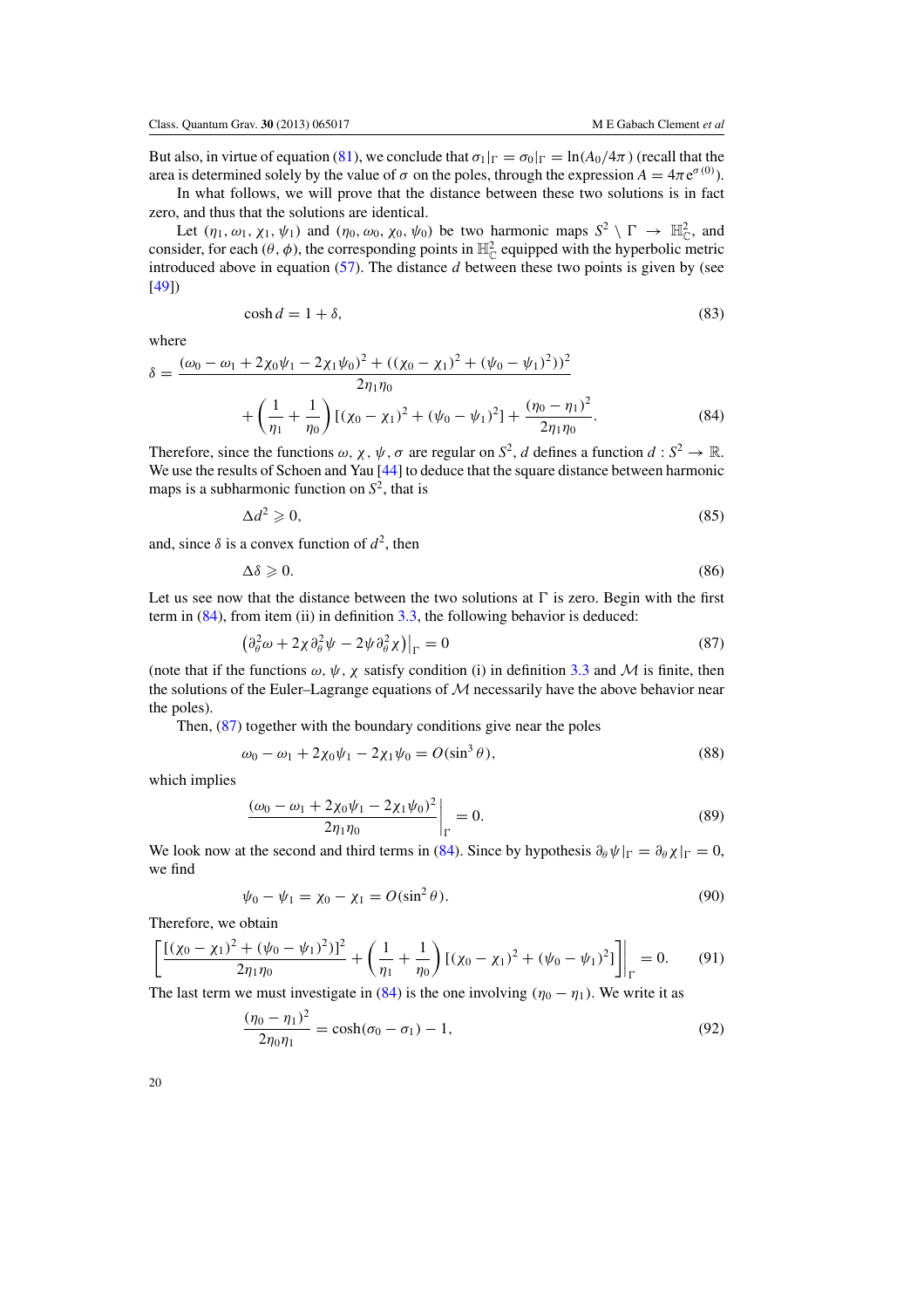<span id="page-21-0"></span>but taking into account the boundary conditions  $\sigma_1|_{\Gamma} = \sigma_0|_{\Gamma}$ , we find

$$
\left. \frac{(\eta_0 - \eta_1)^2}{2\eta_0 \eta_1} \right|_{\Gamma} = 0. \tag{93}
$$

With conditions  $(89)$ ,  $(91)$  and  $(93)$ , one verifies that

$$
\delta|_{\Gamma} = 0. \tag{94}
$$

Then, since  $\delta$  is continuous (and smooth on  $S^2 \setminus \{0\}$ ) and non-negative,  $\delta \big|_{\Gamma} = 0$ , and  $\Delta \delta \geq 0$  on  $S^2 \setminus \{0\}$ , we can use the standard maximum principle to conclude that  $\delta = 0$  in  $S^2$ . Therefore,  $d = 0$  and the two mans are identical. This completes the proof of the lemma  $d = 0$  and the two maps are identical. This completes the proof of the lemma.

# 4.2. Proof from geodesics in  $\mathbb{H}^2_\mathbb{C}$

We prove now lemmas [3.2](#page-8-0) and [3.4](#page-8-0) in the axially symmetric case, with zero magnetic charge, namely  $Q_M = 0$ . We make  $Q = Q_E$ . The case when magnetic charge is present can be easily obtained by rotating along the  $(\chi, \psi)$  plane, noting that rotations along the  $(\chi, \psi)$  plane leave the functional  $M$ , [\(23\)](#page-8-0) invariant. We assume that either *J* or *Q* is non-zero; otherwise, there is nothing to prove.

The fundamental fact allowing to prove lemmas [3.2–3.4](#page-8-0) only in terms of geodesics in the complex hyperbolic plane  $\mathbb{H}_{\mathbb{C}}^2$  is the following identity (see equation [\(59\)](#page-17-0)):

$$
\tilde{\mathcal{M}}_{t_1,t_2} = \mathcal{M}_{\theta_1,\theta_2} + 4\sigma \cos \theta \Big|_{\theta_1}^{\theta_2} + 4 \ln \tan \frac{\theta}{2} \Big|_{\theta_1}^{\theta_2},\tag{95}
$$

where  $t = \ln \tan \frac{\theta}{2}$  and

$$
\mathcal{M}_{\theta_1,\theta_2} := \int_{\theta_1}^{\theta_2} \left( \sigma^2 + 4\sigma + \frac{(\omega' + 2\chi\psi' - 2\psi\chi')^2}{\eta^2} + 4\frac{\psi'^2 + \chi'^2}{\eta} \right) \sin\theta \, d\theta, \tag{96}
$$

$$
\tilde{\mathcal{M}}_{t_1,t_2} := \int_{t_1}^{t_2} \left( \frac{\dot{\eta}^2}{\eta^2} + \frac{(\dot{\omega} + 2\chi \dot{\psi} - 2\psi \dot{\chi})^2}{\eta^2} + 4 \frac{\dot{\chi}^2 + \dot{\psi}^2}{\eta} \right) dt.
$$
\n(97)

Equation (95) shows that for fixed Dirichlet boundary conditions, critical points of  $\mathcal{M}_{\theta_1,\theta_2}$  are critical points of  $\tilde{\mathcal{M}}_{t_1,t_2}$  and vice versa. Now, consider  $\gamma(t) = (\eta, \omega, \psi, \chi)(t)$  in  $\mathbb{H}^2_{\mathbb{C}}$  with metric  $g_H$  given by [\(57\)](#page-16-0). Then, we have the remarkable relation

$$
\tilde{\mathcal{M}}_{t_1,t_2} = \int_{t_1}^{t_2} g_H(\dot{\gamma}, \dot{\gamma}) \, \mathrm{d}t,\tag{98}
$$

which shows that critical points of the latter functional are geodesics in the complex hyperbolic plane up to an affine transformation, namely  $\gamma(t) = \xi(\alpha t + \beta)$  with  $\xi(s)$  being a geodesic parametrized by the arc length *s*. Moreover, because

$$
\tilde{\mathcal{M}}_{t_1,t_2}(\gamma) \geqslant \frac{\text{length}_{\mathbb{H}_{\mathbb{C}}^2}^2(\gamma)}{t_2-t_1} \geqslant \frac{\text{dist}_{\mathbb{H}_{\mathbb{C}}^2}^2(\gamma_1,\gamma_2)}{t_2-t_1},\tag{99}
$$

global minimizers are exactly those critical points  $\gamma(t) = \xi(\alpha t + \beta)$  for which  $\xi$  is a length minimizing geodesic between  $\gamma(t_1)$  and  $\gamma(t_2)$ .

The following lemma, which is constructed on the previous observation, is central to prove lemmas [3.2–3.4.](#page-8-0) The proofs are given afterward.

#### **Lemma 4.1.**

*(1) There exists a unique smooth minimizer*  $D = (\sigma, \omega, \psi, \chi)$  *for the functional*  $M_{\theta_1, \theta_2}$  *with given Dirichlet boundary conditions*  $\mathcal{D}(\theta_1)$ *,*  $\mathcal{D}(\theta_2)$ *. Moreover*  $\gamma(t) = (\eta, \omega, \psi, \chi)(t)$  =  $\xi(\alpha t + \beta)$ , where  $\xi(s)$  is a geodesic of  $\mathbb{H}^2_{\mathbb{C}}$  parametrized by the arc length s.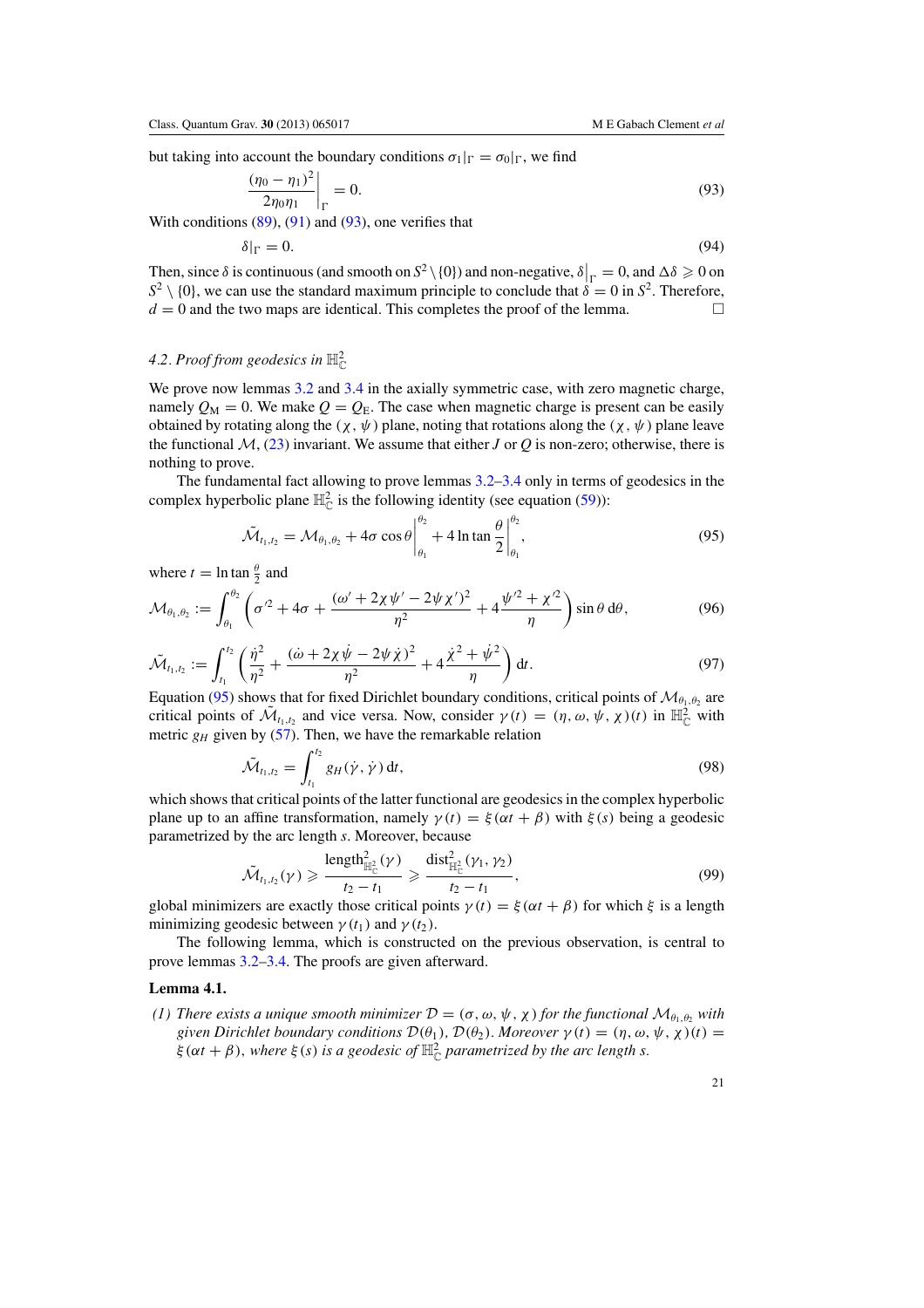<span id="page-22-0"></span>*(2) The general expression for the unique minimizer of*  $\tilde{M}_{t_1,t_2=-t_1}$  *with centered boundary data*  $(\eta, \omega, \psi, \chi)|_{t_1} = (\eta, -\omega, -\psi, -\chi)|_{t_2=-t_1}, \chi(t_1) = 0, \omega(t_1) \neq 0$ , is given by

$$
\eta = \left(\frac{1}{2}c_5^2 + \frac{1}{2}\sqrt{4c_1^2 + c_5^4}\cosh\alpha t\right)^{-1},\tag{100}
$$

$$
\chi + i\psi = c_4 e^{if} + \frac{c_3}{c_1}, \quad \text{with} \quad f = -2 \arctan\left(\frac{\sqrt{4c_1^2 + c_5^4} - c_5^2}{2c_1} \tanh\frac{\alpha t}{2}\right), \tag{101}
$$

$$
\omega = -\frac{\alpha}{2c_1}\sqrt{1 - c_1^2\eta^2 - 4c_1^2c_4^2\eta} - 2\alpha\psi\chi + \frac{\alpha c_3}{c_1}\psi,
$$
\n(102)

*where*  $c_1 \neq 0$ ,  $c_3$ ,  $c_4$  *and*  $c_5 = 2c_1c_4$  *are constants uniquely determined by the boundary conditions at*  $t_1$  *and*  $-t_1$ *.* 

*(3) For any positive sequence*  $\theta^i \to 0$  *and sequence*  $\{(\sigma^i_1, \omega^i_1, \chi^i_1, \psi^i_1)\}\$ , such that

$$
\lim \sigma_1^i = \sigma_l \neq \infty, \quad \lim \omega_1^i = -4J, \quad \lim \psi_1^i = -Q := -Q_E \text{ and,}
$$
\n(103)

$$
\chi_1^i = 0, \quad \omega_1^i \neq 0, \quad \text{for all } i,
$$
\n<sup>(104)</sup>

*the unique minimizer*  $\mathcal{D}^i(\theta) = (\sigma^i, \omega^i, \chi^i, \psi^i)$  *of*  $\mathcal{M}_{\theta^i, \pi - \theta^i}$  *with boundary data* 

$$
\mathcal{D}^i(\theta^i) = \left(\sigma_1^i, \omega_1^i, \chi_1^i, \psi_1^i\right), \quad \mathcal{D}^i(\pi - \theta^i) = \left(\sigma_1^i, -\omega_1^i, -\chi_1^i, -\psi_1^i\right)
$$
\n(105)

*has*

$$
\sigma^{i}(\theta) = -\ln\left[\frac{1}{2}(c_{5}^{i})^{2}\sin^{2}\theta + \frac{1}{2}\sqrt{4(c_{1}^{i})^{2} + (c_{5}^{i})^{4}}\sin^{2}\theta\cosh\alpha^{i}t\right],
$$
\n(106)

*for constants*  $c_1^i$ ,  $c_5^i$ ,  $\alpha^i$  *and where, as before, t* = ln tan  $\frac{\theta}{2}$ *. Moreover as*  $\theta^i \to 0$ 

$$
\lim \alpha^i = 2, \quad \lim c_5^i = \frac{-Q}{\sqrt{Q^4 + 4J^2}}, \quad \lim c_1^i = \frac{J}{Q^4 + 4J^2}, \tag{107}
$$

*and if we write*

$$
\sigma_l = \frac{1}{2} \ln(Q^4 + 4J^2) + \Gamma,\tag{108}
$$

*then*

$$
\lim_{z \to 0} \left(\frac{\theta^i}{2}\right)^{\alpha^i - 2} = e^{\Gamma}.
$$
\n(109)

# **Proof.**

(1) As they differ by a constant, a global minimizer for  $\mathcal{M}_{\theta_1,\theta_2}$  is a global minimizer for  $\mathcal{M}_{t_1,t_2}$ . Moreover, as explained above, the latter is of the form  $\gamma(t) = \xi(\alpha t + \beta)$  with  $\xi(s)$  being a geodesic parametrized by the arc length *s* and realizing the distance dist<sub>H<sup>2</sup></sub> ( $\gamma$  (*t*<sub>1</sub>),  $\gamma$  (*t*<sub>2</sub>)) between  $\gamma(t_1)$  and  $\gamma(t_2)$ . If  $\xi(s = 0) = \gamma(t_1)$  and  $\xi(s = \text{dist}_{\mathbb{H}_{\mathbb{C}}^2}) = \gamma(t_2)$  (which can always be chosen by redefining *s* if necessary), then  $\alpha$  and  $\beta$  are unique and determined by  $t_1$ ,  $t_2$  and dist<sub>H<sup>2</sup></sub> ( $\gamma$  ( $t_1$ ),  $\gamma$  ( $t_2$ )). But because H<sup>2</sup><sub>C</sub> has a negative sectional curvature and is simply connected, then between two different points  $\gamma(t_1)$  and  $\gamma(t_2)$ , there is always a unique minimizing geodesic  $\xi(s)$ , with  $\xi(0) = \gamma(t_1)$  and  $\xi(\text{dist}_{\mathbb{H}_{\mathbb{C}}^2}(\gamma(t_1), \gamma(t_2))) =$  $\gamma(t_2)$ . It follows that the global minimizer of  $\mathcal{M}_{\theta_1,\theta_2}$  exists, is unique and has the desired form.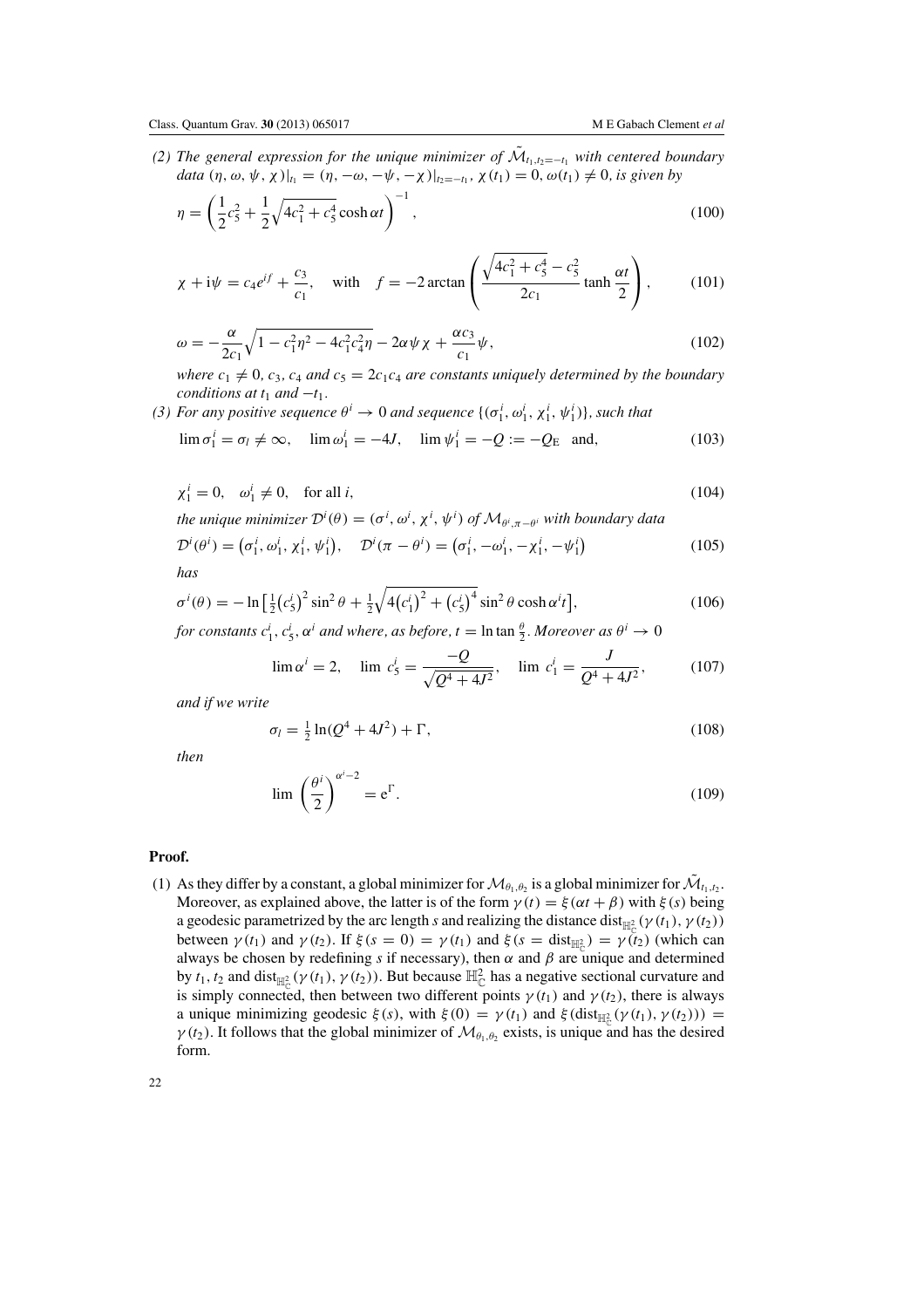<span id="page-23-0"></span>(2) We describe how to obtain a general expression for the unique minimizers of  $\mathcal{M}_{t_1,t_2=-t_1}$ whose boundary data satisfy

$$
(\sigma(t_1), \omega(t_1), \psi(t_1), \chi(t_1)) = (\sigma(t_2), -\omega(t_2), -\psi(t_2), -\chi(t_2)), \chi(t_1) = 0,
$$
 (110)

with  $\omega(t_1) \neq 0$ . The Euler–Lagrange equations for  $\tilde{\mathcal{M}}_{t_1,t_2}$  are integrable and the first integrals can be obtained as conserved quantities of the form  $g_H(X, \dot{\gamma})$  which arise from Killing fields  $X^a$  for  $g_H$ . The Killing fields we will use are

$$
X_1 = \partial_{\omega}, \qquad X_2 = -2\psi \partial_{\omega} + \partial_{\chi}, \qquad X_3 = 2\chi \partial_{\omega} + \partial_{\psi}. \tag{111}
$$

The corresponding conserved quantities can be combined to give

$$
\frac{\dot{\omega} + 2\chi\dot{\psi} - 2\psi\dot{\chi}}{\eta^2} = \alpha c_1, \qquad \alpha c_1\psi - \frac{\dot{\chi}}{\eta} = \alpha c_2, \qquad \alpha c_1\chi + \frac{\dot{\psi}}{\eta} = \alpha c_3, \qquad (112)
$$

where  $c_1$ ,  $c_2$  and  $c_3$  are constants and we have inserted explicitly the (positive) constant  $α$  (introduced in item 1 before). Note that  $c_1 ≠ 0$  for if  $c_1 = 0$ , then (110) and (112) imply  $\omega$  identically zero which contradicts  $\omega(t_1) \neq 0$ . To obtain the equation for  $\eta$  (or equivalently, for  $\sigma$ ), we use  $g_H(\dot{\gamma}, \dot{\gamma}) = \alpha^2$  and thus

$$
\frac{\dot{\eta}^2}{\eta^2} + \frac{(\dot{\omega} + 2\chi\dot{\psi} - 2\psi\dot{\chi})^2}{\eta^2} + 4\frac{\dot{\chi}^2 + \dot{\psi}^2}{\eta} = \alpha^2.
$$
 (113)

Equations (112) and (113) are indeed equivalent to the equations of motion obtained from the variation of  $(96)$ , cf  $(53)$ – $(56)$ . These equations can be further simplified by using an important property of the variables  $(\psi, \chi)$ . By making  $\bar{\psi} = \psi - c_2/c_1$  and  $\bar{\chi} = \chi - c_3/c_1$ , the second and third equations in (112) reduce to

$$
\alpha c_1 \bar{\psi} - \frac{\dot{\bar{\chi}}}{\eta} = 0, \qquad \alpha c_1 \bar{\chi} + \frac{\bar{\psi}}{\eta} = 0.
$$
 (114)

Multiplying these two equations, respectively, by  $\bar{\chi}$  and  $\bar{\psi}$  and subtracting one from another, we obtain  $\bar{\chi} \dot{\bar{\chi}} + \bar{\psi} \bar{\psi} = 0$  which implies  $\bar{\chi}^2 + \bar{\psi}^2 = c_4^2$ , where  $c_4$  is a constant. We write

$$
\bar{\chi} + i\bar{\psi} = c_4 e^{if}, \qquad \text{with} \qquad \dot{f} = -c_1 \alpha \eta. \tag{115}
$$

Now, since  $\dot{\bar{\chi}} = \dot{\chi}$  and  $\bar{\psi} = \dot{\psi}$ , then

$$
\dot{\chi}^2 + \dot{\psi}^2 = \alpha^2 c_4^2 c_1^2 \eta^2. \tag{116}
$$

We use equations  $(112)$  and  $(116)$  to rewrite  $(113)$  as

$$
\frac{\dot{\eta}^2}{\eta^2} + \alpha^2 c_1^2 \eta^2 + 4\alpha^2 c_1^2 c_4^2 \eta = \alpha^2.
$$
 (117)

We now solve equation (117) for  $\eta$  and use  $\eta(t_1) = \eta(t_2)$ ,  $t_1 = -t_2$ , and find [\(100\)](#page-22-0) with  $c_5^2 := 4c_1^2c_4^2.$ 

Now we solve for  $\psi$ ,  $\chi$ . Note that in order to have  $\chi(t_1) = \chi(t_2) = 0$  and  $\psi(t_1) = -\psi(t_2)$ and at the same time  $\bar{\psi}^2 + \bar{\chi}^2 = c_4^2$ , the only possibility is to have  $c_2 = 0$  and therefore

$$
\chi + i\psi = c_4 e^{if} + \frac{c_3}{c_1}.
$$
\n(118)

We obtain *f* by integrating the second equation in line (115), using [\(100\)](#page-22-0) and  $f(t_1)$  =  $-f(t_2)$ , to find [\(101\)](#page-22-0). To find  $\psi$  and  $\chi$ , use (118) where *c*<sub>3</sub> is adjusted from *c*<sub>1</sub>, *c*<sub>5</sub>,  $\alpha$  to have  $\chi(t_1) = \chi(t_2) = 0$ . To find  $\omega$  on the other hand, one could use the expression for  $\dot{\omega}$ in (112) and integrate. However, a direct and simple expression for  $\omega$  arises when using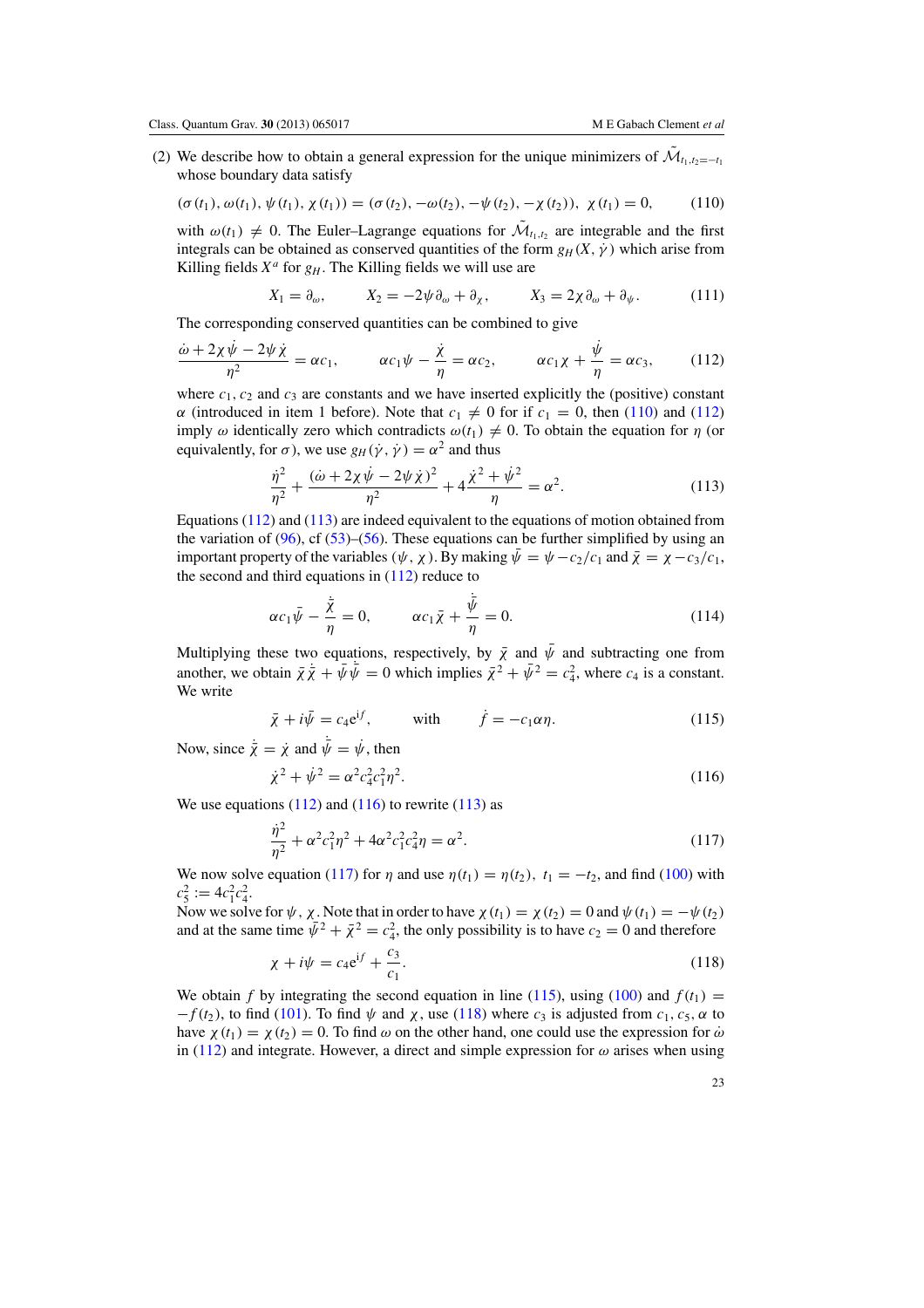<span id="page-24-0"></span>the conserved quantity associated with the Killing field  $X_4 = 2\eta \partial_\eta + 2\omega \partial_\omega + \chi \partial_\chi + \psi \partial_\psi$ . Explicitly,

$$
g_H(X_4, \dot{\gamma}) = \frac{\dot{\eta}}{2\eta} + \frac{c_1 \alpha}{2} \omega + \frac{\chi \dot{\chi} + \psi \dot{\psi}}{\eta} = c.
$$
 (119)

Noting that the above expression is antisymmetric in  $t$  around  $t = 0$ , we deduce that the constant *c* is zero. Then, from (119), one obtains a direct expression for  $\omega$ . The expressions that one obtains for  $\omega$ ,  $\psi$ ,  $\chi$  in this form are somehow crude but serve well to the purposes of the proof of (3). Summarizing, given  $c_1 \neq, c_5, \alpha, \theta_1$  one can associate, following the construction above, a unique solution  $\gamma(t)$  satisfying [\(110\)](#page-23-0) with  $-t_2 = t_1 = \ln \tan \frac{\theta_1}{2}$ .

(3) *A priori*, to prove item 3, one could calculate the constants  $(c_1^i, c_5^i, \alpha^i)$  from the prescribed boundary data at  $\theta^i$ ,  $\pi - \theta^i$  and prove from them, by a direct calculation, the conclusions [\(107\)](#page-22-0) and [\(109\)](#page-22-0). Unfortunately, such a procedure is a computational nuisance. For this reason, we follow an alternative argument. Given  $\theta_1 > 0$ , consider the map  $F_{\theta_1} : \mathbb{R}^3 \setminus \{y = 0\} \to \mathbb{R}^3$  that to  $(\Gamma, c_1, c_5)$  associates the boundary values  $(\sigma(\theta_1), \omega(\theta_1), \psi(\theta_1))$  of the solution  $(\sigma, \omega, \psi, \chi)$  found from the constants  $(c_1, c_5, \alpha, \theta_1)$ where  $\alpha$  is given by

$$
\alpha = 2 + \frac{\Gamma}{\ln \theta_1 / 2}.\tag{120}
$$

Then, if we let  $\theta_1 \to 0$ , from [\(100\)](#page-22-0) and the limit  $\lim_{\theta_1 \to 0} \sin^2 \theta_1 \cosh(\alpha \ln \frac{\theta_1}{2}) = \frac{2}{\Gamma}$ , we obtain  $\lim \sigma(\theta_1) = \Gamma - \frac{1}{2} \ln(4c_1^2 + c_5^4)$ . Next, using that  $\psi(\theta_1) = c_4 \sin f(\theta_1)$  and that  $f(\theta_1) \to \arctan 2c_1/c_5^2$ , we find  $\lim_{\phi \to 0} \psi(\theta_1) = \frac{c_5}{\sqrt{4c_1^2+c_5^4}}$ . Finally, from (119), [\(113\)](#page-23-0) and the expression

$$
\left. \frac{\psi \,\dot{\psi}}{\eta} \right|_{\theta_1} = -c_1 \alpha c_4^2 \sin f \cos f \bigg|_{\theta_1} \to -\frac{c_5^4}{4c_1^2 + c_5^4},\tag{121}
$$

we obtain  $\lim_{\omega(\theta_1)} \omega(\theta_1) = \frac{-4c_1}{4c_1^2+c_5^4}$ . This shows that the maps  $F_{\theta_1}$  converge uniformly on any compact set to a map  $F_0$  given by

$$
F_0(\Gamma, c_1, c_5) = \left(\Gamma - \frac{1}{2}\ln\left(4c_1^2 + c_5^4\right), -\frac{4c_1}{4c_1^2 + c_5^4}, \frac{c_5}{4c_1^2 + c_5^4}\right). \tag{122}
$$

Moreover, the map  $F_0$  extends to a diffeomorphism from  $\mathbb{R}^3 \setminus (\{y = 0\} \cap \{z = 0\})$  into  $\mathbb{R}^3 \setminus (\{y = 0\} \cap \{z = 0\})$ . A close inspection of the limits above shows that the maps  $F_{\theta}$  do extend smoothly too. We note now that given the values ( $\sigma_l$ , *J*,  $Q_E = Q$ , 0) (with either *J* or *Q* non-zero), if we take

$$
\left(\Gamma^{\infty}, c_1^{\infty}, c_5^{\infty}\right) = \left(\sigma_l - \frac{1}{2}\ln[4J^2 + Q^4], \frac{J}{4J^2 + Q^4}, \frac{-Q}{\sqrt{4J^2 + Q^4}}\right),\tag{123}
$$

then  $F_0(\Gamma^\infty, c_1^\infty, c_5^\infty) = (\sigma_l, J, Q)$ . It follows therefore from the above argument that given (*σ<sub>l</sub>*, *J*, *Q*) (with either *J* or *Q* non-zero) and sequences { $θ<sup>i</sup> → 0$ } and {( $σ<sup>i</sup>, ω<sup>i</sup>, χ<sup>i</sup>$ )} as in the hypothesis of (3), there is a sequence  $\{(r^i, c^i, c^i, s^j)\}$  with limit  $(r^{\infty}, c^{\infty}_1, c^{\infty}_5)$ such that,  $F(\Gamma^i, c_1^i, c_5^i) = (\sigma^i, \omega^i, \psi^i)$  and therefore the unique minimizer of  $\mathcal{M}_{\theta_1^i, \pi - \theta_1^i}$ with boundary data [\(105\)](#page-22-0) is the unique solution constructed out of  $(c_1^i, c_5^i, \alpha^i, \theta_1^i)$ , where  $\alpha^i = 2 + \frac{\Gamma^i}{\ln \theta^i/2}$ . Expressions [\(106\)](#page-22-0), [\(107\)](#page-22-0) and [\(109\)](#page-22-0) are readily checked. This finishes (3) and the proof of the lemma.  $\Box$ 

**Proof.** *(Lemma* [3.2\)](#page-8-0) Consider any sequence  $\{\theta_1^i \downarrow 0\}$ . Now, we divide the interval  $(0, \pi)$  in three parts, and write, for the set  $D$ 

$$
\mathcal{M}(\mathcal{D}) = \mathcal{M}_{0,\theta_1^i} + \mathcal{M}_{\pi-\theta_1^i,\pi} + \mathcal{M}_{\theta_1^i,\pi-\theta_1^i}.
$$
\n(124)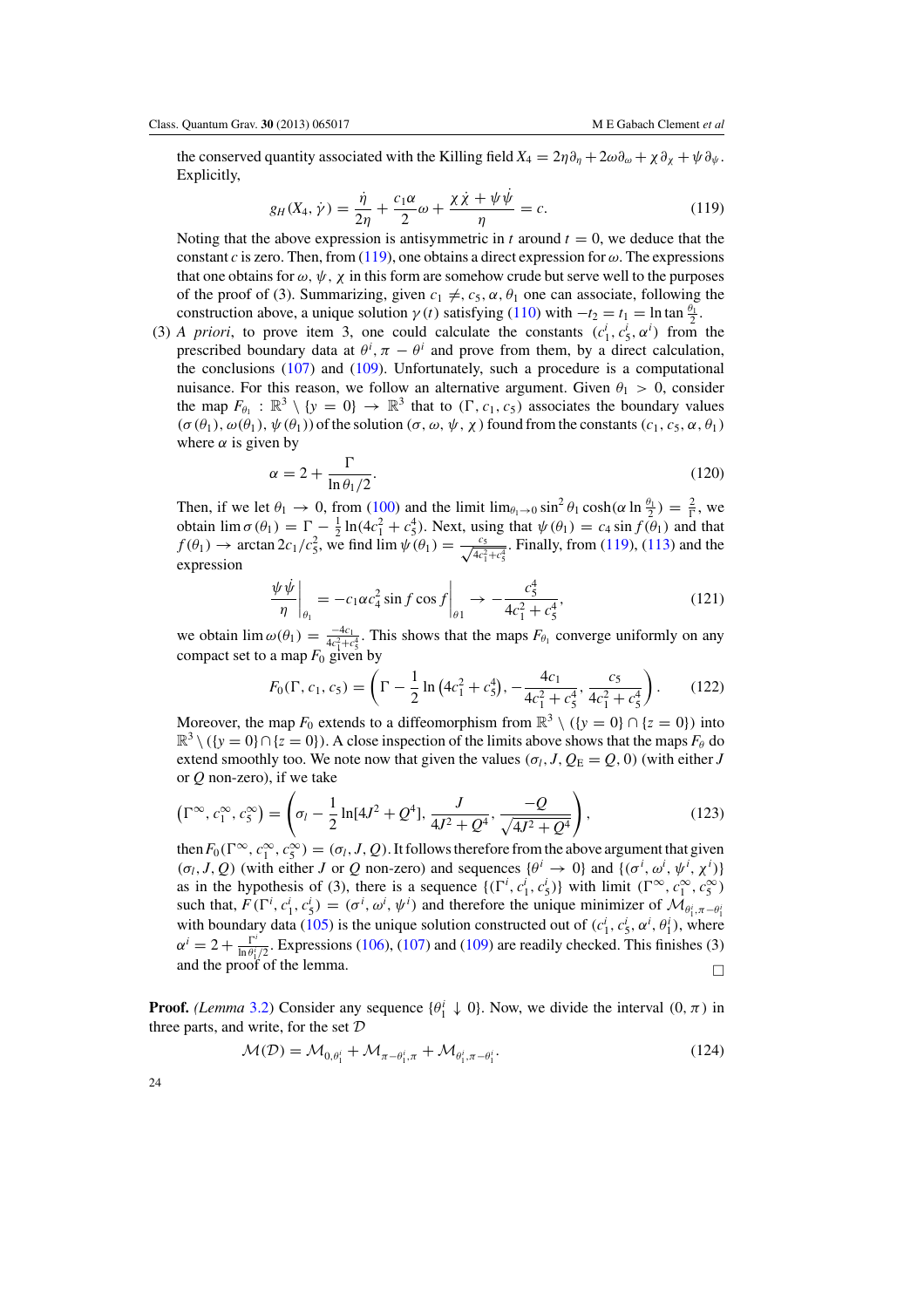Then, we recall the relation between  $\mathcal{M}_{\theta_i^i, \pi-\theta_i^i}$  and  $\mathcal{M}_{\theta_i^i, \pi-\theta_i^i}$  which is

$$
\tilde{\mathcal{M}}_{\theta_1^i, \pi - \theta_1^i}(\gamma) = \mathcal{M}_{\theta_1^i, \pi - \theta_1^i}(\mathcal{D}) + 4\sigma \cos \theta \Big|_{\theta_1^i}^{\pi - \theta_1^i} + 4\cos \theta \Big|_{\theta_1^i}^{\pi - \theta_1^i} + 4\ln \tan \frac{\theta}{2} \Big|_{\theta_1^i}^{\pi - \theta_1^i},
$$
\n(125)

where of course  $\gamma$  represents the same data as D. Using this, we would like to obtain a sharp estimation from below to  $\mathcal{M}_{\theta_1^i, \pi-\theta_1^i}$ . For this, we proceed as follows. For every *i*, consider two points in  $\mathbb{H}_{\mathbb{C}}^2$ , denoted by  $\bar{\gamma}_{\theta_1^i}, \bar{\gamma}_{\pi-\theta_1^i}$  and given by

$$
\bar{\gamma}_{\theta_1^i} = (\eta(\theta_1^i), -4J, -Q_E, -Q_M = 0), \quad \bar{\gamma}_{\pi - \theta_1^i} = (\eta(\theta_1^i), +4J, +Q_E, +Q_M = 0)
$$
(126)

if  $J \neq 0$ , while if  $J = 0$ , then we replace 4*J* in the above expressions by  $\hat{\omega}_1^i$  tending to zero sufficiently fast (see below). This is because below we will need to use lemma [4.1](#page-21-0) (item 3), for the minimizers with boundary data  $\bar{\gamma}_{\theta_1^i}$  and  $\bar{\gamma}_{\pi-\theta_1^i}$ , but lemma [4.1](#page-21-0) requires non-zero boundary values for  $\omega$ . From the regularity at the poles, one easily deduces that (if  $J \neq 0$ , or if  $\hat{\omega}_1^i$ goes to zero sufficiently fast) dist<sub> $\mathbb{H}^2_{\mathbb{C}}(\bar{\gamma}_{\theta_1^i}, \gamma(\theta_1^i)) \to 0$  (see expression [\(83\)](#page-20-0)) and similarly for</sub> dist<sub> $\mathbb{H}^2_{\mathbb{C}}(\bar{\gamma}_{\pi-\theta_1^i}, \gamma(\pi-\theta_1^i))$ . Consider now any another sequence  $\{\theta_2^i \downarrow 0\}$ , such that  $\theta_2^i < \theta_1^i$  for</sub> every *i* and

$$
\lim \frac{\text{dist}_{\mathbb{H}_{\mathbb{C}}^2}^2(\gamma(\theta_1^i), \bar{\gamma}_{\theta_1^i})}{t(\theta_2^i) - t(\theta_1^i)} = \lim \frac{\text{dist}_{\mathbb{H}_{\mathbb{C}}^2}^2(\gamma(\pi - \theta_1^i), \bar{\gamma}_{\pi - \theta_1^i})}{t(\theta_2^i) - t(\theta_1^i)} = 0,
$$
\n(127)

$$
\lim t(\theta_1^i) - t(\theta_2^i) = 0,\tag{128}
$$

with, again,  $t(\theta) = \ln \tan \frac{\theta}{2}$ . Finally, consider the curve in  $\mathbb{H}_{\mathbb{C}}^2$ , denoted by  $\bar{\gamma}^i$ , starting at  $\bar{\gamma}_{\theta_i}$ and ending at  $\bar{\gamma}_{\pi-\theta_1^i}$  defined as

- 1. the minimizer of  $\mathcal{M}_{t(\theta_2^i), t(\theta_1^i)}$ , with boundary data  $\bar{\gamma}_{\theta_1^i}, \gamma(t(\theta_1^i))$ , if  $t \in [t(\theta_2^i), t(\theta_1^i)]$ ,
- 2.  $\gamma(t)$  if  $t \in [t(\theta_1^i), t(\pi \theta_1^i)],$

3. the minimizer of  $\mathcal{M}_{t(\pi-\theta_1^i),t(\pi-\theta_2^i)}$ , with boundary data  $\gamma(t(\pi-\theta_1^i)), \bar{\gamma}_{\pi-\theta_1^i}$ , if  $t \in$  $[t(\pi - \theta_1^i), t(\pi - \theta_2^i)].$ 

By [\(99\)](#page-21-0), we can write

$$
\tilde{\mathcal{M}}_{t(\theta_2^i),t(\pi-\theta_2^i)}(\bar{\gamma}^i) \geq \alpha_i^2 \big(t(\pi-\theta_2^i)-t(\theta_2^i)\big) = -2\alpha_i^2 \ln \tan \frac{\theta_2^i}{2},\tag{129}
$$

where  $\alpha_i$  is the constant associated with the minimizer of  $\mathcal{M}_{t(\theta_i^i), t(\pi-\theta_i^i)}$  with boundary data  $\bar{\gamma}_{\theta_1^i}, \bar{\gamma}_{\pi-\theta_1^i}$ , as in lemma [4.1.](#page-21-0) By [\(99\)](#page-21-0), (127) and (128), we have

$$
\lim \widetilde{\mathcal{M}}_{t(\theta_2^j),t(\theta_1^j)}(\bar{\gamma}^i) = \lim \widetilde{\mathcal{M}}_{t(\pi - \theta_1^j),t(\pi - \theta_2^j)}(\bar{\gamma}^i) = 0
$$
\n(130)

and finally, of course,

$$
\tilde{\mathcal{M}}_{t(\theta_2^i), t(\pi - \theta_2^i)}(\bar{\gamma}^i) = \tilde{\mathcal{M}}_{t(\theta_2^i), t(\theta_1^i)}(\bar{\gamma}^i) + \tilde{\mathcal{M}}_{t(\pi - \theta_1^i), t(\pi - \theta_2^i)}(\bar{\gamma}^i) + \tilde{\mathcal{M}}_{t(\theta_1^i), t(\pi - \theta_1^i)}(\gamma).
$$
\n(131)

Collecting  $(131)$  and  $(125)$  together with the information  $(128)$ – $(130)$ , we obtain

$$
\lim \mathcal{M}_{\theta_1^i, \pi - \theta_1^i}(\mathcal{D}) \ge \lim \left[ -2(\alpha_i^2 - 4) \ln \tan \frac{\theta_1^i}{2} - 4\sigma \cos \theta \Big|_{\theta_1^i}^{\pi - \theta_1^i} + 8 \right]. \tag{132}
$$

But as  $\sigma(\theta_1^i) \to \sigma_l = \frac{1}{2} \ln(4J^2 + Q^4) + \Gamma$  with  $\lim_{i \to \infty} (\theta_1^i/2)^{\alpha_i^2 - 4} = e^{\Gamma}$ , we obtain, after a cancellation,

$$
\mathcal{M}(\mathcal{D}) = \lim \mathcal{M}_{\theta_1^i, \pi - \theta_1^i} \geqslant 4 \ln(Q^4 + 4J^2) + 8 = \mathcal{M}^0. \tag{133}
$$

 $\Box$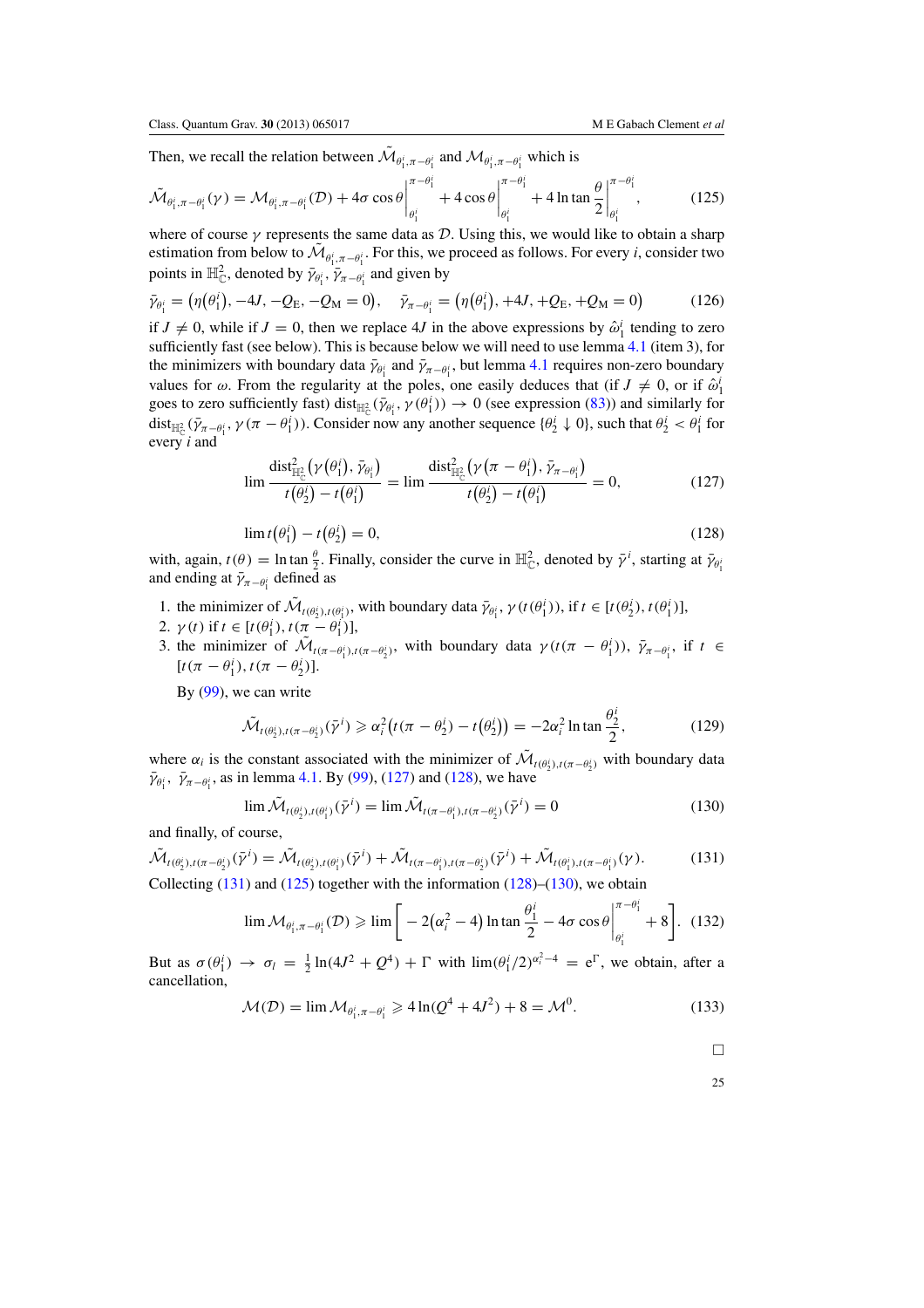<span id="page-26-0"></span>We present now the proof of lemma [3.4.](#page-8-0) This is achieved by making use of the explicit expression for the minimizers of the functional  $M$  with given boundary conditions found above.

**Proof.** *(Lemma* [3.4\)](#page-8-0). We know that any critical point of  $M$  is represented in terms of a geodesic  $\gamma = (\eta, \omega, \psi, \chi)$  of  $\mathbb{H}_{\mathbb{C}}^2$ . Regularity implies  $\lim \eta'/\eta = 2$  as  $\theta$  tends to 0 or  $\pi$ . This implies from [\(117\)](#page-23-0) that  $\alpha = 2$ . On the other hand, the boundary data imply

$$
c_1 = \frac{J}{Q^4 + 4J^2}, \qquad c_5 = \frac{-Q}{\sqrt{Q^4 + 4J^2}}.
$$
\n(134)

Then, manipulating  $(101)$  while using these values for  $c_1$  and  $c_5$ , one obtains

$$
f = \arctan\frac{2c\cos\theta}{1 - c^2\cos^2\theta},\tag{135}
$$

with  $c = 2J/(\sqrt{4J^2 + Q^4} + Q^2)$ . Plugging this expression in 'the law of the two arcs' [\(51\)](#page-14-0) gives [\(26\)](#page-8-0)–[\(28\)](#page-9-0) with  $Q_M = 0$ . Equation [\(25\)](#page-8-0) is obtained from [\(100\)](#page-22-0).

#### **Acknowledgment**

We are very grateful to Walter Simon and Sergio Dain for helpful discussions.

# **Appendix. Linking global and quasilocal axisymmetric inequalities**

In this somehow more informal appendix, we want to show that there might exist a link between the AJQ and MJQ inequalities (see equations [\(1\)](#page-1-0) and [\(2\)](#page-2-0)). The MJQ inequality [\(2\)](#page-2-0) is a global manifestation of the constraints (in the maximal spatial gauge) and in this sense it is a global inequality requiring knowledge of the system as a whole. The AJQ inequality [\(1\)](#page-1-0) is instead of a quasilocal nature and does not require global information. Despite the different realms in which they manifest, they seem to be closely related. The link that we shall establish could be of help to prove quasilocal inequalities in systems other than Einstein–Maxwell, for which a global three-dimensional mass functional is shown to exist. More concretely, we will point out a relation among [\(1\)](#page-1-0) and [\(2\)](#page-2-0) by linking the two-dimensional energy functional  $\mathcal M$ given in  $(23)$  and a three-dimensional energy functional given in  $[16, 17]$  $[16, 17]$  $[16, 17]$  $[16, 17]$  (see below), and whose minimization properties lead to the AJQ and MJQ inequalities, respectively.

Let us first put in parallel how one obtains the MJQ and AJQ inequalities from suitable functionals.

The inequality [\(2\)](#page-2-0) has been established in  $[16, 17]$  $[16, 17]$  $[16, 17]$  $[16, 17]$  following a similar argument as in [\[19](#page-29-0)]. The black hole configuration on which [\(2\)](#page-2-0) has been proved is that of an initial datum with two asymptotically flat ends, where  $m$ ,  $J$ ,  $Q_E$ ,  $Q_M$  in the inequality [\(2\)](#page-2-0) refers to the mass, angular momentum and charges of a selected end. The rationale behind the proof of [\(2\)](#page-2-0) is the following. One introduces a three-dimensional functional *M*, defined on such configurations and bounding the mass (of the selected end) from below, i.e.  $m \ge M$ . Moreover, one has  $M \geq M_0$ , where  $M_0$  is the infimum of *M* among those configurations having (for the selected end)  $J$ ,  $Q_E$  and  $Q_M$  fixed. Moreover,  $M_0$  is achieved by the extreme Kerr–Newman solution. The inequalities  $m \ge M$  and  $M \ge M_0$  together with the explicit expression for  $M_0$  give [\(2\)](#page-2-0).

On the other hand, the rationale behind  $(1)$  that we have developed in the previous sections was the following. We introduced a functional  $M$  defined on a certain surface (i.e. stable MOTS or stable minimal surface over a maximal slice) and bounding its area from below, more precisely by  $A \geq 4\pi e^{(\mathcal{M}-8)/8}$ . Then, we showed that the extreme Kerr–Newman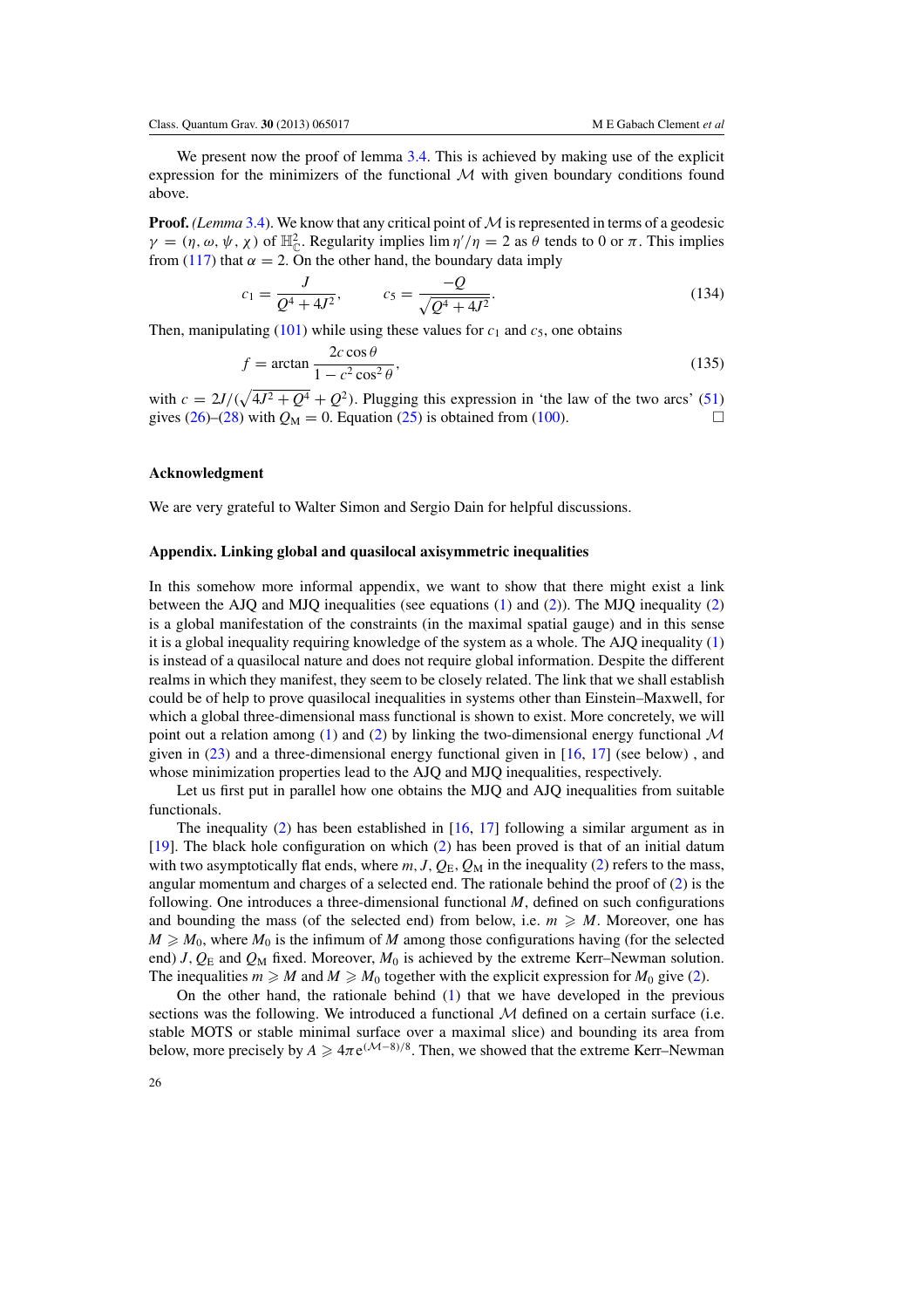<span id="page-27-0"></span>sphere realizes the absolute minimum of M among all configurations having *J*,  $Q_{\rm E}$  and  $Q_{\rm M}$ fixed. Denoting by  $\mathcal{M}_0$  the value of  $\mathcal M$  at the extreme Kerr–Newman sphere, we obtain  $A \geq 4\pi e^{(\mathcal{M}_0 - 8)/8}$  which gives [\(1\)](#page-1-0).

It is clear that the two procedures described above are formally similar and we will see that although both can be carried out without any reference to one another, they are indeed remarkably related. More precisely, we state that the inequality  $m \ge M \ge M_0$  implies that the extreme Kerr–Newman sphere is a critical point of  $M$  (even more, it can be shown from this that the extreme Kerr–Newman sphere is a local minimum for  $\mathcal{M}$ ). However, we do not know at the moment whether the fact that the extreme Kerr–Newman sphere is a global minimizer of M can be established solely from the inequality  $m \ge M \ge M_0$ . This gives a partial connection in the form MJQ  $\Rightarrow$  AJQ. In the other direction, namely AJQ  $\Rightarrow$  MJQ, we note that with the help of the Penrose inequality  $A \leq 16\pi m^2$ , one obtains for outermost minimal surfaces

$$
m^2 \geqslant \frac{A}{16\pi} \geqslant \frac{4J^2 + Q^4}{4},\tag{A.1}
$$

which is an inequality slightly worse than [\(2\)](#page-2-0). Despite these interesting relations, many issues onto the link between the inequalities still remain in shadows.

In order to see how the first implication shows up, we begin by defining the three-dimensional potentials  $\mathcal{D} = (\bar{\sigma}, \bar{\omega}, \psi, \bar{\chi})$  over maximal electrovacuum initial data  $(\Sigma, h, K, F)$  and then introduce the functional *M* together with a crucial minimizing property. We follow [\[17](#page-29-0)] on this construction.

We write the spatial metric on the maximal initial datum in the form

$$
h = e^{\tilde{\sigma} + 2\tilde{q}} \left( \frac{d\tilde{r}^2}{\tilde{r}^2} + d\theta^2 \right) + e^{\tilde{\sigma}} \sin^2 \theta (d\varphi + v_{\tilde{r}} d\tilde{r} + v_{\theta} d\theta)^2, \tag{A.2}
$$

where  $v_{\bar{r}}$ ,  $v_{\theta}$  are functions of  $\bar{r}$ ,  $\theta$ , which spans over  $\mathbb{R}^3 \setminus \{0\}$  and defines  $\bar{\sigma}$ . For the electromagnetic fields, we have the relations

$$
E_a = F_{ab}n^b, \qquad B_a = {}^*\!F_{ab}n^b,\tag{A.3}
$$

$$
\partial_a \bar{\chi} := F_{ab} \eta^b, \qquad \partial_a \bar{\psi} := {}^*F_{ab} \eta^b, \tag{A.4}
$$

where  $n^a$  is the unit normal to  $\Sigma$ . These expressions define the potentials  $\bar{\psi}$ ,  $\bar{\chi}$ . Finally, a potential  $\bar{\omega}$  is defined through

$$
D_a \bar{\omega} + 2\bar{\chi} D_a \bar{\psi} - 2\bar{\psi} D_a \bar{\chi} := 2\epsilon_{abc} K^b_{\ d} \eta^c \eta^d.
$$
 (A.5)

Observe that because the norm of the axial Killing vector  $n^a$  is null over the axis, the differential of the potentials ( $\bar{\omega}$ ,  $\bar{\psi}$ ,  $\bar{\chi}$ ) at the axis is zero and therefore their values remain constant all along them. As they are defined up to a constant, one can take them to be 'centered', namely  $\bar{\omega}|_{\theta=\pi} = -\bar{\omega}|_{\theta=0}, \bar{\psi}|_{\theta=\pi} = -\bar{\psi}|_{\theta=0}$  and  $\bar{\chi}|_{\theta=\pi} = -\bar{\chi}|_{\theta=0}$ .

It is interesting and illustrative to see the relation between the potentials  $\bar{\mathcal{D}}_0$  =  $(\bar{\sigma}_0, \bar{\omega}_0, \bar{\psi}_0, \bar{\chi}_0)$  corresponding to the extreme Kerr–Newman solution over, say, the slice  ${t = 0}$ , and the potentials  $\mathcal{D}_0 = (\sigma_0, \omega_0, \psi_0, \chi_0)$  defining the extreme Kerr–Newman sphere [\(25\)](#page-8-0)–[\(28\)](#page-9-0). The explicit form of the three-dimensional potentials  $\bar{\mathcal{D}}_0$  can be found in [\[13\]](#page-29-0) (see pp 197–204) and we have

$$
\bar{\sigma}_0 = \ln \frac{(\bar{r}^2 - Q^2 + 2m_0(\bar{r} + m_0))^2 - \bar{r}^2 a_0^2 \sin^2 \theta}{\Sigma},
$$
\n(A.6)

$$
2(\bar{\sigma}_0 + \bar{q}_0) = \ln\left[(\bar{r}^2 - Q^2 + 2m_0(\bar{r} + m_0))^2 - \bar{r}^2 a_0^2 \sin^2 \theta\right],\tag{A.7}
$$

where  $\bar{r} = r - r_H = r - m_0$ . From this, we obtain

$$
\lim_{\bar{r}\to 0} \bar{\sigma}_0(\bar{r}, \theta, \varphi) = \sigma_0(\theta, \varphi),\tag{A.8}
$$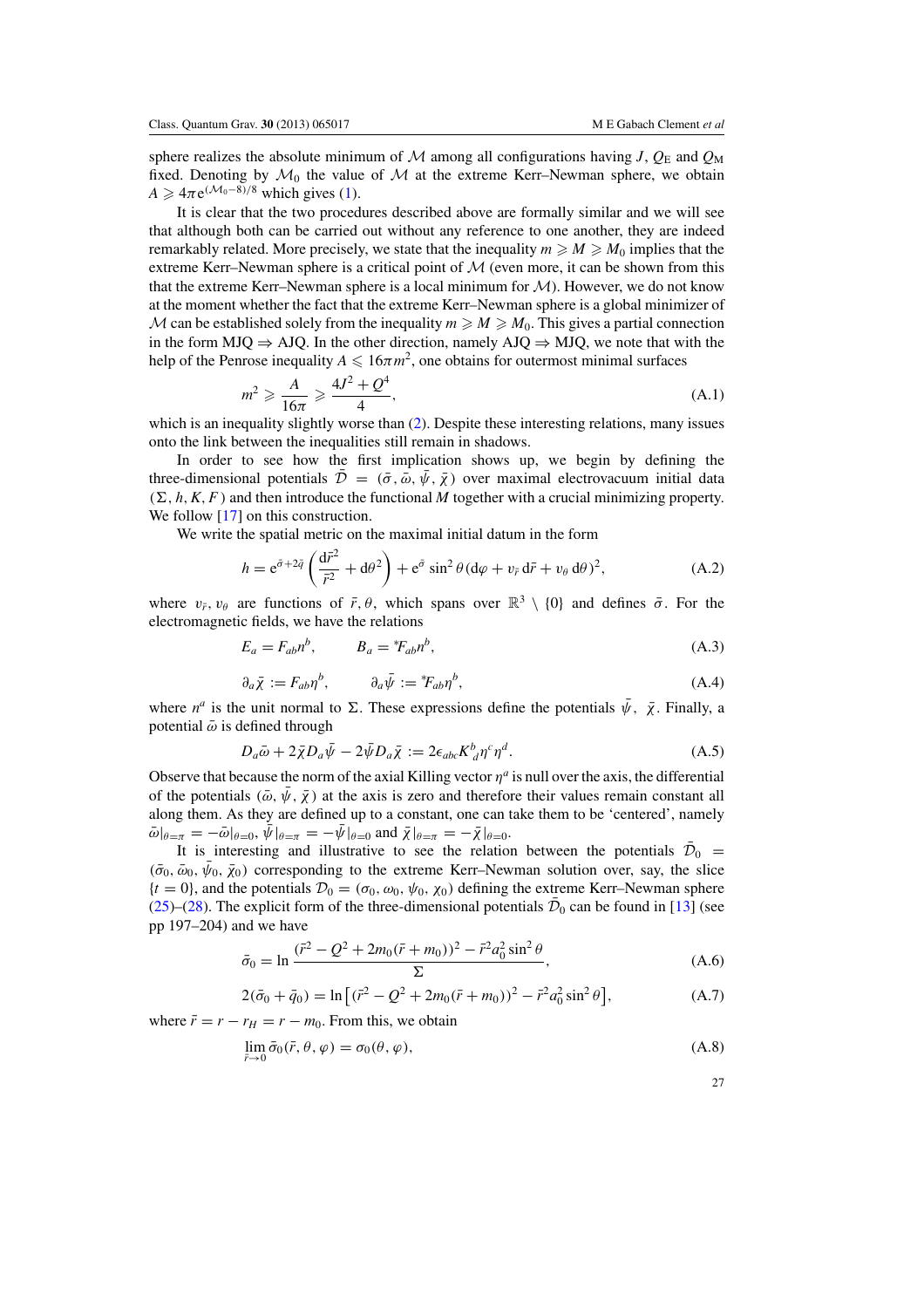$$
\lim_{\bar{r}\to 0} 2(\bar{\sigma}_0(\bar{r}, \theta, \varphi) + \bar{q}_0(\bar{r}, \theta, \varphi)) = \ln 4J^2 + Q^4 = \ln \frac{A^2}{16\pi^2} = 2c,\tag{A.9}
$$

where  $\sigma_0$  is given by [\(25\)](#page-8-0) and (as before)  $A = 4\pi e^c$ . Together with [\(A.2\)](#page-27-0), this shows that the  $\{(\theta, \varphi)\}\)$  coordinates on the spheres  $\{\bar{r} = \bar{r}_1\}\)$  become, as  $\bar{r}_1 \to 0$ , the unique ones for which the induced metric (over  $\{\bar{r} = \bar{r}_1\}$ ) is expressed in the form [\(14\)](#page-6-0). Moreover from [\(A.3\)](#page-27-0) and [\(A.4\)](#page-27-0), it is deduced that over any sphere  $\{\bar{r} = \bar{r}_1\}$ , it holds

$$
E_{\perp} = \frac{e^{\bar{\sigma}_0 + \bar{q}_0} \partial_\theta \bar{\psi}_0}{\sin \theta}, \qquad B_{\perp} = \frac{e^{\bar{\sigma}_0 + \bar{q}_0} \partial_\theta \bar{\chi}_0}{\sin \theta}.
$$
 (A.10)

As explained in section [3.2,](#page-10-0)  $E_{\perp}$  and  $B_{\perp}$  converge as  $\bar{r}_1 \rightarrow 0$  to those given by [\(41\)](#page-12-0) and [\(42\)](#page-12-0), respectively, that is those of the extreme Kerr–Newman sphere. From this, [\(17\)](#page-7-0) and (A.9), we deduce that the limit of the potentials  $\bar{\psi}$  and  $\bar{\chi}$  over the spheres { $\bar{r} = \bar{r}_1$ } converges to [\(27\)](#page-8-0) and [\(28\)](#page-9-0), respectively, that is

$$
\lim_{\bar{r}\to 0} \bar{\psi}(\bar{r},\theta,\varphi) = \psi_0(\theta,\varphi), \qquad \lim_{\bar{r}\to 0} \bar{\chi}(\bar{r},\theta,\varphi) = \chi_0(\theta,\varphi). \tag{A.11}
$$

The same property is also obtained for  $\bar{\omega}_0$ 

$$
\lim_{\bar{r}\to 0} \bar{\omega}_0(\bar{r}, \theta, \varphi) = \omega_0(\theta, \varphi). \tag{A.12}
$$

Given the set of three-dimensional potentials  $\overline{D}$ , we define, as done in [\[17\]](#page-29-0), the energy functional  $M$  on  $D$ 

$$
M = \int_{\mathbb{R}^3} 4\left(|D\bar{U}|^2 + \frac{e^{4\bar{U}}}{\rho^4} \left| \frac{D\bar{\omega}/2 + \bar{\chi}D\bar{\psi} - \bar{\psi}D\bar{\chi}}{2} \right|^2 + \frac{e^{2\bar{U}}}{\rho^2} (|D\bar{\chi}|^2 + |D\bar{\psi}|^2) \right) dV_0, \quad (A.13)
$$

where  $e^{\bar{\sigma}} = e^{-2U} \bar{r}^2$ ,  $dV_0 = \bar{r}^2 \sin \theta d\bar{r} d\theta d\varphi$ , *D* is the Euclidean differential and the norms are Euclidean norms.

Although in principle the functional *M* was introduced on axisymmetric maximal initial data with two asymptotically flat ends, we will consider it acting on more general sets of functions  $\mathcal{D}(\bar{\sigma}, \bar{\omega}, \psi, \bar{\chi})$  with fixed *J*,  $Q_E$  and  $Q_M$ , not necessarily arising from the potentials of an initial state. In this setup, a key property of *M*, which is deduced from the arguments in [\[17\]](#page-29-0), is the following. Let  $\bar{\mathcal{D}} = (\bar{\sigma}, \bar{v}, \bar{\chi}, \bar{\psi})$  be a set that is the extreme Kerr–Newman set outside a compact set in  $\mathbb{R}^3 \setminus \{0\}$ . Then,  $M(\overline{\mathcal{D}}) \geq M(\overline{\mathcal{D}}_0)$ , where  $\overline{\mathcal{D}}_0$  is the set for the extreme Kerr–Newman solution. In other words, the extreme Kerr–Newman set is a minimum of *M* under variations of  $\mathcal{D}_0$  of compact support.

We are ready to explain how to deduce that  $\mathcal{D}_0$  is a critical point for M from the properties of *M*. Let  $\mathcal{D} = (\sigma, \omega, \psi, \chi)$  be a set on the sphere  $S^2$  and  $\mathcal{D}_0$  be the extreme Kerr–Newman sphere set, both with the same angular momentum and charges  $J$ ,  $Q_E$  and  $Q_M$ . Define the set for the functional M

$$
\mathcal{D}_{\lambda} = \lambda(\mathcal{D} - \mathcal{D}_0). \tag{A.14}
$$

Let  $\xi(x)$  be a real function equal to 1 for  $x \le 0$ , equal to  $-x+1$  for  $x \in [0, 1]$  and equal to 0 for  $x \ge 1$ . For every  $\epsilon > 0$ , define  $\xi_{\epsilon}(\bar{r}) = -1/\bar{r} + 1/\epsilon$ . Finally, consider the data for the functional *M*

$$
\mathcal{D}_{\lambda,\epsilon}(\bar{r},\theta,\varphi)=\mathcal{D}_0(\bar{r},\theta,\varphi)+\mathcal{D}_\lambda(\theta,\phi). \tag{A.15}
$$

A long but otherwise straightforward calculation shows

$$
\frac{d\mathcal{M}(\mathcal{D}_{\lambda})}{d\lambda}\bigg|_{\lambda=0} = \lim_{\epsilon \to 0} \frac{1}{\epsilon} \frac{d\mathcal{M}(\bar{\mathcal{D}}_{\lambda,\epsilon})}{d\lambda}\bigg|_{\lambda=0}.
$$
\n(A.16)

Now, since  $M(D) \ge M(D_0)$ , the right-hand side is zero for every  $\epsilon > 0$ ; therefore, the left-hand side is zero and, because  $D$  was arbitrary, we conclude that  $D_0$  is a critical point of  $\mathcal{M}.$